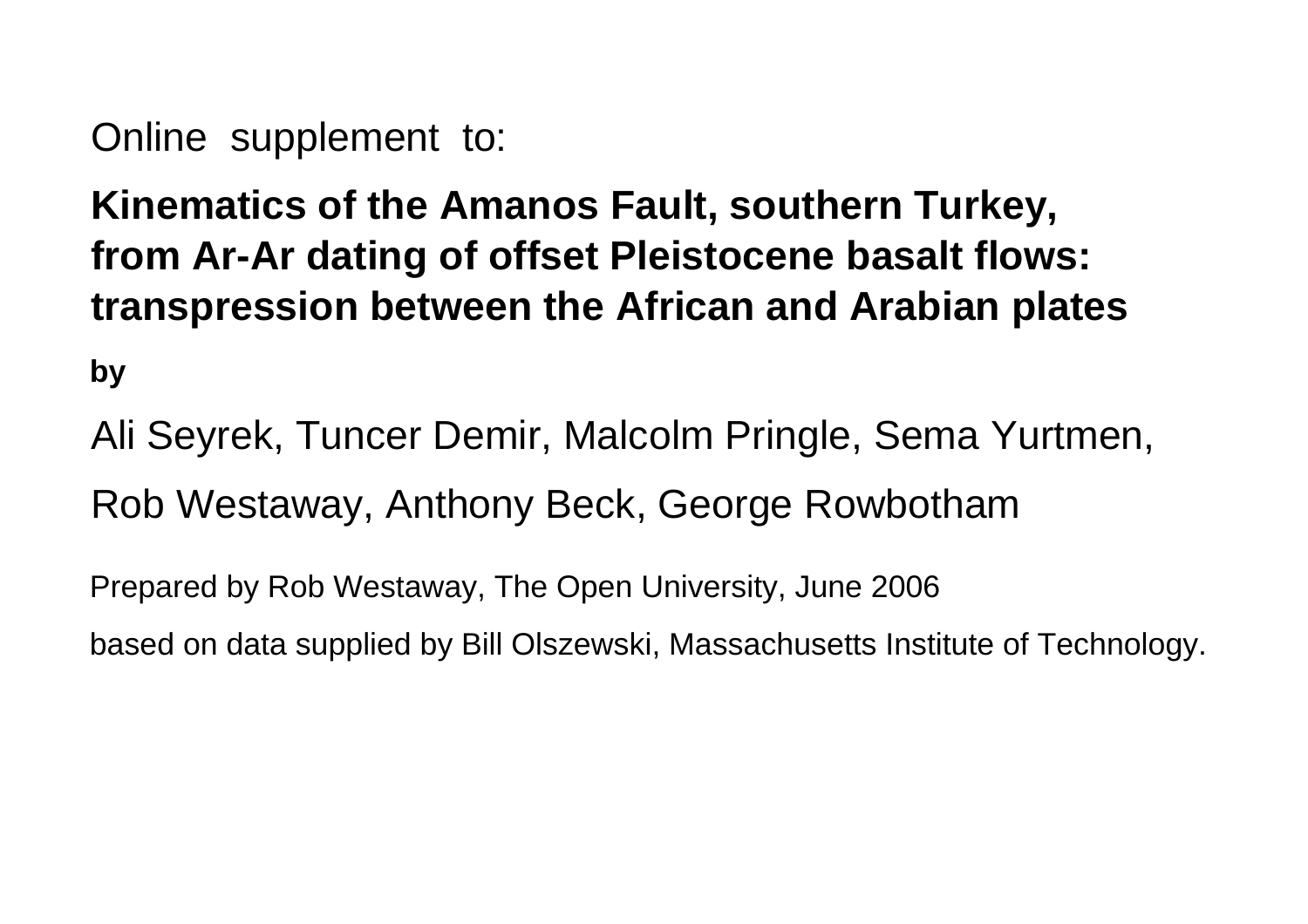# Sample 01TR53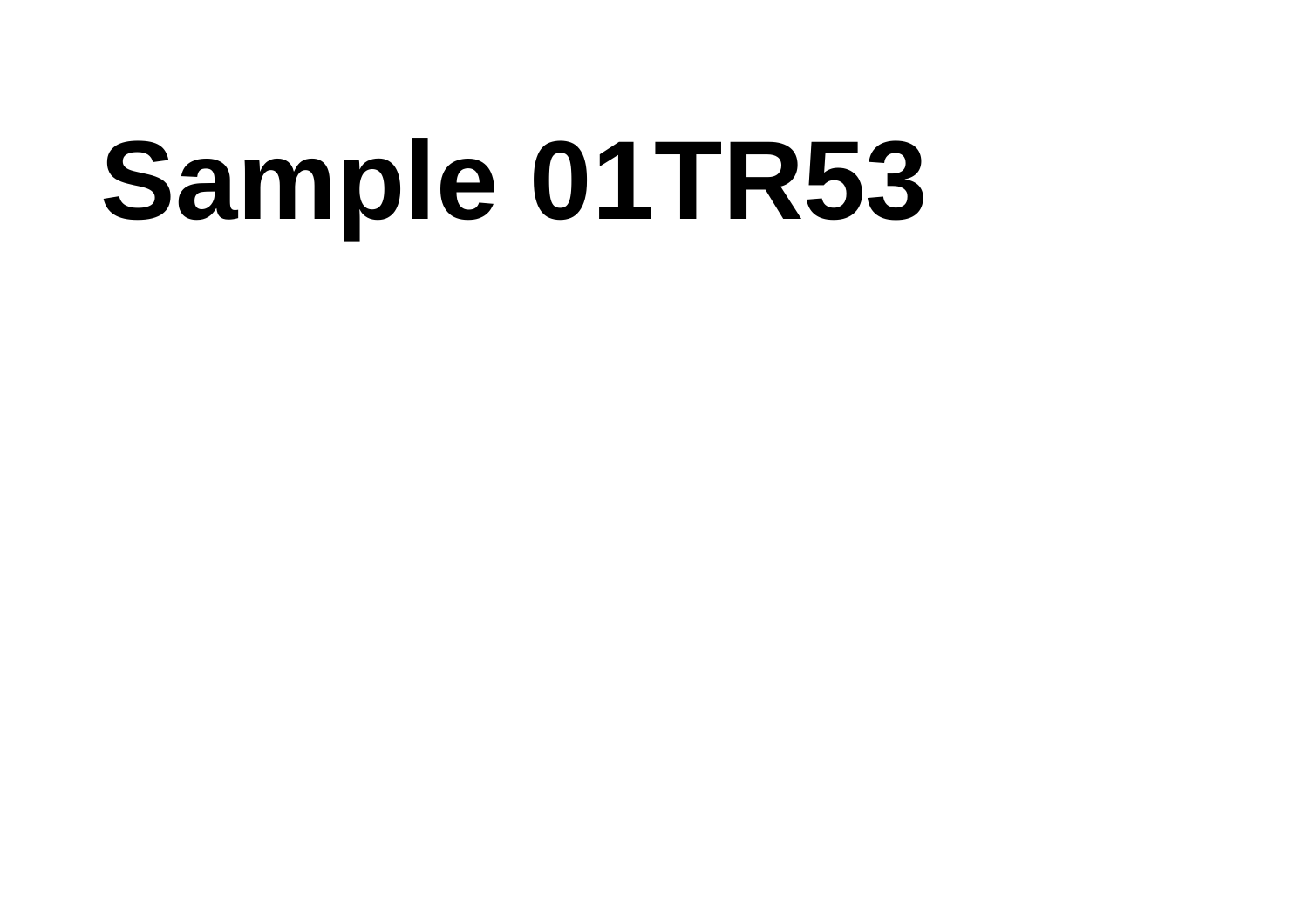### Data Tables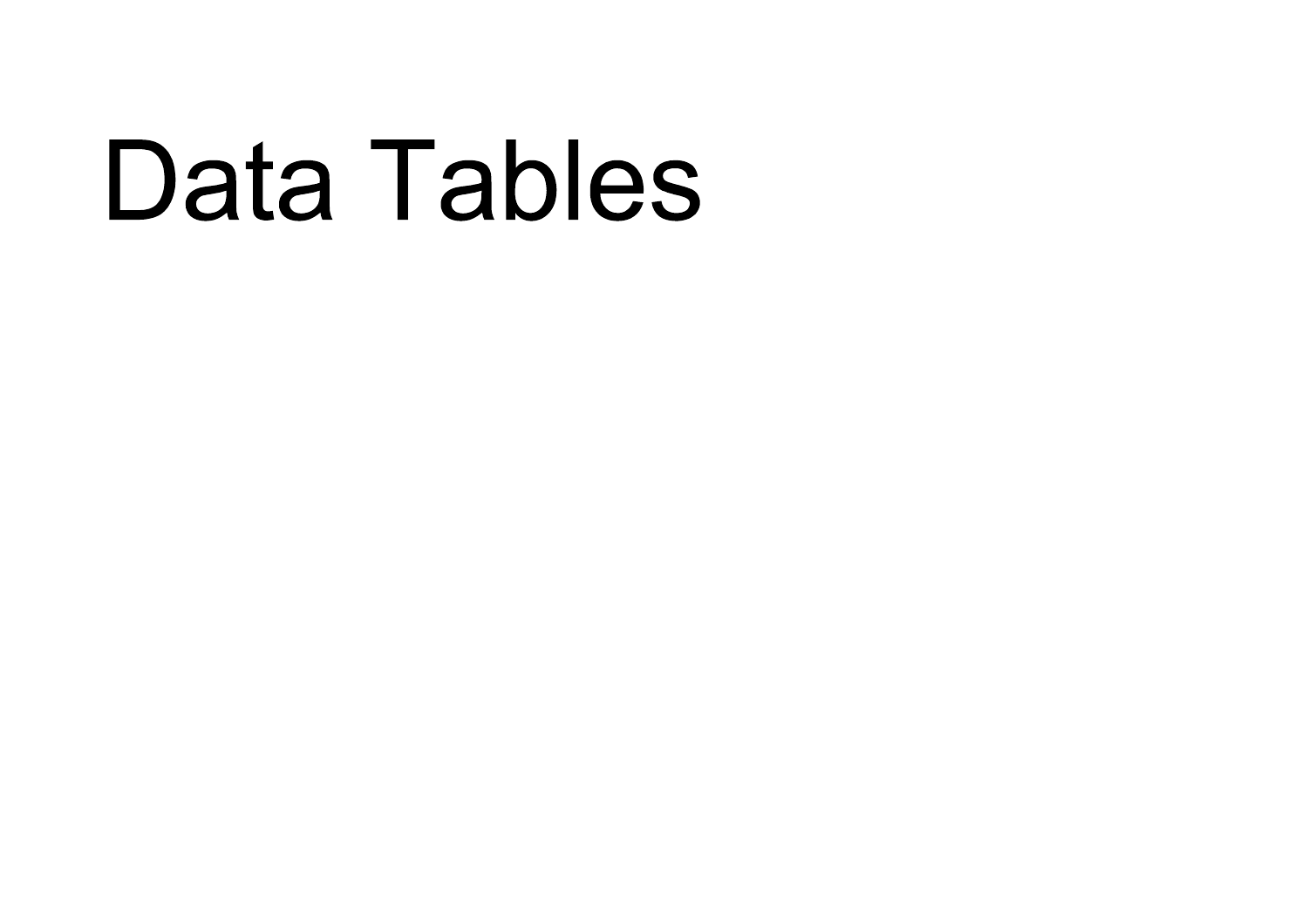| <b>Procedure</b><br><b>Blanks</b> |                  | 36Ar     | $1\sigma$ | 37Ar     | $1\sigma$ | 38Ar     | $1\sigma$ | 39Ar     | $1\sigma$ | 40Ar     | $1\sigma$ |
|-----------------------------------|------------------|----------|-----------|----------|-----------|----------|-----------|----------|-----------|----------|-----------|
| 5F041P.01                         | 770 °C           | 0.000242 | 0.000017  | 0.000242 | 0.000029  | 0.000138 | 0.000023  | 0.000424 | 0.000045  | 0.040000 | 0.000125  |
| 5F041P.02                         | 870 °C           | 0.000243 | 0.000017  | 0.000243 | 0.000029  | 0.000139 | 0.000023  | 0.000426 | 0.000045  | 0.040000 | 0.000125  |
| 5F041P.03                         | 970 °C           | 0.000243 | 0.000017  | 0.000244 | 0.000029  | 0.000139 | 0.000023  | 0.000426 | 0.000045  | 0.040000 | 0.000125  |
| 5F041P.04                         | 1020 °C          | 0.000243 | 0.000017  | 0.000245 | 0.000029  | 0.000139 | 0.000023  | 0.000427 | 0.000045  | 0.040000 | 0.000125  |
| 5F041P.05                         | 1070 $\degree$ C | 0.000244 | 0.000017  | 0.000245 | 0.000029  | 0.000140 | 0.000023  | 0.000428 | 0.000045  | 0.040000 | 0.000125  |
| 5F041P.06                         | 1120 $\degree$ C | 0.000244 | 0.000017  | 0.000246 | 0.000029  | 0.000140 | 0.000023  | 0.000428 | 0.000045  | 0.040000 | 0.000125  |
| 5F041P.07                         | 1190 $\degree$ C | 0.000244 | 0.000017  | 0.000247 | 0.000029  | 0.000140 | 0.000023  | 0.000429 | 0.000045  | 0.040000 | 0.000125  |
| 5F041P.08                         | 1270 $°C$        | 0.000244 | 0.000017  | 0.000247 | 0.000029  | 0.000140 | 0.000023  | 0.000430 | 0.000045  | 0.040000 | 0.000125  |
| 5F041P.09                         | 1370 °C          | 0.000245 | 0.000017  | 0.000248 | 0.000029  | 0.000141 | 0.000023  | 0.000430 | 0.000045  | 0.040000 | 0.000125  |
| 5F041P.10                         | 1670 $°C$        | 0.000245 | 0.000017  | 0.000249 | 0.000029  | 0.000141 | 0.000023  | 0.000431 | 0.000045  | 0.040000 | 0.000125  |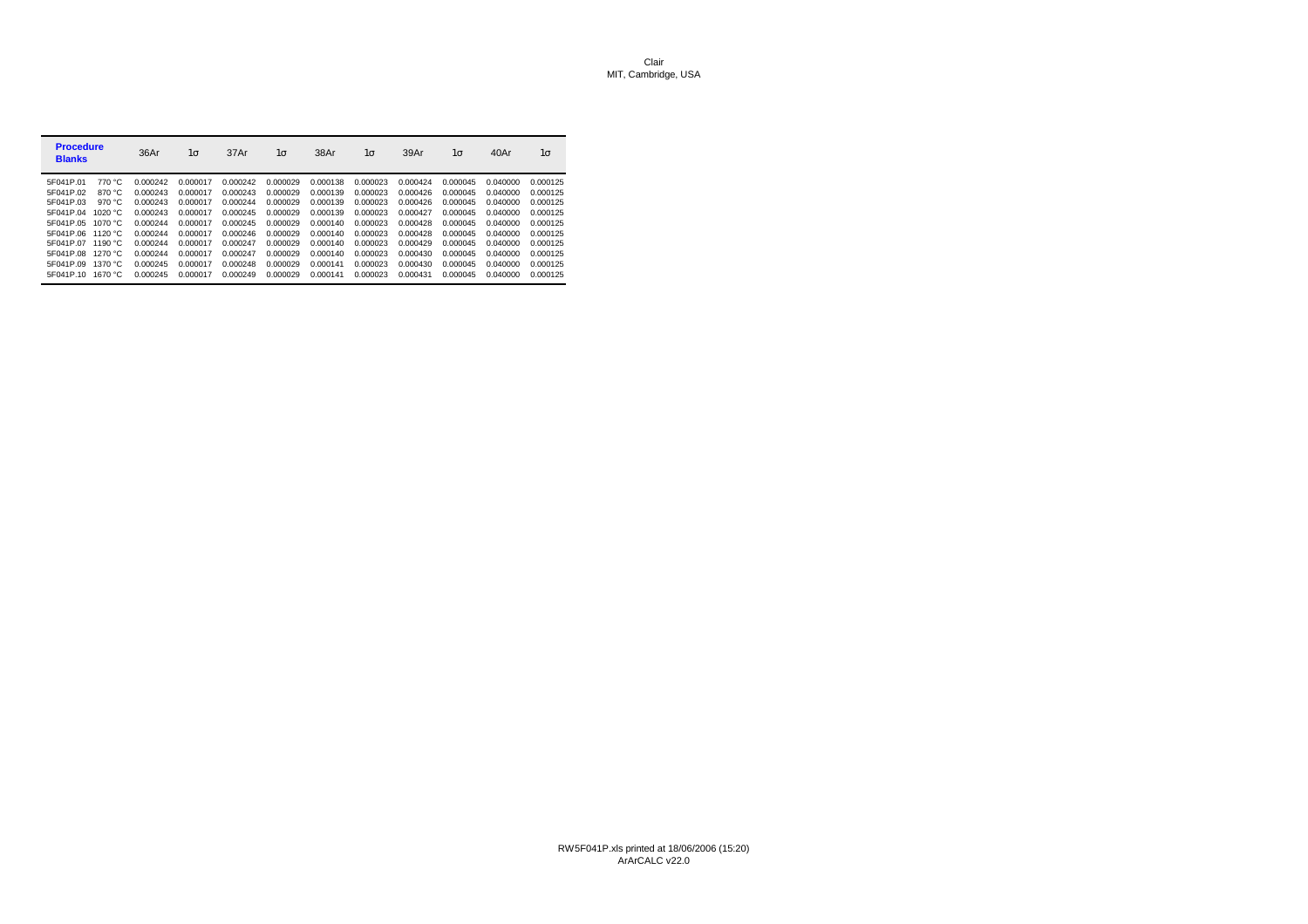| <b>Intercept</b><br><b>Values</b> | 36Ar     | $1\sigma$<br>r2                        | 37Ar     | $1\sigma$                         | r2                         |                            | 38Ar                              | $1\sigma$             | r2 |                                    | 39Ar     | $1\sigma$                | r2 |                                 | 40Ar      | $1\sigma$                  | r2 |                               |
|-----------------------------------|----------|----------------------------------------|----------|-----------------------------------|----------------------------|----------------------------|-----------------------------------|-----------------------|----|------------------------------------|----------|--------------------------|----|---------------------------------|-----------|----------------------------|----|-------------------------------|
| 5F041P.01 770 °C                  |          | 0.002142 0.000016 0.8499 LIN #17       | 0.007109 |                                   |                            | 0.000042 0.0600 LIN #12    | 0.000731 0.000018 0.1205 LIN #12  |                       |    |                                    | 0.013320 |                          |    | 0.000056 0.9870 LIN # 1 2       | 0.567545  |                            |    | 0.000415 0.9864 LIN # 1 9 10  |
| 5F041P.02 870 °C                  |          | $0.003429$ $0.000024$ $0.8696$ LIN # 1 | 0.029194 |                                   |                            | 0.000060 0.9912 EXP #1612  |                                   |                       |    | 0.001714 0.000050 0.4042 LIN #114  | 0.061924 |                          |    | 0.000062 0.9925 EXP #148        | 0.937732  | $0.000422$ $0.9835$ LIN #1 |    |                               |
| 5F041P.03 970 °C                  | 0.003196 | 0.000031 0.7665 LIN #124               | 0.065487 |                                   | 0.000049 0.9990 EXP #46    |                            | 0.003253 0.000032 0.6265 LIN #12  |                       |    |                                    | 0.207547 |                          |    | 0.000089 0.9995 EXP #1013       | 0.924142  |                            |    | 0.000369 0.9772 EXP #11011    |
| 5F041P.04 1020 °C                 | 0.002257 | 0.000019 0.7066 LIN # 1 10             |          | 0.068463  0.000068  0.9979  LIN # |                            |                            | $0.004027$ 0.000040 0.7729 LIN #1 |                       |    |                                    | 0.283535 | $0.000254$ 0.9983 LIN #1 |    |                                 | 0.668835  | 0.000309 0.9890 LIN #15    |    |                               |
| 5F041P.05 1070 °C                 | 0.002108 | $0.000022$ $0.3859$ LIN #1             | 0.080277 |                                   |                            | 0.000060 0.9991 EXP #312   | 0.004942 0.000025 0.9471 LIN #1   |                       |    |                                    | 0.358062 | 0.000188 0.9994 EXP #1   |    |                                 | 0.660300  |                            |    | 0.000347 0.9942 LIN #1349     |
| 5F041P.06 1120 °C                 | 0.002083 | $0.000020$ $0.3239$ LIN #1             | 0.076794 |                                   |                            | 0.000059 0.9990 EXP #4513  | 0.004671 0.000025 0.9367 LIN #1   |                       |    |                                    | 0.331965 |                          |    | 0.000206 0.9993 EXP #113        | 0.647038  |                            |    | 0.000145 0.9987 EXP #127      |
| 5F041P.07 1190 °C                 | 0.002867 | $0.000018$ $0.8619$ LIN #1             | 0.077918 |                                   |                            | 0.000060 0.9992 EXP #57912 | 0.004333 0.000015 0.9806 LIN #15  |                       |    |                                    | 0.284845 |                          |    | 0.000128 0.9997 EXP #1611       | 0.840621  |                            |    | 0.000331 0.7893 LIN #1712     |
| 5F041P.08 1270 °C                 | 0.003070 | 0.000027 0.7732 LIN #12                | 0.071759 |                                   |                            | 0.000051 0.9991 EXP #5.12  |                                   |                       |    | 0.002955 0.000025 0.8301 LIN #1815 | 0.171948 |                          |    | 0.000104 0.9991 EXP # 7 8 11 15 | 0.869922  |                            |    | 0.000340 0.9609 LIN # 1 9 15  |
| 5F041P.09 1370 °C                 |          | $0.004020$ $0.000024$ $0.8504$ LIN # 1 | 0.073577 |                                   | $0.000092$ $0.9968$ EXP #2 |                            | 0.002970 0.000033 0.6696 LIN #    |                       |    |                                    | 0.150901 |                          |    | 0.000141 0.9980 EXP #12311      | 1.140532  |                            |    | 0.000330 0.9983 EXP #12341113 |
| 5F041P.10 1670 °C                 | 0.041226 | 0.000025 0.9992 EXP #6 10              |          | 1.478912 0.000533 0.9997 EXP #    |                            |                            | 0.013389                          | 0.000040 0.9357 LIN # |    |                                    | 0.394186 |                          |    | 0.000164 0.9988 EXP #1710       | 11.368984 |                            |    | 0.003405 0.9997 EXP #11011    |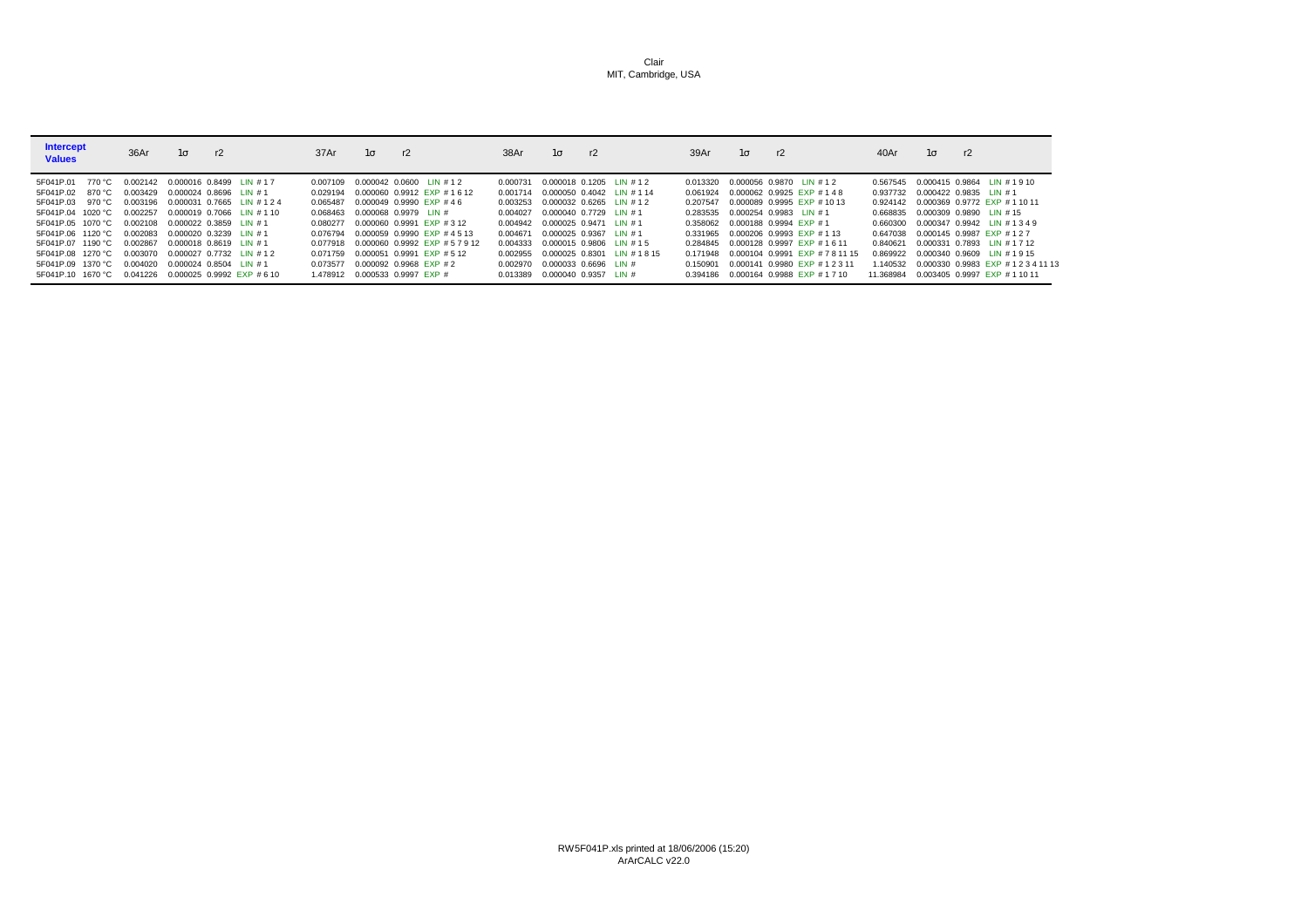| <b>Sample</b><br><b>Parameters</b> | Sample     | Material | Location                      | Analyst |      | Standard $\%1\sigma$<br>(in Ma) |      |           | $%1\sigma$ | Fract | $%1\sigma$ | Corr. | Volume Sensitivity<br>(mol/vol) | ਨੇ  |     |      |     |     |     | Irradiation | Project  | Standard<br>Name |
|------------------------------------|------------|----------|-------------------------------|---------|------|---------------------------------|------|-----------|------------|-------|------------|-------|---------------------------------|-----|-----|------|-----|-----|-----|-------------|----------|------------------|
| 5F041P.01<br>770 °C                | 01TR53 B20 |          | bas grndmss /estaway Volcani  | msp     | 770  | 28.34                           |      | 0.0003028 | 0.3        | 1.007 | 0.2        |       | 6.000E-14                       | 30  | D7  | 2005 | 04  | 44  | 001 | cl155-      | Westaway | tcr-2a           |
| 5F041P.02<br>870 °C                | 01TR53 B20 |          | bas grndmss /estaway Volcani  | msp     | 870  | 28.34                           | 0.01 | 0.0003028 | 0.3        | 1.007 | 0.2        |       | 6.000E-14                       | 30  | D7  | 2005 | 05  | 42  | 001 | cl155-      | Westaway | tcr-2a           |
| 5F041P.03<br>970 °C                | 01TR53 B20 |          | bas grndmss /estaway Volcani  | msp     | 970  | 28.34                           |      | 0.0003028 | 0.3        | 1.007 | 0.2        |       | 6.000E-14                       | 30  | 07  | 2005 | 06  |     | 001 | cl155-      | Westaway | tcr-2a           |
| 5F041P.04 1020 °C                  | 01TR53 B20 |          | bas grndmss /estaway Volcani  | msp     | 1020 | 28.34                           | 0.01 | 0.0003028 | 0.3        | 1.007 | 0.2        |       | 6.000E-14                       | 30. | 07. | 2005 | റഭ  | 49  | 001 | cl155-      | Westaway | tcr-2a           |
| 5F041P.05 1070 °C                  | 01TR53 B20 |          | bas grndmss /estaway Volcanio | msp     | 1070 | 28.34                           | 0.01 | 0.0003028 | 0.3        | 1.007 | 0.2        |       | 6.000E-14                       | 30  | 07  | 2005 | 07  | 23  | 001 | cl155-      | Westaway | tcr-2a           |
| 5F041P.06 1120 °C                  | 01TR53 B20 |          | bas grndmss /estaway Volcani  | msp     | 1120 | 28.34                           | 0.01 | 0.0003028 | 0.3        | 1.007 | 0.2        |       | 6.000E-14                       | 30  | 07  | 2005 | 07  | 56  | 001 | cl155-      | Westaway | tcr-2a           |
| 5F041P.07 1190 °C                  | 01TR53 B20 |          | bas grndmss /estaway Volcani  | msp     | 1190 | 28.34                           | 0.01 | 0.0003028 | 0.3        | 1.007 | 0.2        |       | 6.000E-14                       | 30  | 07  | 2005 | -08 | 30. | 001 | cl155-      | Westaway | tcr-2a           |
| 5F041P.08 1270 °C                  | 01TR53 B20 |          | bas grndmss /estaway Volcani  | msp     | 1270 | 28.34                           | 0.01 | 0.0003028 | 0.3        | 1.007 | 0.2        |       | 6.000E-14                       | 30  | n7  | 2005 | 09  | 04  | 001 | cl155-      | Westaway | tcr-2a           |
| 5F041P.09 1370 °C                  | 01TR53 B20 |          | bas grndmss /estaway Volcani  | msp     | 1370 | 28.34                           | 0.01 | 0.0003028 | 0.3        | 1.007 | 0.2        |       | 6.000E-14                       | 30  | n7  | 2005 | 09  | 37  | 001 | cl155-      | Westaway | $tor-2a$         |
| 5F041P.10 1670 °C                  | 01TR53 B20 |          | bas grndmss /estaway Volcani  | msp     | 1670 | 28.34                           | 0.01 | 0.0003028 | 0.3        | 1.007 | 0.2        |       | 6.000E-14                       | 30. | D7  | 2005 |     |     | 001 | cl155-      | Westaway | tcr-2a           |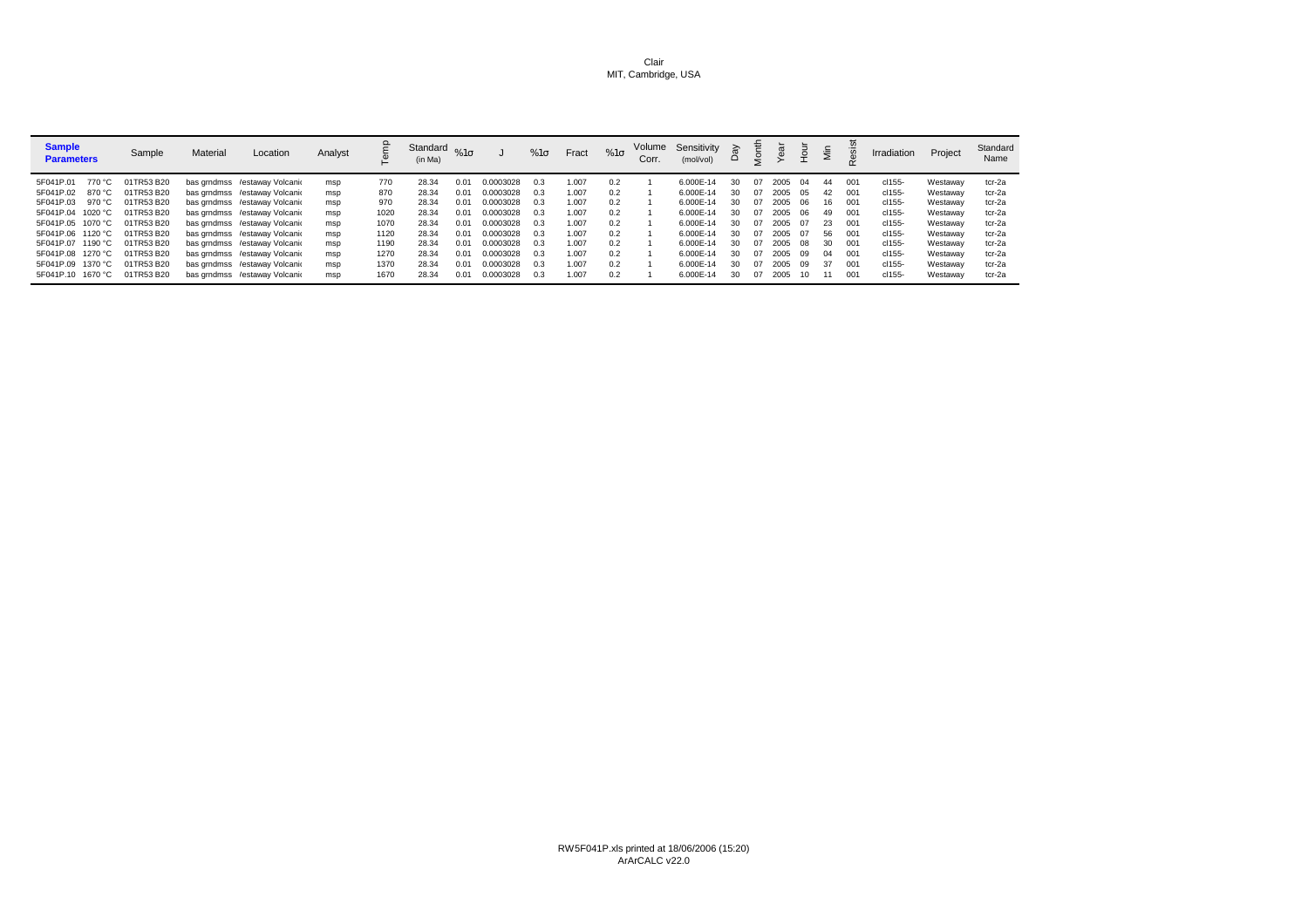| <b>Irradiation</b><br><b>Constants</b> | $40/36(a)$ %10 |          | 38/36(a) | $%1\sigma$ | 39/37(ca) | $%1\sigma$ | $38/37$ (ca) %10 |          | 36/37(ca) | $%1\sigma$ | 40/39(k) | $%1\sigma$ | 38/39(k) | $%1\sigma$ | $36/38$ (cl) | $%1\sigma$   | K/Ca | $%1\sigma$ | K/CI     | $%1\sigma$ | Ca/Cl | $%1\sigma$ |
|----------------------------------------|----------------|----------|----------|------------|-----------|------------|------------------|----------|-----------|------------|----------|------------|----------|------------|--------------|--------------|------|------------|----------|------------|-------|------------|
| 5F041P.01<br>770 °C                    | 295.5          |          | 0.1869   |            | 0.000676  |            | 0.000034         | 0        | 0.000279  |            | 0.00039  |            | 0.01243  |            |              |              | 0.49 |            | $\Omega$ |            |       |            |
| 5F041P.02<br>870 °C                    | 295.5          | $\Omega$ | 0.1869   |            | 0.000676  |            | 0.000034         | $\Omega$ | 0.000279  |            | 0.00039  |            | 0.01243  |            |              | <sup>0</sup> | 0.49 |            | $\Omega$ |            |       |            |
| 5F041P.03<br>970 $°C$                  | 295.5          | $\Omega$ | 0.1869   |            | 0.000676  |            | 0.000034         | 0        | 0.000279  |            | 0.00039  |            | 0.01243  |            |              |              | 0.49 |            | $\Omega$ |            |       |            |
| 5F041P.04<br>1020 °C                   | 295.5          |          | 0.1869   |            | 0.000676  |            | 0.000034         | $\Omega$ | 0.000279  |            | 0.00039  |            | 0.01243  |            | 0            |              | 0.49 |            | $\Omega$ |            |       |            |
| 5F041P.05 1070 °C                      | 295.5          | $\Omega$ | 0.1869   |            | 0.000676  |            | 0.000034         | $\Omega$ | 0.000279  |            | 0.00039  |            | 0.01243  |            | 0            | <sup>o</sup> | 0.49 |            | $\Omega$ | -0         |       | $\Omega$   |
| 5F041P.06 1120 °C                      | 295.5          | $\Omega$ | 0.1869   |            | 0.000676  |            | 0.000034         | $\Omega$ | 0.000279  |            | 0.00039  |            | 0.01243  |            |              | $\Omega$     | 0.49 |            | $\Omega$ |            |       |            |
| 5F041P.07<br>1190 °C                   | 295.5          |          | 0.1869   |            | 0.000676  |            | 0.000034         | $\Omega$ | 0.000279  |            | 0.00039  |            | 0.01243  |            | $\Omega$     | $\Omega$     | 0.49 |            | $\Omega$ |            |       |            |
| 5F041P.08 1270 °C                      | 295.5          | $\Omega$ | 0.1869   |            | 0.000676  |            | 0.000034         | $\Omega$ | 0.000279  |            | 0.00039  |            | 0.01243  |            | n            | <sup>0</sup> | 0.49 |            | $\Omega$ |            |       |            |
| 5F041P.09<br>1370 °C                   | 295.5          | $\Omega$ | 0.1869   |            | 0.000676  |            | 0.000034         | 0        | 0.000279  |            | 0.00039  |            | 0.01243  |            |              |              | 0.49 |            | $\Omega$ |            |       |            |
| 5F041P.10 1670 °C                      | 295.5          |          | 0.1869   |            | 0.000676  |            | 0.000034         | $\Omega$ | 0.000279  |            | 0.00039  |            | 0.01243  |            | 0            |              | 0.49 |            |          |            |       |            |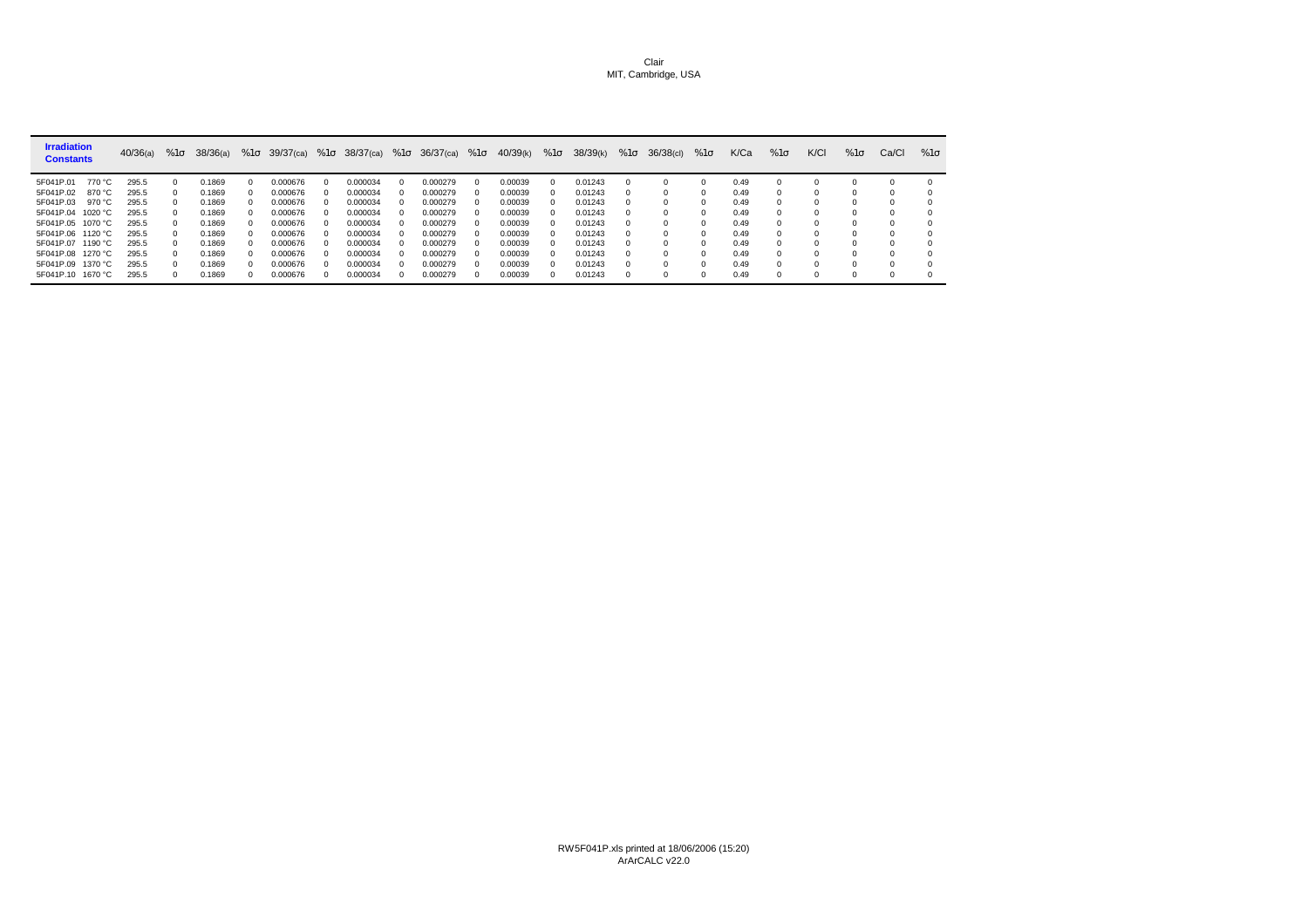| <b>Incremental</b><br><b>Heating</b> |         |                  | 36Ar(a) | $37Ar$ (ca) | $38Ar$ (cl) | 39Ar(k) | 40Ar(r) | Age $\pm 2\sigma$<br>(Ma) | $40Ar(r)$ 39 $Ar(k)$<br>$(\% )$ | $(\%)$ | K/Ca $\pm 2\sigma$ |
|--------------------------------------|---------|------------------|---------|-------------|-------------|---------|---------|---------------------------|---------------------------------|--------|--------------------|
| 5F041P.01                            | 770 °C  |                  | 0.00184 | 0.02858     | 0.00008     | 0.01279 | 0.00000 | $0.0 + 0.0$               | 0.00                            | 0.57   | $0.219 + 0.005$    |
| 5F041P.02                            | 870 °C  |                  | 0.00307 | 0.12059     | 0.00022     | 0.06102 | 0.00000 | $0.0 + 0.0$               | 0.00                            | 2.73   | $0.248 + 0.003$    |
| 5F041P.03                            | 970 °C  | $\boldsymbol{4}$ | 0.00280 | 0.27188     | 0.00000     | 0.20560 | 0.05773 | $153.4 + 64.1$            | 6.53                            | 9.20   | $0.371 + 0.005$    |
| 5F041P.04                            | 1020 °C | $\boldsymbol{4}$ | 0.00188 | 0.28441     | 0.00000     | 0.28109 | 0.07345 | $142.7 \pm 33.6$          | 11.68                           | 12.58  | $0.484 + 0.006$    |
| 5F041P.05                            | 1070 °C | $\boldsymbol{4}$ | 0.00172 | 0.33381     | 0.00000     | 0.35511 | 0.11178 | $171.9 + 28.0$            | 18.02                           | 15.90  | $0.521 \pm 0.007$  |
| 5F041P.06                            | 1120 °C | $\boldsymbol{4}$ | 0.00170 | 0.31942     | 0.00005     | 0.32919 | 0.10458 | $173.5 + 28.8$            | 17.23                           | 14.74  | $0.505 + 0.006$    |
| 5F041P.07                            | 1190 °C | 4                | 0.00246 | 0.32426     | 0.00015     | 0.28237 | 0.07324 | $141.7 + 35.6$            | 9.15                            | 12.64  | $0.427 + 0.005$    |
| 5F041P.08                            | 1270 °C | $\boldsymbol{4}$ | 0.00267 | 0.29869     | 0.00015     | 0.17021 | 0.04225 | $135.6 \pm 71.0$          | 5.09                            | 7.62   | $0.279 \pm 0.004$  |
| 5F041P.09                            | 1370 °C | 4                | 0.00359 | 0.30642     | 0.00025     | 0.14929 | 0.04063 | $148.7 + 88.3$            | 3.69                            | 6.68   | $0.239 + 0.003$    |
| 5F041P.10                            | 1670 °C |                  | 0.03814 | 6.18170     | 0.00092     | 0.38704 | 0.05833 | $82.3 \pm 262.0$          | 0.51                            | 17.33  | $0.031 \pm 0.000$  |

Σ 0.05986 8.46975 0.00182 2.23372 0.56198

| <b>Information</b><br><b>on Analysis</b>                                                         | <b>Results</b>          | $40(r)/39(k) \pm 2\sigma$       | Age $\pm 2\sigma$<br>(Ma)                                                           | MSWD                   | 39Ar(k)<br>(%, n)            | $K/Ca \pm 2\sigma$                              |
|--------------------------------------------------------------------------------------------------|-------------------------|---------------------------------|-------------------------------------------------------------------------------------|------------------------|------------------------------|-------------------------------------------------|
| Sample<br>01TR53 B20<br>Material<br>bas grndmss<br>estaway Volcani<br>Location<br>Analyst<br>msp | <b>Weighted Plateau</b> | ± 0.0266<br>0.2906<br>± 9.16%   | $158.7$ $\pm$ 14.6<br>$+9.18%$<br>External Error + 14.6<br>Analytical Error ± 14.5  | 0.71<br>2.45<br>1.0000 | 79.37<br>Statistical T ratio | $0.342 \pm 0.085$<br><b>Error Magnification</b> |
| Project<br>Westaway<br>Irradiation<br>cl155-<br>0.0003028<br>J-value<br>28.34<br>Standard        | <b>Total Fusion Age</b> | ± 0.0866<br>0.2516<br>$+34.41%$ | $137.4 \pm 47.3$<br>$+34.41%$<br>External Error + 47.3<br>Analytical Error $±$ 47.3 |                        | 10                           | $0.129 + 0.001$                                 |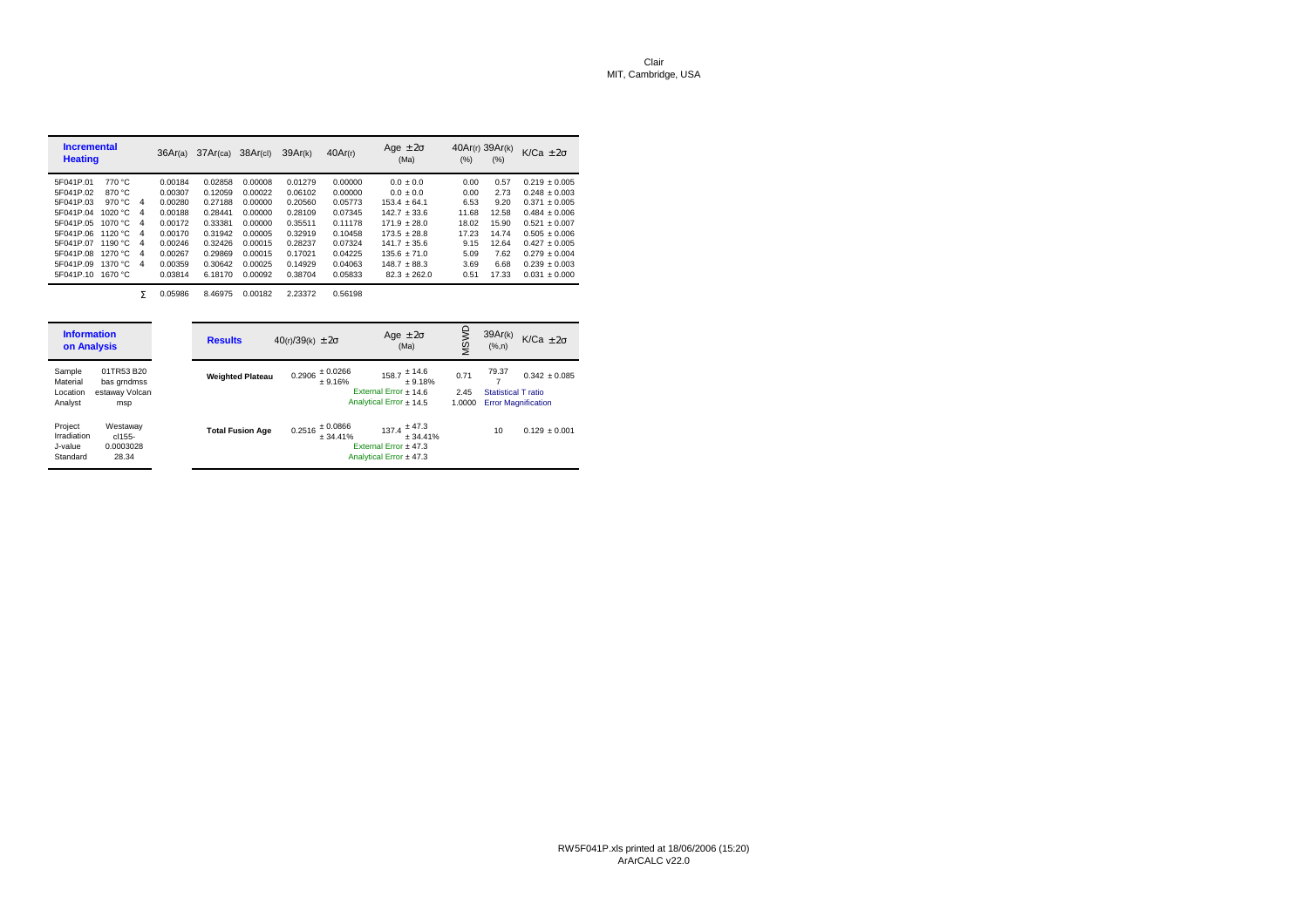| <b>Normal</b><br><b>Isochron</b> | $39(k)/36(a) \pm 2\sigma$ | $40(a+r)/36(a) \pm 2\sigma$ | r.i.  | <b>Inverse</b><br><b>Isochron</b> | $39(k)/40(a+r) \pm 2\sigma$ | $36(a)/40(a+r) \pm 2\sigma$ | r.i.  |
|----------------------------------|---------------------------|-----------------------------|-------|-----------------------------------|-----------------------------|-----------------------------|-------|
| 5F041P.01<br>770 °C              | $7 \pm 0$                 | $287 \pm 8$                 | 0.924 | 5F041P.01<br>770 °C               | $0.024251 \pm 0.000291$     | $0.003489 + 0.000101$       | 0.008 |
| 5F041P.02<br>870 °C              | $20 \pm 0$                | $293 + 7$                   | 0.981 | 5F041P.02<br>870 °C               | $0.067974 + 0.000328$       | $0.003415 + 0.000084$       | 0.008 |
| 5F041P.03<br>970 °C 4            | $74 \pm 2$                | $316 \pm 9$                 | 0.990 | 5F041P.03<br>970 °C 4             | $0.232567 + 0.000979$       | $0.003163 + 0.000092$       | 0.006 |
| 5F041P.04 1020 °C 4              | $150 \pm 5$               | $335 \pm 10$                | 0.990 | 5F041P.04<br>1020 °C $\cdot$ 4    | $0.447084 + 0.002023$       | $0.002989 + 0.000093$       | 0.008 |
| 5F041P.05 1070 °C 4              | $206 \pm 7$               | $360 \pm 13$                | 0.993 | 5F041P.05 1070 °C 4               | $0.572604 + 0.002470$       | $0.002774 \pm 0.000099$     | 0.009 |
| 5F041P.06 1120 °C 4              | $194 + 7$                 | $357 + 12$                  | 0.993 | 5F041P.06 1120 °C 4               | $0.542397 + 0.002304$       | $0.002801 + 0.000097$       | 0.003 |
| 5F041P.07 1190 °C 4              | $115 \pm 3$               | $325 \pm 8$                 | 0.986 | 5F041P.07 1190 °C 4               | $0.352732 + 0.001485$       | $0.003074 + 0.000078$       | 0.007 |
| 5F041P.08 1270 °C 4              | $64 \pm 2$                | $311 \pm 9$                 | 0.988 | 5F041P.08 1270 °C 4               | $0.205111 + 0.000883$       | $0.003212 + 0.000090$       | 0.006 |
| 5F041P.09 1370 °C 4              | $42 \pm 1$                | $307 + 7$                   | 0.981 | 5F041P.09 1370 °C 4               | $0.135664 + 0.000612$       | $0.003259 + 0.000074$       | 0.004 |
| 5F041P.10 1670 °C                | $10 \pm 0$                | $297 \pm 5$                 | 0.969 | 5F041P.10<br>1670 °C              | $0.034164 \pm 0.000143$     | $0.003367 + 0.000055$       | 0.005 |

| <b>Results</b>    | $40(a)/36(a) \pm 2\sigma$                                      |                | $40(r)/39(k) \pm 2\sigma$                                     | Age $\pm 2\sigma$<br>(Ma)                                                            | g<br>ŠM                         | <b>Results</b>    | $40(a)/36(a) \pm 2\sigma$                                |                | $40(r)/39(k) \pm 2\sigma$                                     | Age $\pm 2\sigma$<br>(Ma)                                                            | 6                               |
|-------------------|----------------------------------------------------------------|----------------|---------------------------------------------------------------|--------------------------------------------------------------------------------------|---------------------------------|-------------------|----------------------------------------------------------|----------------|---------------------------------------------------------------|--------------------------------------------------------------------------------------|---------------------------------|
| <b>Isochron</b>   | $291.7459 \pm 6.6557$                                          | ± 2.28%        | $0.3174 \pm 0.0556$<br>± 17.53%                               | $173.4 \pm 30.4$<br>± 17.54%<br>External Error $\pm 30.4$<br>Analytical Error ± 30.4 | 0.61                            | Isochron          | $291.7252 \pm 6.6233$                                    | ± 2.27%        | $0.3183 \pm 0.0545$<br>± 17.12%                               | $173.9 \pm 29.8$<br>± 17.13%<br>External Error $\pm 29.8$<br>Analytical Error ± 29.8 | 0.60                            |
| <b>Statistics</b> | <b>Statistical F ratio</b><br><b>Error Magnification</b><br>n. | 2.21<br>1.0000 | Convergence<br>Number of Iterations<br><b>Calculated Line</b> |                                                                                      | 0.0000000066<br>Weighted York-2 | <b>Statistics</b> | <b>Statistical F ratio</b><br><b>Error Magnification</b> | 2.21<br>1.0000 | Convergence<br>Number of Iterations<br><b>Calculated Line</b> |                                                                                      | 0.0000014616<br>Weighted York-2 |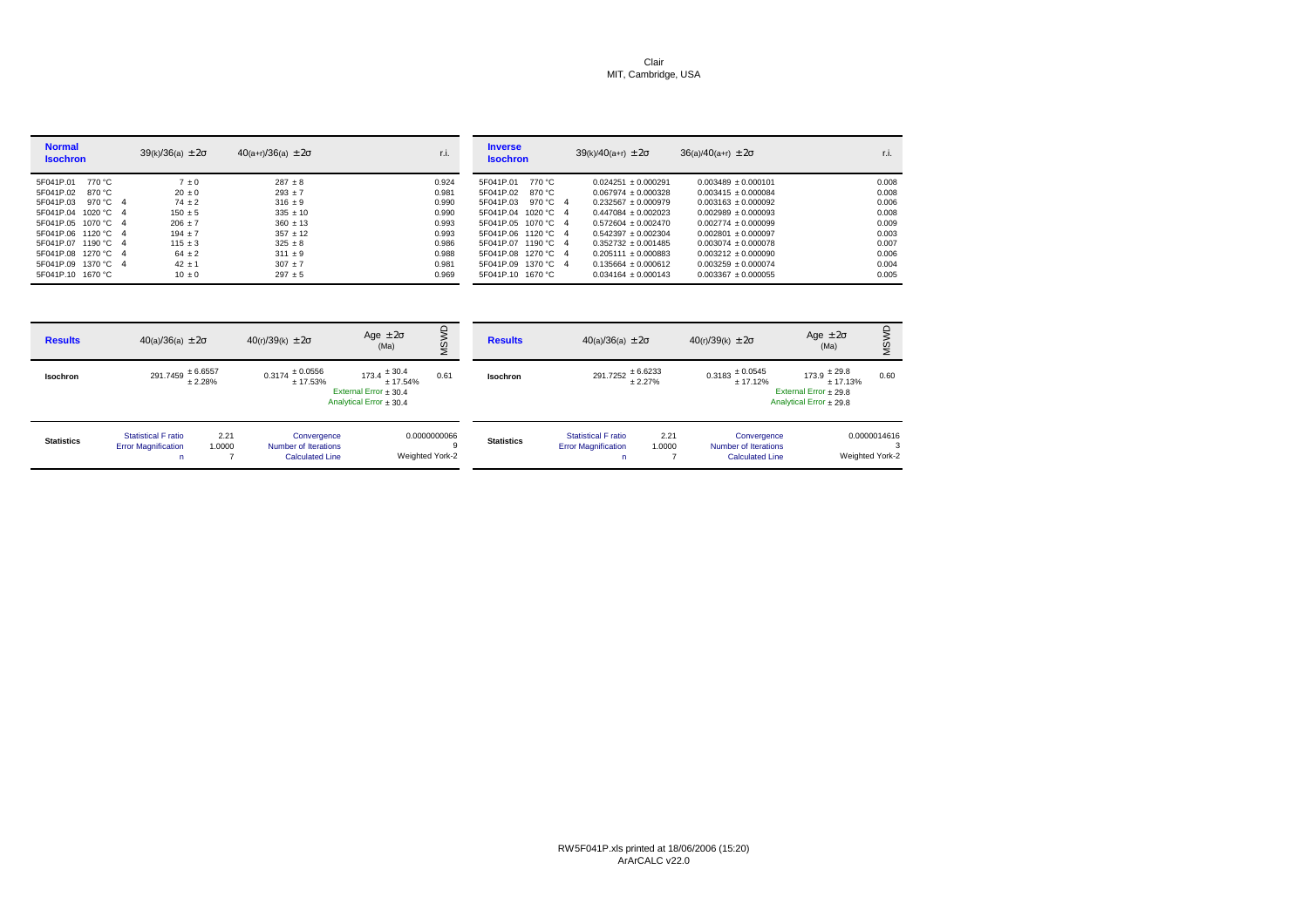| <b>Degassing</b><br><b>Patterns</b> | 36Ar(a) | 36Ar(ca) | 36Ar(cl) | 37Ar(ca) | 38Ar(a) | 38Ar(k) | $38Ar$ (ca) | 38Ar(cl) | 39Ar(k) | $39Ar$ (ca) | 40Ar(r) | 40Ar(a)  | 40Ar(k)  | <b>Additional</b><br><b>Ratios</b> | 40(r)/39(k) | $1\sigma$ | $40(r+a)$ | $1\sigma$ | 37Ar(decay) | 39Ar(decay) | 40Ar(moles) |
|-------------------------------------|---------|----------|----------|----------|---------|---------|-------------|----------|---------|-------------|---------|----------|----------|------------------------------------|-------------|-----------|-----------|-----------|-------------|-------------|-------------|
| 5F041P.01 770 °C                    | 0.00184 | 0.00001  | 0.00000  | 0.02858  | 0.00034 | 0.00016 | 0.00000     | 0.00008  | 0.01279 | 0.00002     | 0.00000 | 0.54383  | 0.00000  | 5F041P.01 770 °C                   | 0.00000     | 0.00000   | 0.52754   | 0.00043   | 4.249289    | 1.00051696  | 3.165E-14   |
| 5F041P.02 870 °C                    | 0.00307 | 0.00003  | 0.00000  | 0.12059  | 0.00057 | 0.00076 | 0.00000     | 0.00022  | 0.06102 | 0.00008     | 0.00000 | 0.90584  | 0.00002  | 5F041P.02 870 °C                   | 0.00000     | 0.00000   | 0.89771   | 0.00044   | 4.252671    | 1.00051724  | 5.386E-14   |
| 5F041P.03 970 °C 4                  | 0.00280 | 0.00008  | 0.00000  | 0.27188  | 0.00052 | 0.00256 | 0.0000      | 0.00000  | 0.20560 | 0.00018     | 0.05773 | 0.82633  | 0.00008  | 5F041P.03 970 °C 4                 | 0.28078     | 0.05870   | 0.88406   | 0.00039   | 4.254655    | 1.00051741  | 5.305E-14   |
| 5F041P.04 1020 °C 4                 | 0.00188 | 0.00008  | 0.00000  | 0.28441  | 0.00035 | 0.00349 | 0.0000      | 0.00000  | 0.28109 | 0.00019     | 0.07345 | 0.55528  | 0.00011  | 5F041P.04 1020 °C 4                | 0.26129     | 0.03075   | 0.62873   | 0.00033   | 4.256581    | 1.00051757  | 3.773E-14   |
| 5F041P.05 1070 °C 4                 | 0.00172 | 0.00009  | 0.00000  | 0.3338'  | 0.00032 | 0.00441 | 0.0000      | 0.00000  | 0.3551  | 0.00023     | 0.11178 | 0.50838  | 0.00014  | 5F041P.05 1070 °C 4                | 0.31477     | 0.02559   | 0.62016   | 0.00037   | 4.258567    | 1.00051774  | 3.722E-14   |
| 5F041P.06 1120 °C 4                 | 0.00170 | 0.00009  | 0.00000  | 0.31942  | 0.00032 | 0.00409 | 0.0000      | 0.00005  | 0.3291  | 0.00022     | 0.10458 | 0.50233  | 0.00013  | 5F041P.06 1120 °C 4                | 0.31769     | 0.02634   | 0.60691   | 0.00019   | 4.260495    | 1.00051790  | 3.642E-14   |
| 5F041P.07 1190 °C 4                 | 0.00246 | 0.00009  | 0.00000  | 0.32426  | 0.00046 | 0.0035' | 0.0000      | 0.00015  | 0.28237 | 0.00022     | 0.07324 | 0.72727  | 0.00011  | 5F041P.07 1190 °C 4                | 0.25937     | 0.03260   | 0.80051   | 0.00035   | 4.262482    | 1.00051806  | 4.804E-14   |
| 5F041P.08 1270 °C 4                 | 0.00267 | 0.00008  | 0.00000  | 0.29869  | 0.00050 | 0.00212 | 0.0000      | 0.00015  | 0.1702  | 0.00020     | 0.04225 | 0.78761  | 0.00007  | 5F041P.08 1270 °C 4                | 0.24819     | 0.06500   | 0.82986   | 0.00036   | 4.264470    | 1.00051823  | 4.980E-14   |
| 5F041P.09 1370 °C 4                 | 0.00359 | 0.00009  | 0.00000  | 0.30642  | 0.00067 | 0.00186 | 0.0000      | 0.00025  | 0.14929 | 0.00021     | 0.04063 | 1.05984  | 0.00006  | 5F041P.09 1370 °C 4                | 0.27216     | 0.08085   | 1.10047   | 0.00035   | 4.266401    | 1.00051839  | 6.603E-14   |
| 5F041P.10 1670 °C                   | 0.03814 | 0.00172  | 0.00000  | 6.18170  | 0.00713 | 0.00481 | 0.0002      | 0.00092  | 0.38704 | 0.00418     | 0.05833 | 11.27050 | 0.00015  | 5F041P.10 1670 °C                  | 0.15071     | 0.23984   | 11.32883  | 0.00341   | 4.268391    | 1.00051856  | 6.797E-13   |
|                                     | 0.05986 | 0.00236  | 0.00000  | 8.46975  | 0.01119 | 0.02777 | 0.00029     | 0.00182  | 2.23372 | 0.00573     | 0.56198 | 17.68722 | 0.00087  |                                    |             |           |           |           |             |             |             |
|                                     |         |          | 0.06222  | 8.46975  |         |         |             | 0.04106  |         | 2.23944     |         |          | 18.25007 |                                    |             |           |           |           |             |             |             |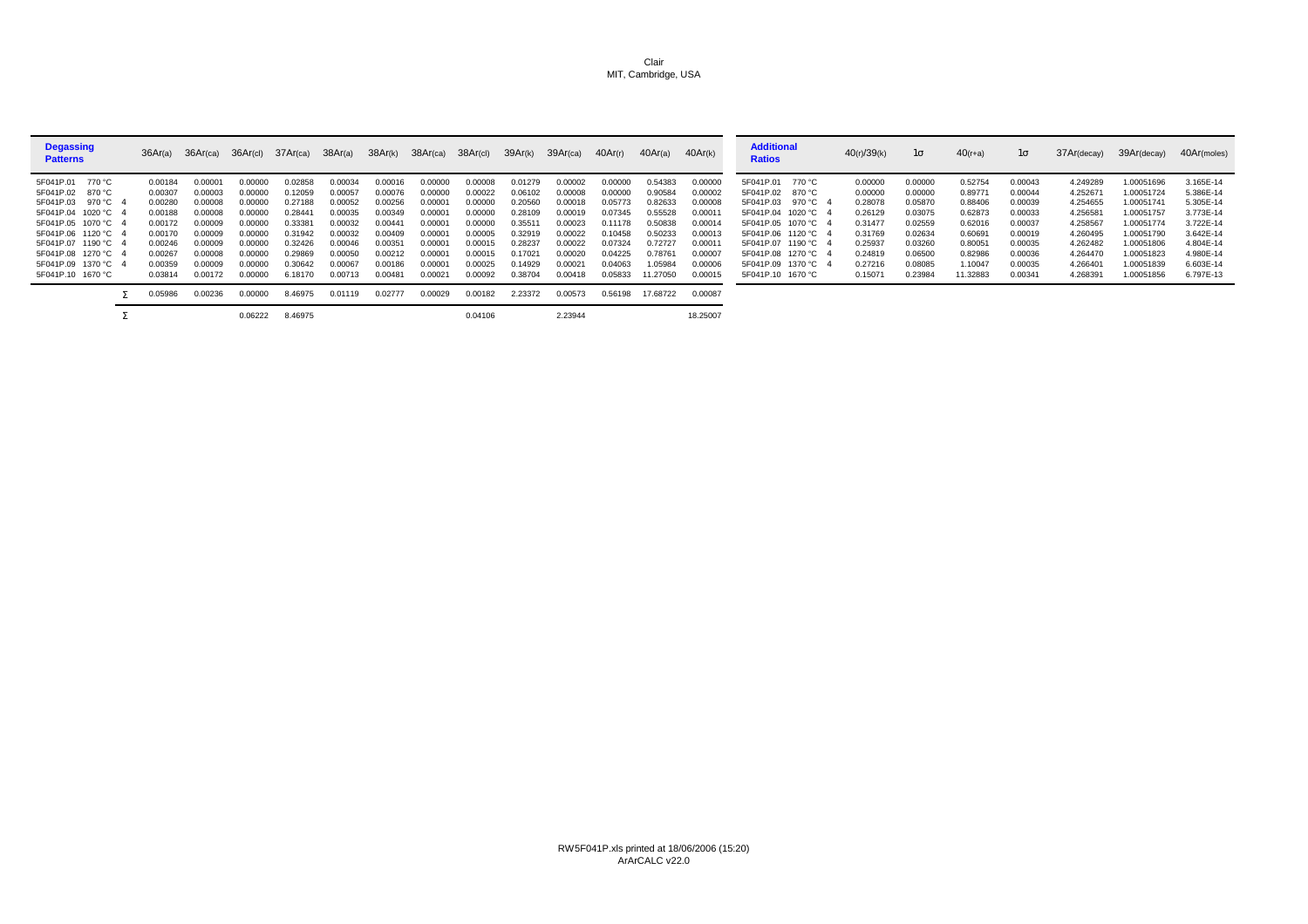## Age Plateau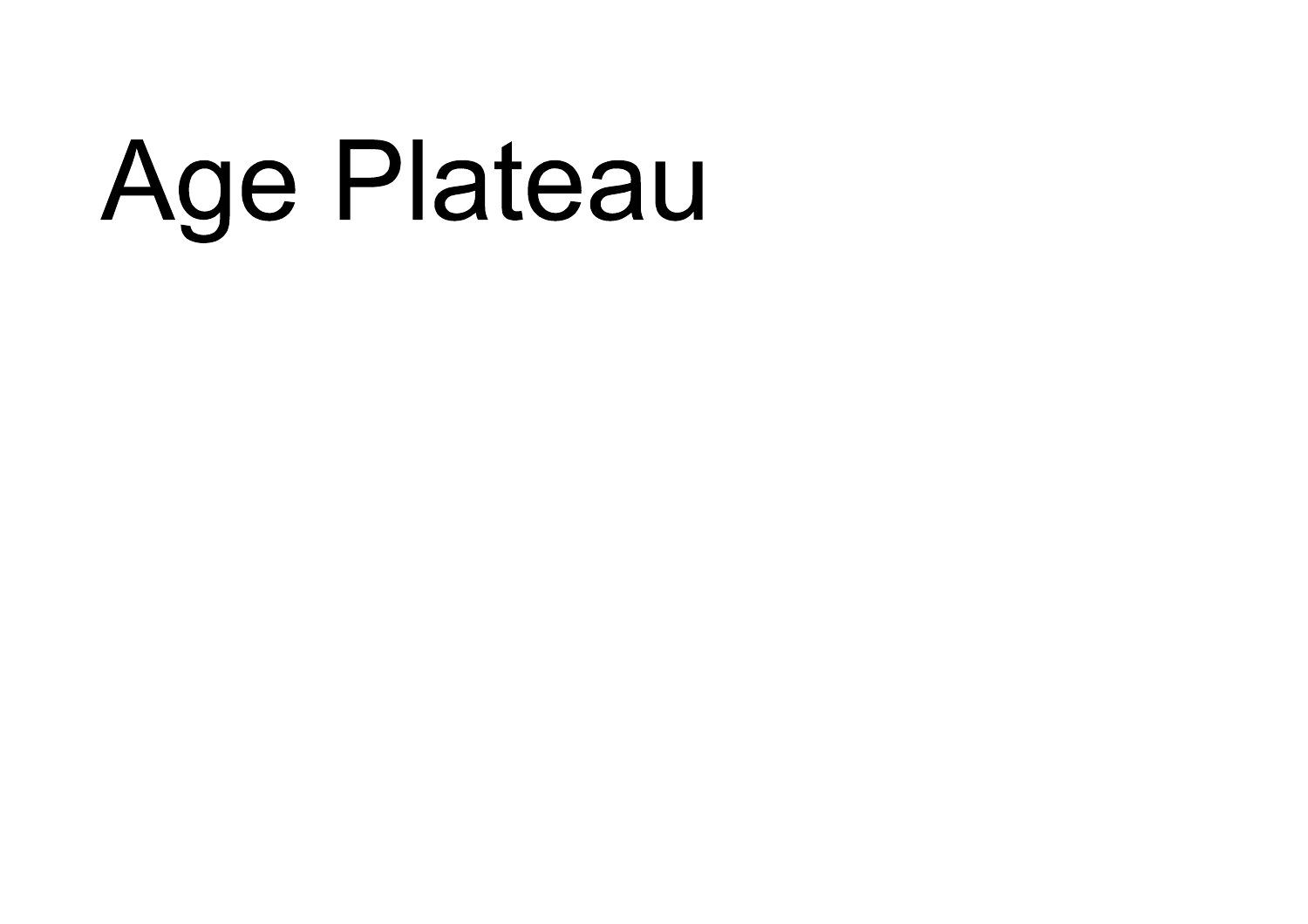Clair MIT, Cambridge, USA



RW5F041P.xls printed at 18/06/2006 (15:21) ArArCALC v22.0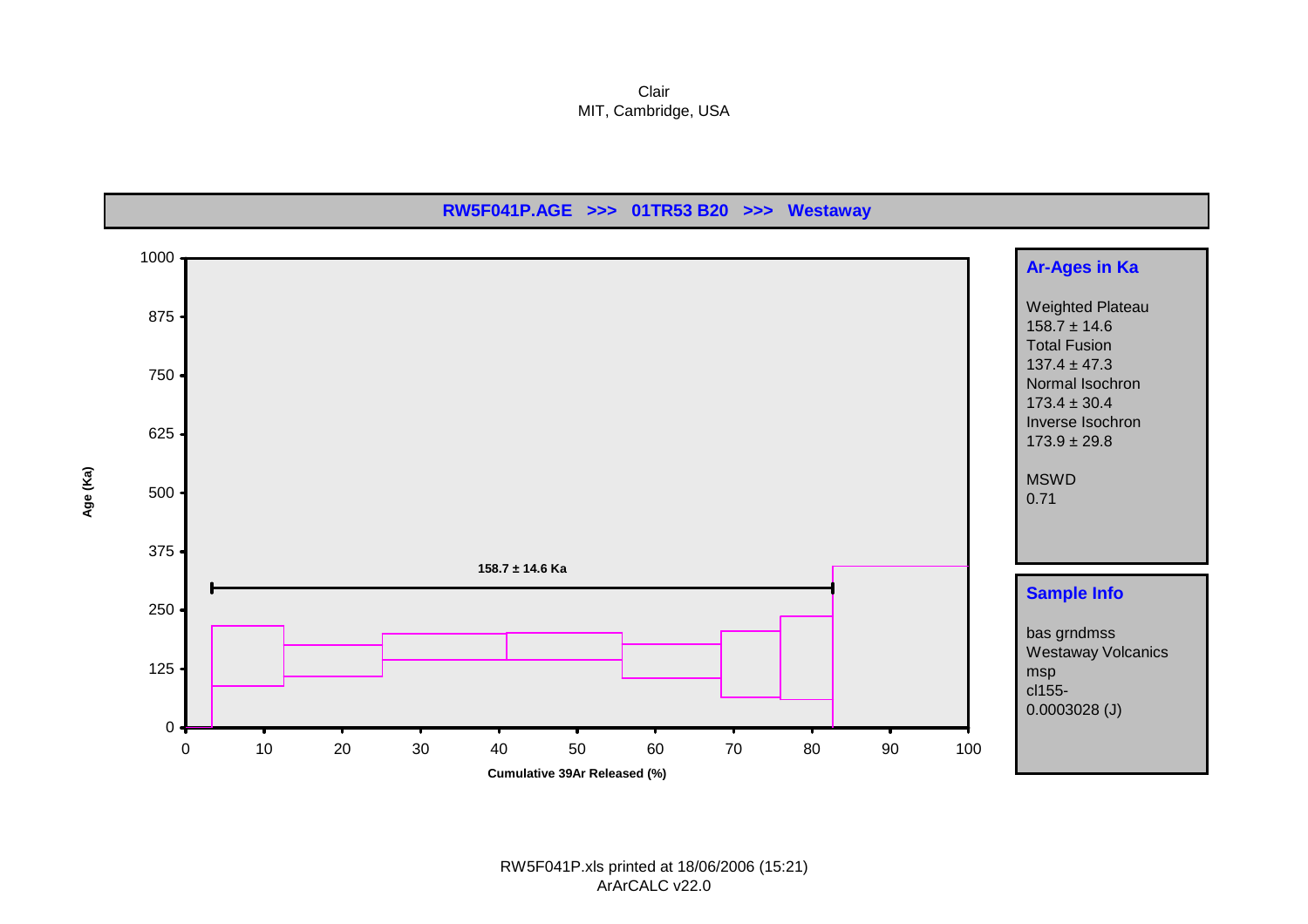## K-Ca Plateau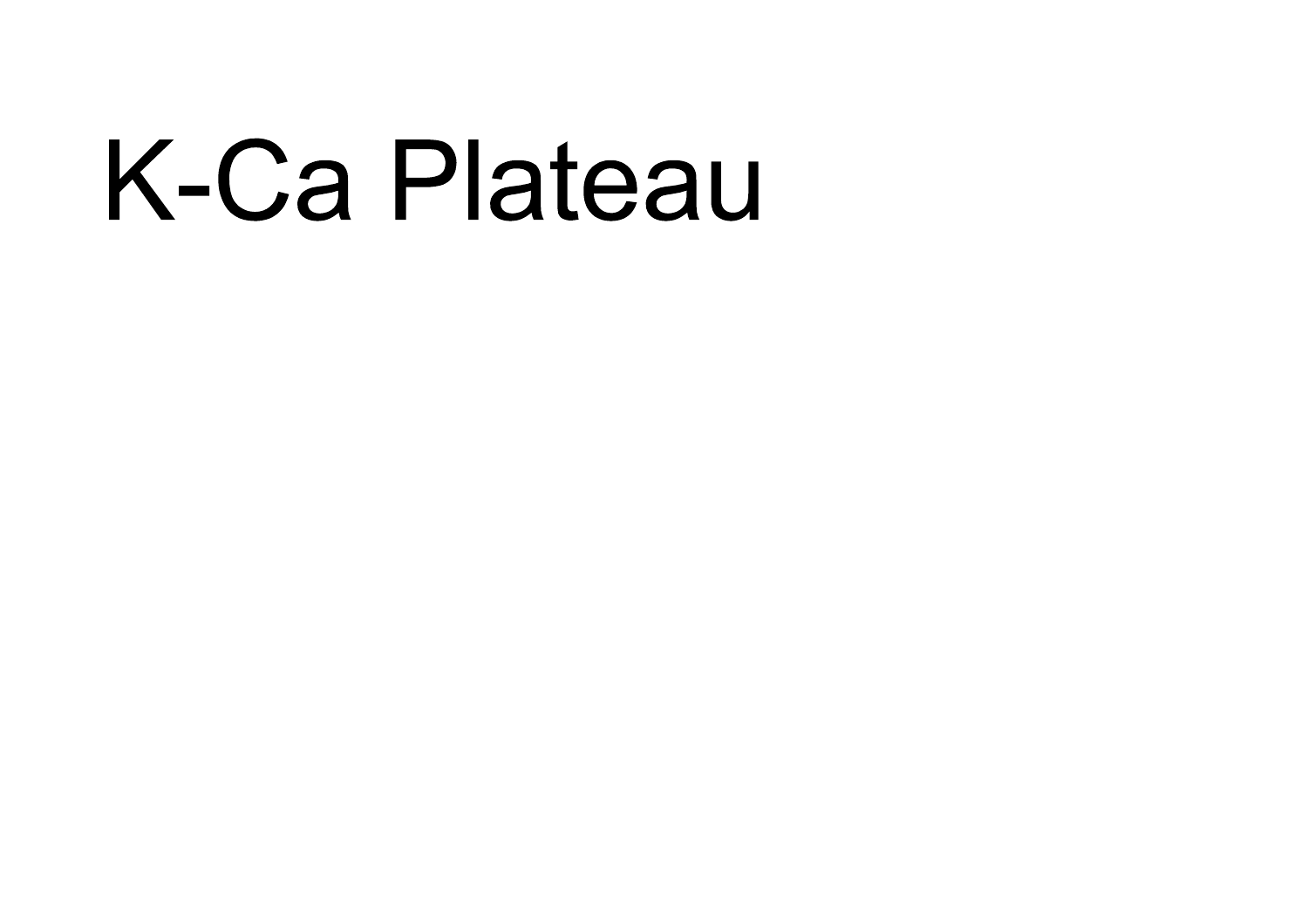Clair MIT, Cambridge, USA

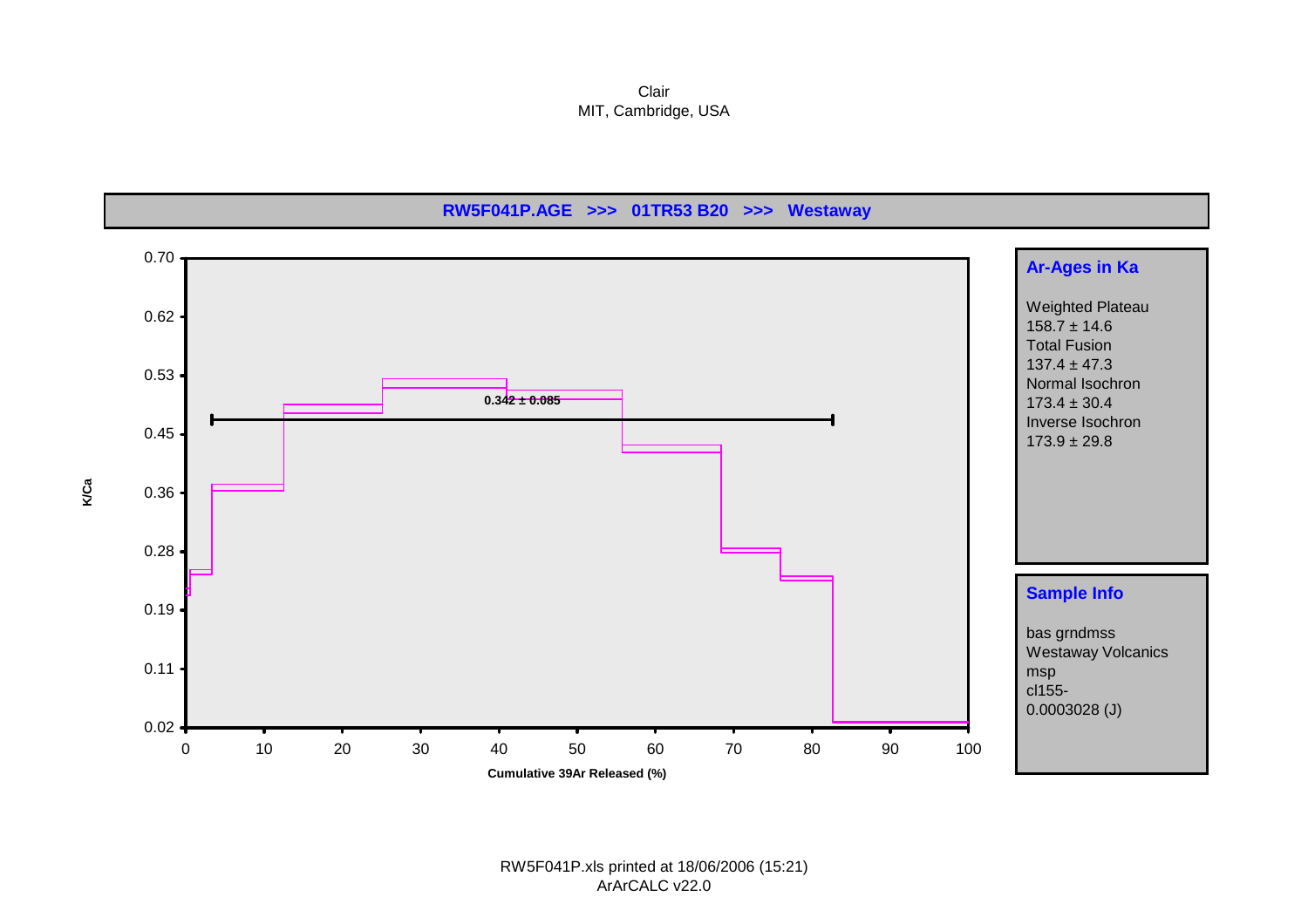## Normal Isochron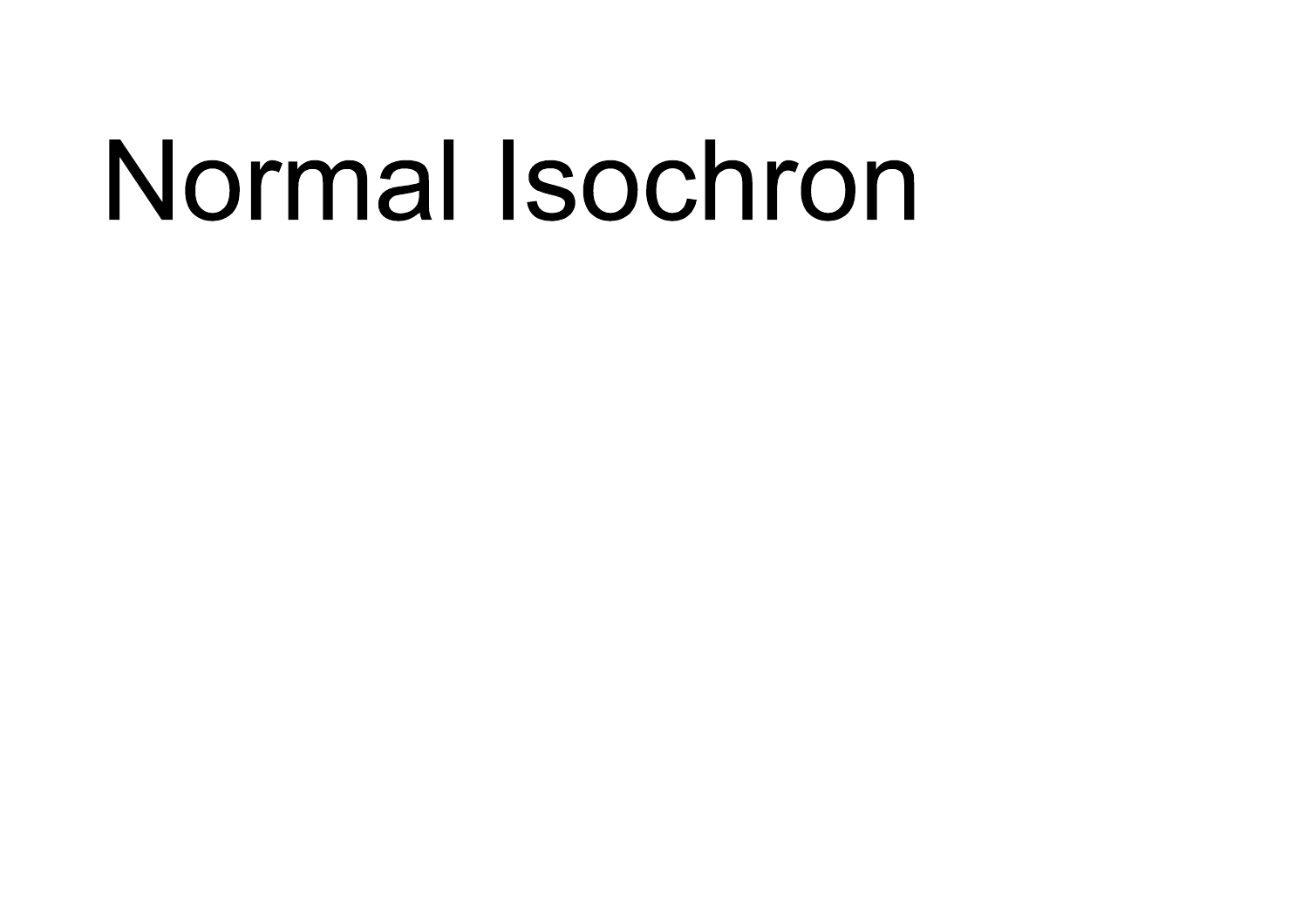Clair MIT, Cambridge, USA

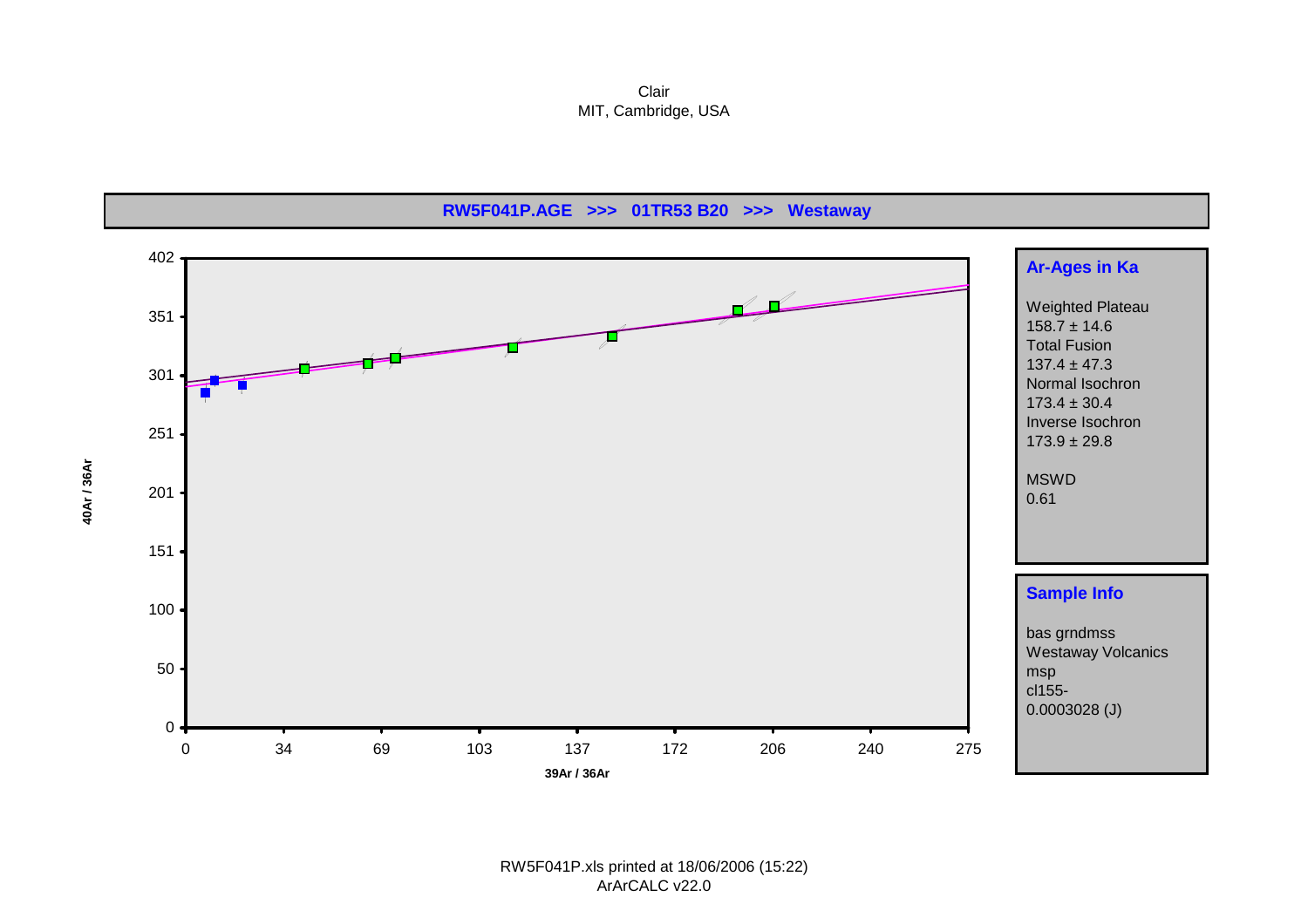### Inverse Isochron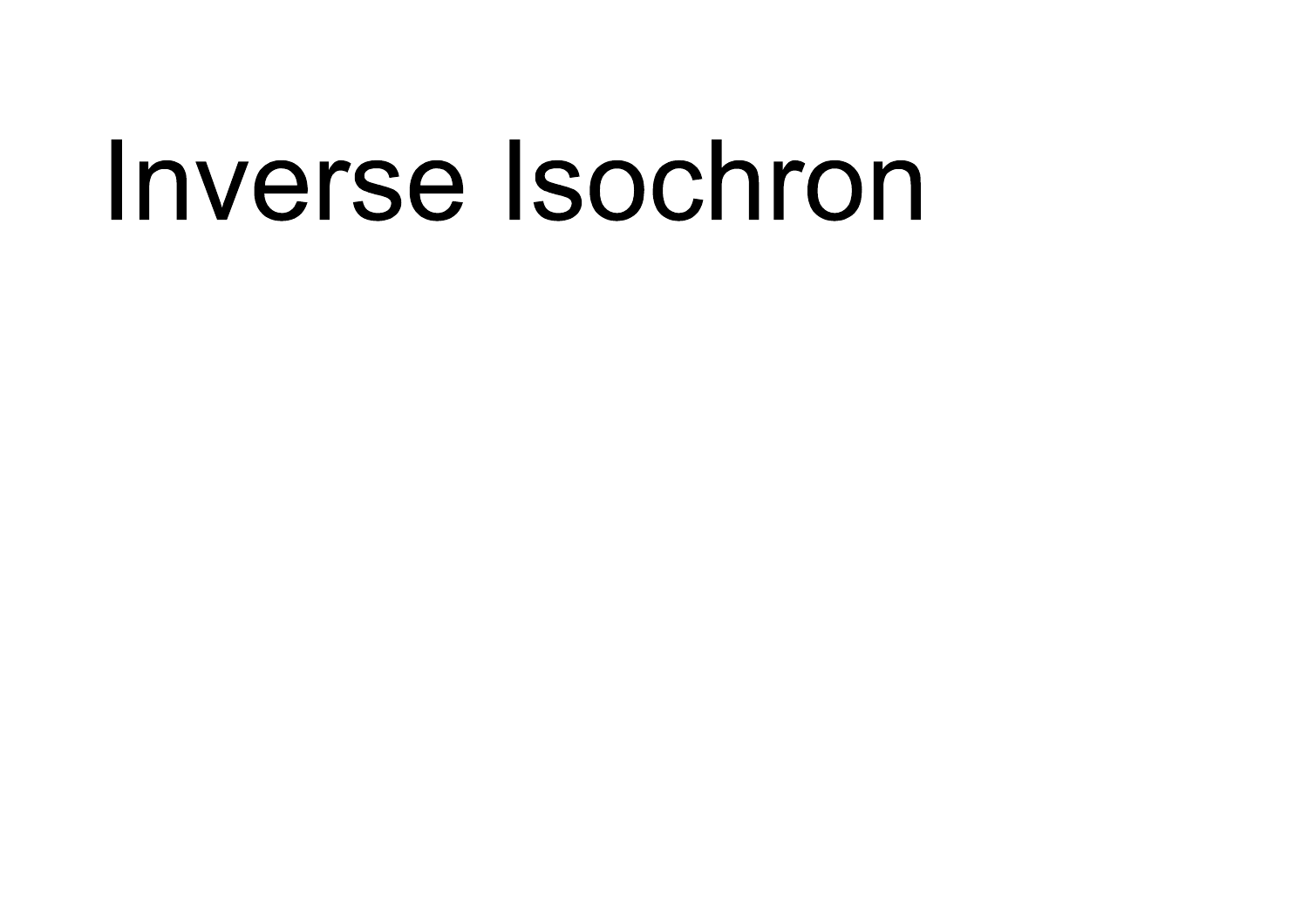Clair MIT, Cambridge, USA

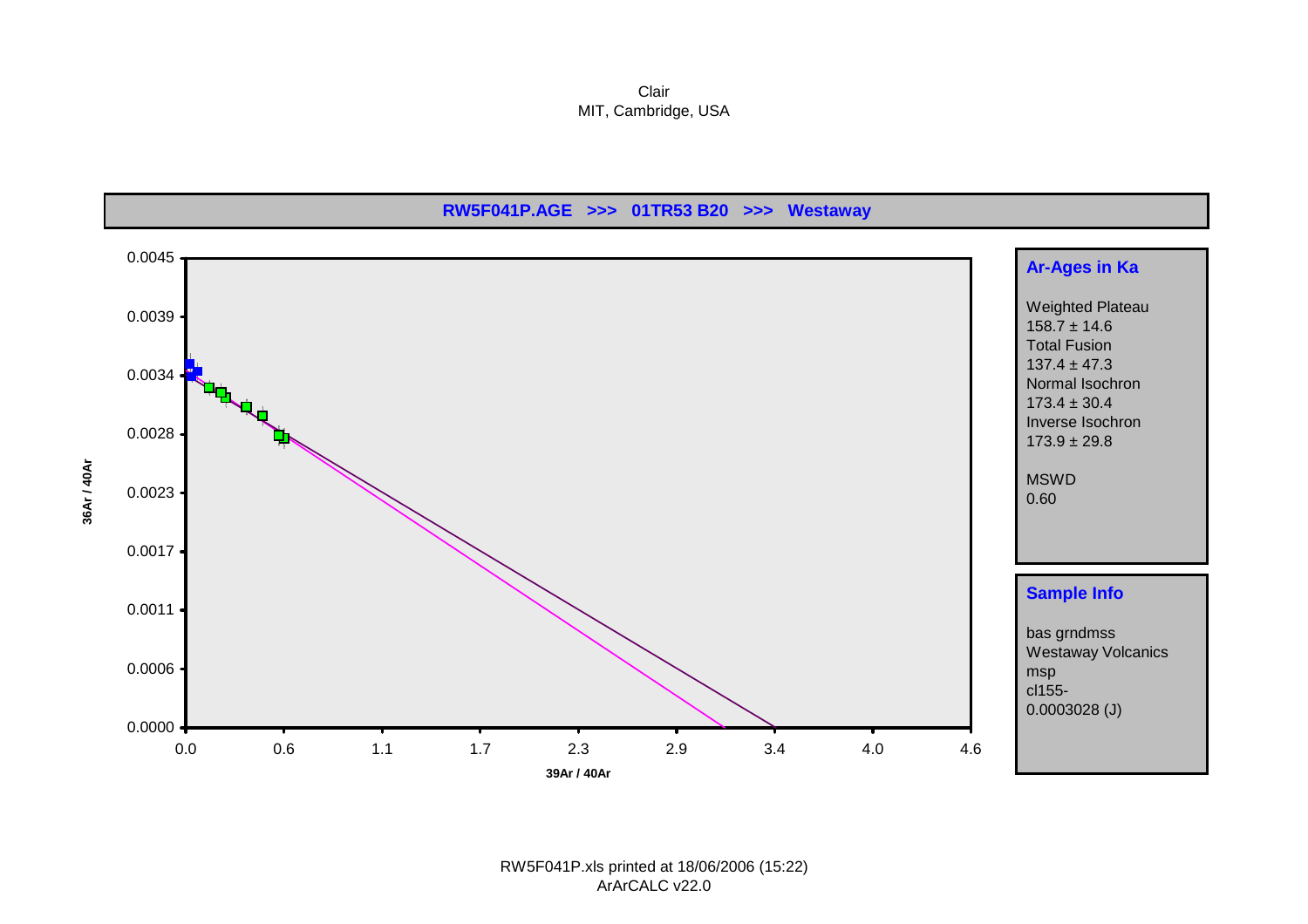# **Sample 03TR21**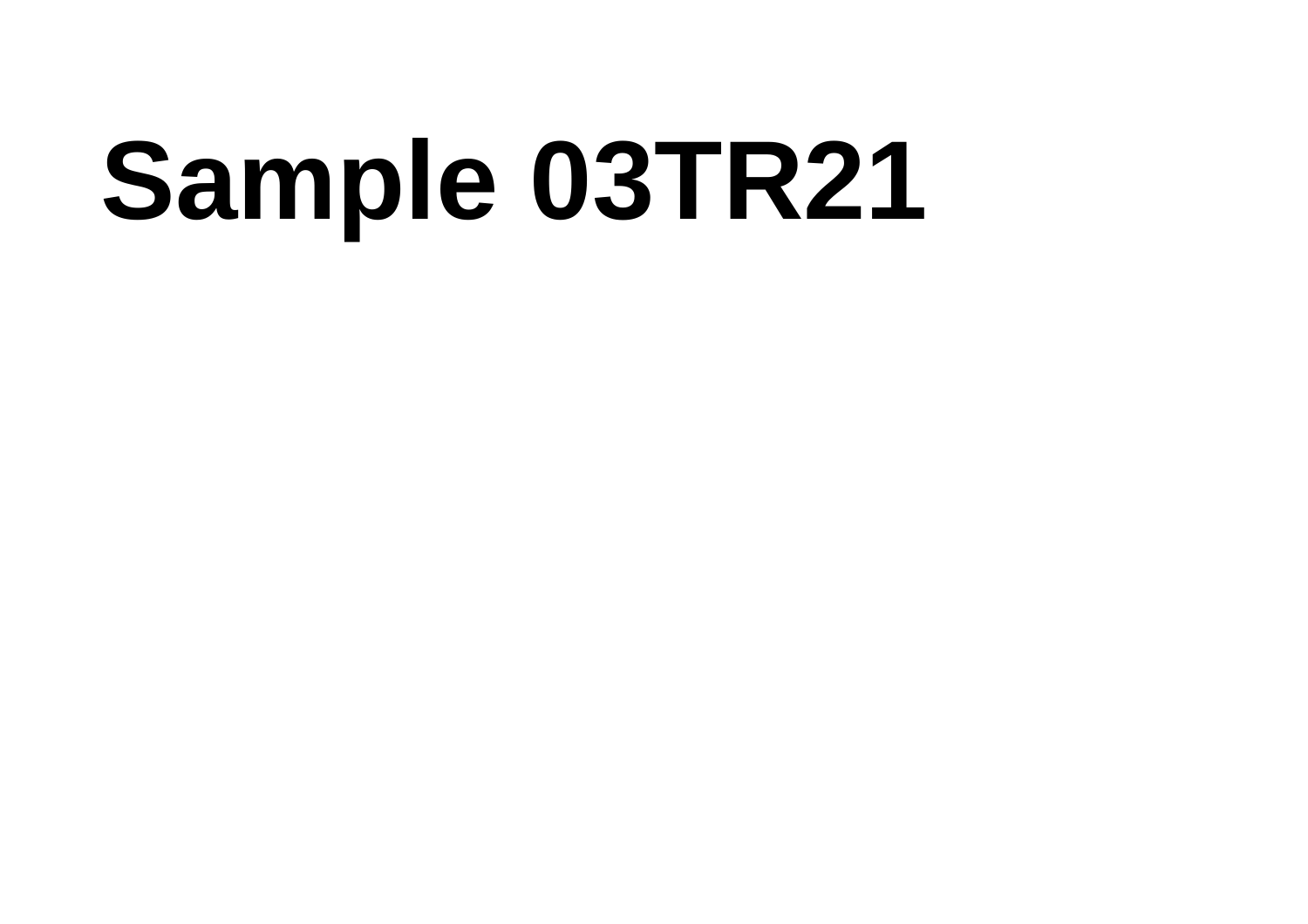### Data Tables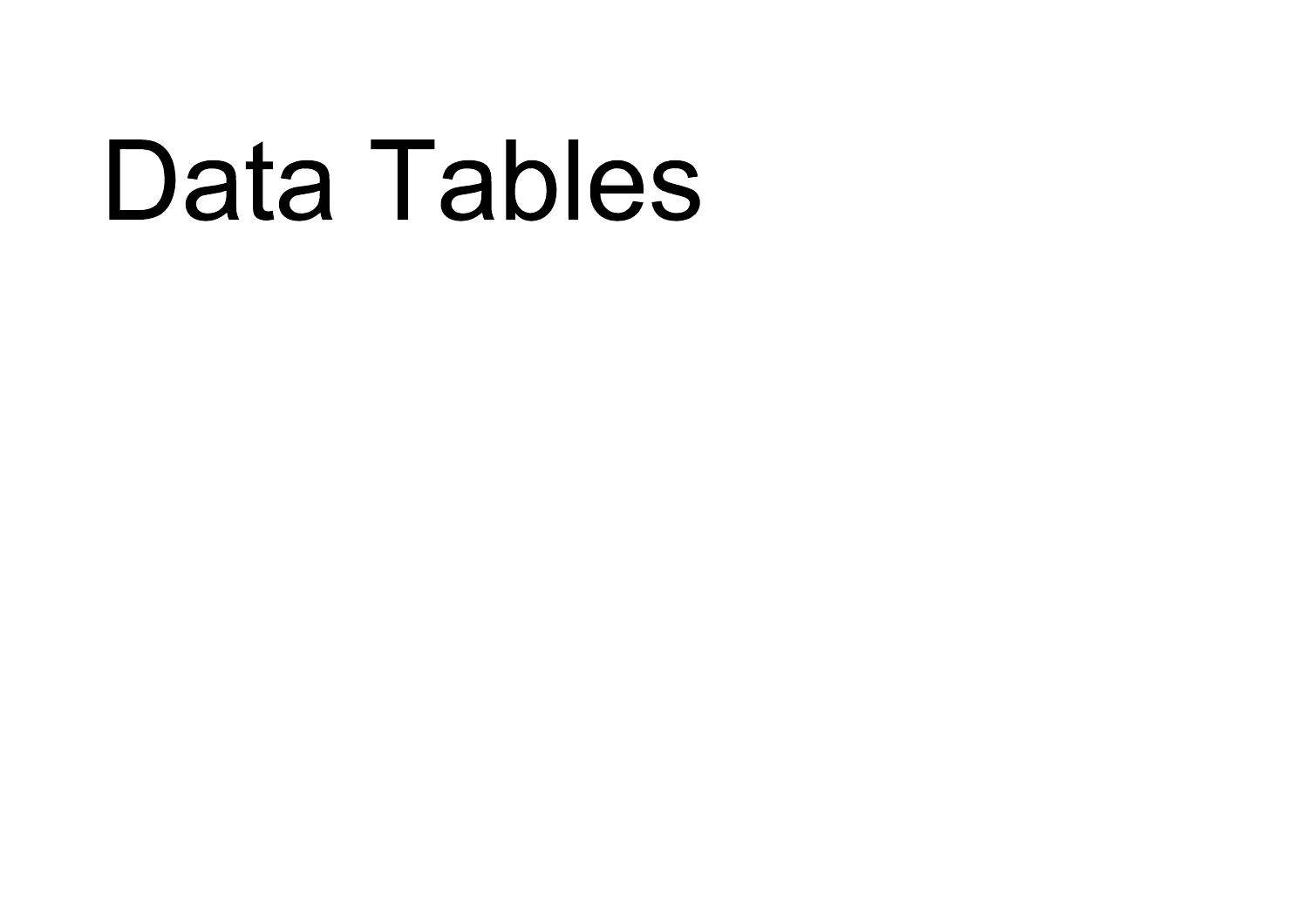| <b>Procedure</b><br><b>Blanks</b> |                  | 36Ar     | $1\sigma$ | 37Ar     | $1\sigma$ | 38Ar     | $1\sigma$ | 39Ar     | $1\sigma$ | 40Ar     | $1\sigma$ |
|-----------------------------------|------------------|----------|-----------|----------|-----------|----------|-----------|----------|-----------|----------|-----------|
| 5F041M.01                         | 770 °C           | 0.000230 | 0.000017  | 0.000207 | 0.000034  | 0.000127 | 0.000024  | 0.000394 | 0.000038  | 0.040000 | 0.000122  |
| 5F041M.02                         | 870 °C           | 0.000231 | 0.000017  | 0.000209 | 0.000034  | 0.000127 | 0.000024  | 0.000396 | 0.000038  | 0.040000 | 0.000122  |
| 5F041M.03                         | 970 °C           | 0.000231 | 0.000017  | 0.000211 | 0.000034  | 0.000127 | 0.000024  | 0.000397 | 0.000038  | 0.040000 | 0.000122  |
| 5F041M.04                         | 1020 $°C$        | 0.000231 | 0.000017  | 0.000213 | 0.000034  | 0.000128 | 0.000024  | 0.000398 | 0.000038  | 0.040000 | 0.000122  |
| 5F041M.05                         | 1070 $°C$        | 0.000232 | 0.000017  | 0.000215 | 0.000034  | 0.000128 | 0.000024  | 0.000399 | 0.000038  | 0.040000 | 0.000122  |
| 5F041M.06 1120 °C                 |                  | 0.000232 | 0.000017  | 0.000216 | 0.000034  | 0.000128 | 0.000024  | 0.000400 | 0.000038  | 0.040000 | 0.000122  |
| 5F041M.07                         | 1190 $\degree$ C | 0.000232 | 0.000017  | 0.000218 | 0.000034  | 0.000129 | 0.000024  | 0.000401 | 0.000038  | 0.040000 | 0.000122  |
| 5F041M.08                         | 1270 $°C$        | 0.000233 | 0.000017  | 0.000220 | 0.000034  | 0.000129 | 0.000024  | 0.000403 | 0.000038  | 0.040000 | 0.000122  |
| 5F041M.09                         | 1370 $°C$        | 0.000233 | 0.000017  | 0.000222 | 0.000034  | 0.000129 | 0.000024  | 0.000404 | 0.000038  | 0.040000 | 0.000122  |
| 5F041M.10                         | 1670 $°C$        | 0.000233 | 0.000017  | 0.000224 | 0.000034  | 0.000130 | 0.000024  | 0.000405 | 0.000038  | 0.040000 | 0.000122  |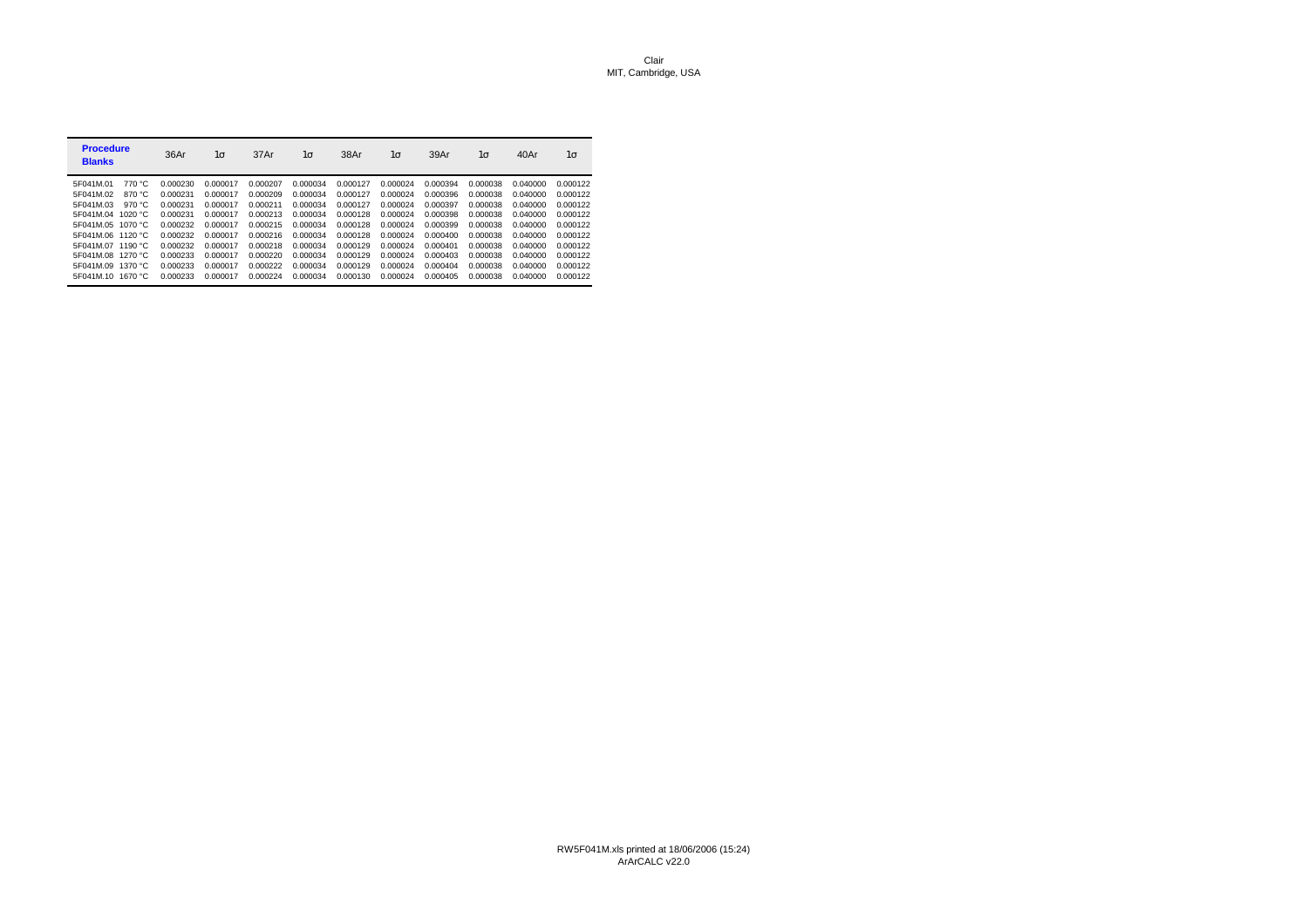### RW5F041M.xls printed at 18/06/2006 (15:24) ArArCALC v22.0

| <b>Intercept</b><br><b>Values</b> | 36Ar     | $1\sigma$                   | r2 | 37Ar     | lσ | r2                                  | 38Ar     | $1\sigma$                              | r2 |                                   | 39Ar     | $1\sigma$ | r2                                  | 40Ar     | $1\sigma$ | r2                          |
|-----------------------------------|----------|-----------------------------|----|----------|----|-------------------------------------|----------|----------------------------------------|----|-----------------------------------|----------|-----------|-------------------------------------|----------|-----------|-----------------------------|
| 770 °C<br>5F041M.01               | 0.002041 | $0.000022$ $0.5804$ LIN # 1 |    | 0.007738 |    | 0.000015 0.0864 LIN #1215           | 0.000643 | 0.000034 0.0106 LIN #1                 |    |                                   | 0.007625 |           | 0.000042 0.9951 EXP #115            | 0.558655 |           | 0.000593 0.9837 EXP #124911 |
| 5F041M.02 870 °C                  | 0.002803 | $0.000029$ $0.7290$ LIN #   |    | 0.036700 |    | 0.000039 0.9978 EXP #15             |          | $0.001302$ $0.000019$ $0.4134$ LIN #1  |    |                                   | 0.049973 |           | 0.000056 0.9834 EXP #131012         | 0.777945 |           | 0.000377 0.0080 LIN #12     |
| 5F041M.03 970 °C                  | 0.002307 | $0.000012$ $0.8366$ LIN # 1 |    | 0.091589 |    | 0.000095 0.9986 EXP #1691115        | 0.003054 |                                        |    | 0.000030 0.7234 LIN #115          | 0.209897 |           | $0.000214$ $0.9972$ EXP #           | 0.741652 |           | 0.000366 0.9744 EXP #114    |
| 5F041M.04 1020 °C                 | 0.001719 | $0.000023$ $0.1339$ LIN # 1 |    |          |    | 0.111823 0.000093 0.9989 EXP #18    |          |                                        |    | 0.004015 0.000032 0.8470 LIN #115 | 0.297452 |           | 0.000272 0.9982 EXP #1              | 0.628357 |           | 0.000282 0.9978 EXP #1610   |
| 5F041M.05 1070 °C                 | 0.001566 | 0.000015 0.1735 LIN #13     |    |          |    | 0.146203  0.000107  0.9989  EXP  #  | 0.004753 |                                        |    | 0.000025 0.9406 LIN #11415        | 0.357047 |           | 0.000176 0.9995 EXP #1              | 0.614324 |           | $0.000302$ $0.9974$ EXP #5  |
| 5F041M.06 1120 °C                 | 0.001431 | 0.000018 0.0035 LIN #113    |    |          |    | 0.116670 0.000129 0.9977 LIN #11    | 0.004110 |                                        |    | 0.000025 0.8904 LIN # 1 13        | 0.306541 |           | 0.000156 0.9995 EXP #17             | 0.558668 |           | 0.000282 0.9988 EXP #167    |
| 5F041M.07 1190 °C                 | 0.001490 | $0.000021$ $0.0026$ LIN #   |    |          |    | 0.074359 0.000074 0.9977 EXP #      | 0.003603 | 0.000033 0.8175 LIN #15                |    |                                   | 0.260721 |           | $0.000146$ 0.9993 EXP #1            | 0.553057 |           | 0.000154 0.9995 EXP #1      |
| 5F041M.08 1270 °C                 | 0.001689 | $0.000020$ $0.0908$ LIN #   |    |          |    | 0.057733 0.000067 0.9971 LIN #1     | 0.002991 |                                        |    | 0.000015 0.9086 LIN #11115        | 0.205999 |           | $0.000214$ 0.9976 EXP #110          | 0.575979 |           | $0.000349$ 0.9971 EXP #15   |
| 5F041M.09 1370 °C                 | 0.001334 | $0.000022$ $0.0260$ LIN #   |    | 0.057524 |    | 0.000084 0.9950 EXP #               | 0.002542 | $0.000022$ $0.6421$ LIN #              |    |                                   | 0.174835 |           | 0.000121 0.9990 EXP #1314           | 0.455636 |           | 0.000287 0.9990 EXP #17     |
| 5F041M.10 1670 °C                 | 0.007130 | 0.000016 0.9833 EXP #913    |    |          |    | 0.926481  0.000270  0.9999  EXP  #1 |          | $0.006026$ $0.000040$ $0.8442$ LIN # 1 |    |                                   |          |           | 0.369766 0.000230 0.9992 EXP #11113 | 1.995365 |           | 0.000494 0.9994 EXP #17915  |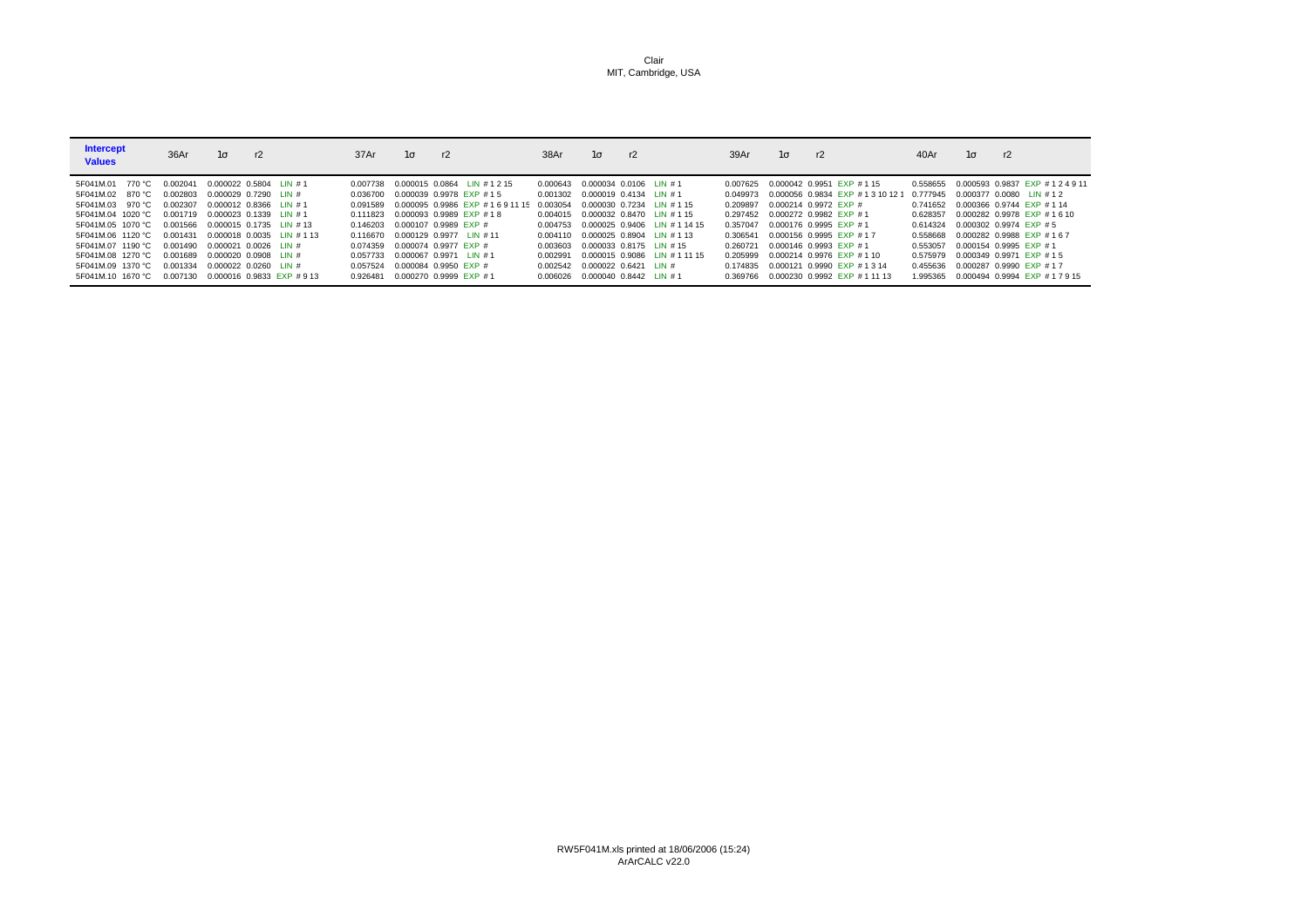| <b>Sample</b><br><b>Parameters</b> | Sample     | Material    | Location | Analyst |      | Standard $\%$ 10<br>(in Ma) |      |           | $%1\sigma$ | Fract | $%1\sigma$ | Volume<br>Corr. | Sensitivity<br>(mol/vol) | ਨ਼<br>≏ |    |      |     |    |     | Irradiation | Project  | Standard<br>Name |
|------------------------------------|------------|-------------|----------|---------|------|-----------------------------|------|-----------|------------|-------|------------|-----------------|--------------------------|---------|----|------|-----|----|-----|-------------|----------|------------------|
| 5F041M.01<br>770 °C                | 01TR21 B17 | bas grndmss | Westaway | msp     | 770  | 28.34                       | 0.01 | 0.0003142 | 0.3        | 1.007 | 0.2        |                 | 6.000E-14                | 29      | 07 | 2005 |     |    | 001 | cl155-      | Westaway | tcr-2a           |
| 5F041M.02<br>870 °C                | 01TR21 B17 | bas grndmss | Westaway | msp     | 870  | 28.34                       | 0.01 | 0.0003142 | 0.3        | 1.007 | 0.2        |                 | 6.000E-14                | 29      | 07 | 2005 | 03  | 58 | 001 | cl155-      | Westaway | $tcr-2a$         |
| 5F041M.03<br>970 °C                | 01TR21 B17 | bas orndmss | Westaway | msp     | 970  | 28.34                       | 0.01 | 0.0003142 | 0.3        | 1.007 | 0.2        |                 | 6.000E-14                | 29      | 07 | 2005 | 04  | 31 | 001 | cl155-      | Westaway | tcr-2a           |
| 5F041M.04 1020 °C                  | 01TR21 B17 | bas grndmss | Westaway | msp     | 1020 | 28.34                       | 0.01 | 0.0003142 | 0.3        | 1.007 | 0.2        |                 | 6.000E-14                | 29      | 07 | 2005 | 05  | 05 | 001 | cl155-      | Westaway | tcr-2a           |
| 5F041M.05 1070 °C                  | 01TR21 B17 | bas grndmss | Westaway | msp     | 1070 | 28.34                       | 0.01 | 0.0003142 | 0.3        | 1.007 | 0.2        |                 | 6.000E-14                | 29      | 07 | 2005 | 05  | 39 | 001 | cl155-      | Westaway | tcr-2a           |
| 5F041M.06 1120 °C                  | 01TR21 B17 | bas grndmss | Westaway | msp     | 1120 | 28.34                       | 0.01 | 0.0003142 | 0.3        | 1.007 | 0.2        |                 | 6.000E-14                | 29      | 07 | 2005 | -06 | 12 | 001 | cl155-      | Westaway | tcr-2a           |
| 5F041M.07 1190 °C                  | 01TR21 B17 | bas grndmss | Westaway | msp     | 1190 | 28.34                       | 0.01 | 0.0003142 | 0.3        | 1.007 | 0.2        |                 | 6.000E-14                | 29      | 07 | 2005 | 06  | 46 | 001 | cl155-      | Westaway | $tcr-2a$         |
| 5F041M.08 1270 °C                  | 01TR21 B17 | bas grndmss | Westaway | msp     | 1270 | 28.34                       | 0.01 | 0.0003142 | 0.3        | 1.007 | 0.2        |                 | 6.000E-14                | 29      | 07 | 2005 |     | 19 | 001 | cl155-      | Westaway | $tcr-2a$         |
| 5F041M.09 1370 °C                  | 01TR21 B17 | bas grndmss | Westaway | msp     | 1370 | 28.34                       | 0.01 | 0.0003142 | 0.3        | 1.007 | 0.2        |                 | 6.000E-14                | 29      | 07 | 2005 |     | 53 | 001 | cl155-      | Westaway | $tcr-2a$         |
| 5F041M.10 1670 °C                  | 01TR21 B17 | bas grndmss | Westaway | msp     | 1670 | 28.34                       | 0.01 | 0.0003142 | 0.3        | 1.007 | 0.2        |                 | 6.000E-14                | 29      | 07 | 2005 | 08  | 26 | 001 | cl155-      | Westaway | $tcr-2a$         |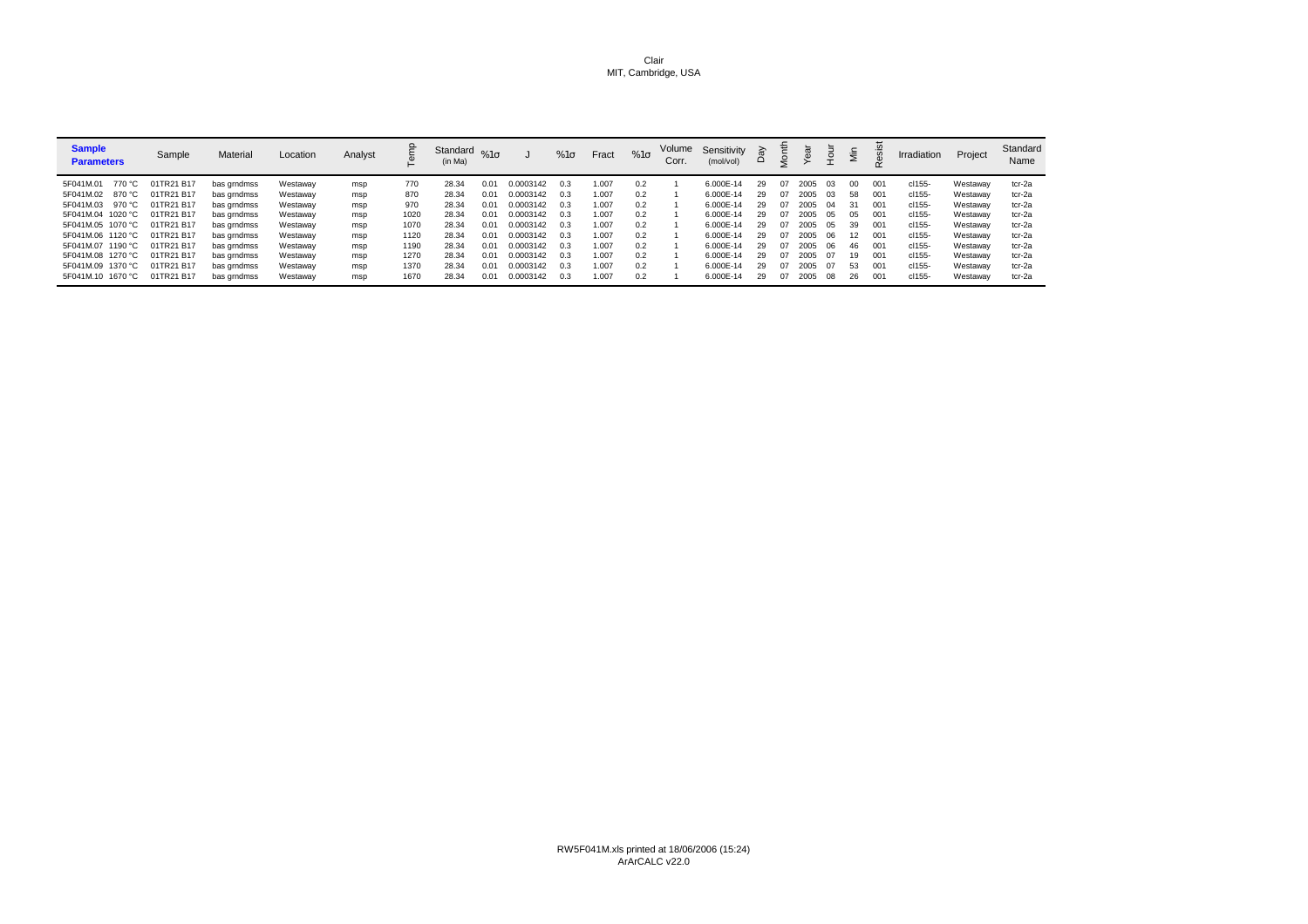| <b>Irradiation</b><br><b>Constants</b> | 40/36(a) | $%1\sigma$   | 38/36(a) | $%1\sigma$ | 39/37(ca) |              | $%1\sigma$ 38/37(ca) | $%1\sigma$ | $36/37$ (ca) | $%1\sigma$ | 40/39(k) | $%1\sigma$ | 38/39(k) | $%1\sigma$ | $36/38$ (cl) | $%1\sigma$ | K/Ca | $%1\sigma$ | K/CI       | $%1\sigma$ | Ca/Cl | $%1\sigma$ |
|----------------------------------------|----------|--------------|----------|------------|-----------|--------------|----------------------|------------|--------------|------------|----------|------------|----------|------------|--------------|------------|------|------------|------------|------------|-------|------------|
| 5F041M.01<br>770 °C                    | 295.5    |              | 0.1869   | $\Omega$   | 0.000676  | 0            | 0.000034             |            | 0.000279     |            | 0.00039  | $^{\circ}$ | 0.01243  |            |              |            | 0.49 |            | 0          | 0          |       |            |
| 5F041M.02<br>870 °C                    | 295.5    |              | 0.1869   | $\Omega$   | 0.000676  | <sup>0</sup> | 0.000034             | $\Omega$   | 0.000279     |            | 0.00039  |            | 0.01243  |            | $\Omega$     | $\Omega$   | 0.49 |            | $^{\circ}$ | O          |       |            |
| 5F041M.03<br>970 °C                    | 295.5    |              | 0.1869   | $^{\circ}$ | 0.000676  | 0            | 0.000034             |            | 0.000279     |            | 0.00039  |            | 0.01243  |            |              |            | 0.49 |            | 0          |            |       |            |
| 5F041M.04<br>1020 °C                   | 295.5    |              | 0.1869   | $\Omega$   | 0.000676  | 0            | 0.000034             | $\Omega$   | 0.000279     |            | 0.00039  |            | 0.01243  |            | $\Omega$     | O          | 0.49 |            | $\Omega$   | $\Omega$   |       |            |
| 5F041M.05<br>1070 $°C$                 | 295.5    |              | 0.1869   | $\Omega$   | 0.000676  | 0            | 0.000034             | $\Omega$   | 0.000279     |            | 0.00039  | o          | 0.01243  |            | $\Omega$     | $\Omega$   | 0.49 |            | $\Omega$   | $\Omega$   |       |            |
| 5F041M.06 1120 °C                      | 295.5    |              | 0.1869   | $\Omega$   | 0.000676  | 0            | 0.000034             |            | 0.000279     |            | 0.00039  |            | 0.01243  |            | $\Omega$     |            | 0.49 |            | 0          | $\Omega$   |       |            |
| 5F041M.07 1190 °C                      | 295.5    |              | 0.1869   | $\Omega$   | 0.000676  | 0            | 0.000034             | $\Omega$   | 0.000279     |            | 0.00039  |            | 0.01243  |            | $\Omega$     | $\Omega$   | 0.49 |            | $\Omega$   | $\Omega$   |       |            |
| 5F041M.08 1270 °C                      | 295.5    | <sup>o</sup> | 0.1869   | $\Omega$   | 0.000676  | 0            | 0.000034             | $\Omega$   | 0.000279     |            | 0.00039  | o          | 0.01243  |            | $\Omega$     | $\Omega$   | 0.49 |            | $\Omega$   | $\Omega$   |       |            |
| 5F041M.09 1370 °C                      | 295.5    |              | 0.1869   | $\Omega$   | 0.000676  | 0            | 0.000034             |            | 0.000279     |            | 0.00039  | o          | 0.01243  |            | $\Omega$     |            | 0.49 |            | 0          | $\Omega$   |       |            |
| 5F041M.10 1670 °C                      | 295.5    |              | 0.1869   | $\Omega$   | 0.000676  | 0            | 0.000034             |            | 0.000279     |            | 0.00039  |            | 0.01243  |            |              |            | 0.49 |            |            | $\Omega$   |       |            |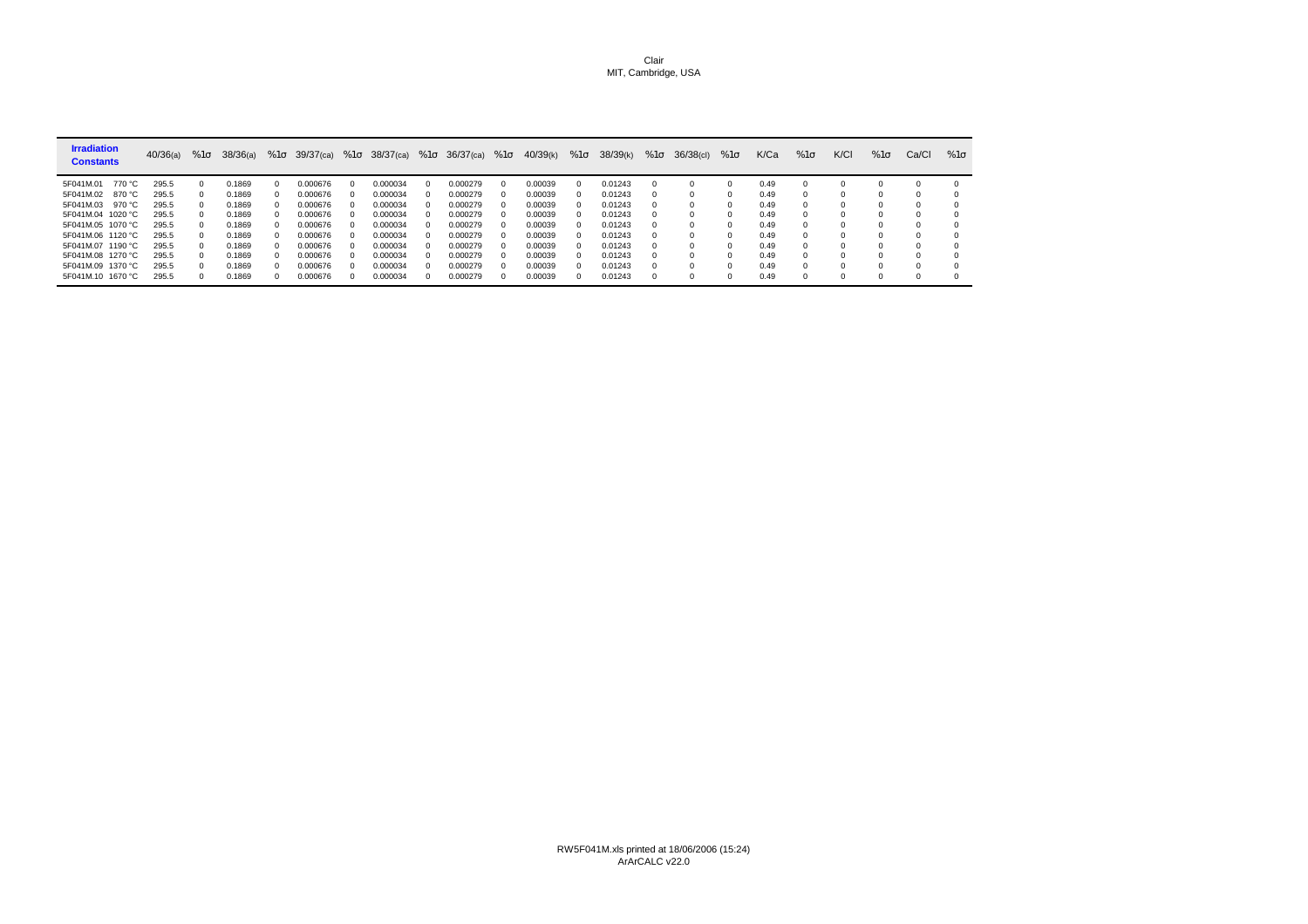| <b>Incremental</b><br><b>Heating</b>      | 36Ar(a) | $37Ar$ (ca) | $38Ar$ (cl) | 39Ar(k) | 40Ar(r) | Age $\pm 2\sigma$<br>(Ma) | 40Ar(r) 39Ar(k)<br>(%) | $(\%)$ | $K/Ca \pm 2\sigma$ |
|-------------------------------------------|---------|-------------|-------------|---------|---------|---------------------------|------------------------|--------|--------------------|
| 770 °C<br>5F041M.01                       | 0.00175 | 0.03069     | 0.00009     | 0.00716 | 0.00046 | $36.3 + 1415.5$           | 0.09                   | 0.32   | $0.114 + 0.003$    |
| 5F041M.02<br>870 °C                       | 0.00246 | 0.14881     | 0.00008     | 0.04916 | 0.01065 | $122.8 + 261.7$           | 1.44                   | 2.22   | $0.162 + 0.002$    |
| 5F041M.03<br>970 $°C$<br>$\boldsymbol{4}$ | 0.00192 | 0.37280     | 0.00000     | 0.20790 | 0.13550 | $369.4 + 41.6$            | 19.31                  | 9.38   | $0.273 + 0.004$    |
| 1020 °C<br>5F041M.04<br>$\boldsymbol{4}$  | 0.00132 | 0.45555     | 0.00000     | 0.29483 | 0.19824 | $381.1 + 34.0$            | 33.69                  | 13.30  | $0.317 + 0.004$    |
| 5F041M.05 1070 °C<br>4                    | 0.00113 | 0.59615     | 0.00000     | 0.35395 | 0.23988 | $384.1 + 22.8$            | 41.77                  | 15.97  | $0.291 + 0.004$    |
| 5F041M.06 1120 °C<br>4                    | 0.00103 | 0.47576     | 0.00000     | 0.30385 | 0.21303 | $397.4 + 28.2$            | 41.07                  | 13.71  | $0.313 + 0.004$    |
| 5F041M.07<br>1190 °C<br>4                 | 0.00114 | 0.30304     | 0.00000     | 0.25844 | 0.17636 | $386.8 + 36.1$            | 34.37                  | 11.66  | $0.418 + 0.005$    |
| 1270 °C<br>5F041M.08<br>$\boldsymbol{4}$  | 0.00135 | 0.23518     | 0.00002     | 0.20411 | 0.13674 | $379.7 \pm 45.6$          | 25.51                  | 9.21   | $0.425 + 0.006$    |
| 5F041M.09<br>1370 °C<br>4                 | 0.00101 | 0.23443     | 0.00003     | 0.17315 | 0.11825 | $387.1 + 54.0$            | 28.45                  | 7.81   | $0.362 + 0.005$    |
| 5F041M.10 1670 °C                         | 0.00565 | 3.79111     | 0.00010     | 0.36442 | 0.28539 | $443.9 \pm 53.0$          | 14.60                  | 16.44  | $0.047 + 0.001$    |

Σ 0.01876 6.64352 0.00033 2.21696 1.51450

| <b>Information</b><br><b>on Analysis</b> |                           | <b>Results</b> |                         | $40(r)/39(k) \pm 2\sigma$ |                                 | Age $\pm 2\sigma$<br>(Ma)                                   | MSWD   | 39Ar(k)<br>(%, n)          | $K/Ca \pm 2\sigma$         |
|------------------------------------------|---------------------------|----------------|-------------------------|---------------------------|---------------------------------|-------------------------------------------------------------|--------|----------------------------|----------------------------|
| Sample<br>Material                       | 03TR21 B17<br>bas grndmss |                | <b>Weighted Plateau</b> |                           | $0.6796 \pm 0.0224$<br>$+3.29%$ | $385.2 \pm 12.9$<br>± 3.35%                                 | 0.24   | 81.02                      | $0.326 \pm 0.041$          |
| Location                                 | Westaway                  |                |                         |                           |                                 | External Error + 12.9                                       | 2.45   | <b>Statistical T ratio</b> |                            |
| Analyst                                  | msp                       |                |                         |                           |                                 | Analytical Error ± 12.7                                     | 1.0000 |                            | <b>Error Magnification</b> |
| Project<br>Irradiation                   | Westaway<br>cl155-        |                | <b>Total Fusion Age</b> | 0.6831                    | ± 0.0277<br>± 4.06%             | $387.2 \begin{array}{l} \pm 15.9 \\ \pm 4.11\% \end{array}$ |        | 10                         | $0.164 \pm 0.001$          |
| J-value                                  | 0.0003142                 |                |                         |                           |                                 | External Error + 15.9                                       |        |                            |                            |
| Standard                                 | 28.34                     |                |                         |                           |                                 | Analytical Error ± 15.7                                     |        |                            |                            |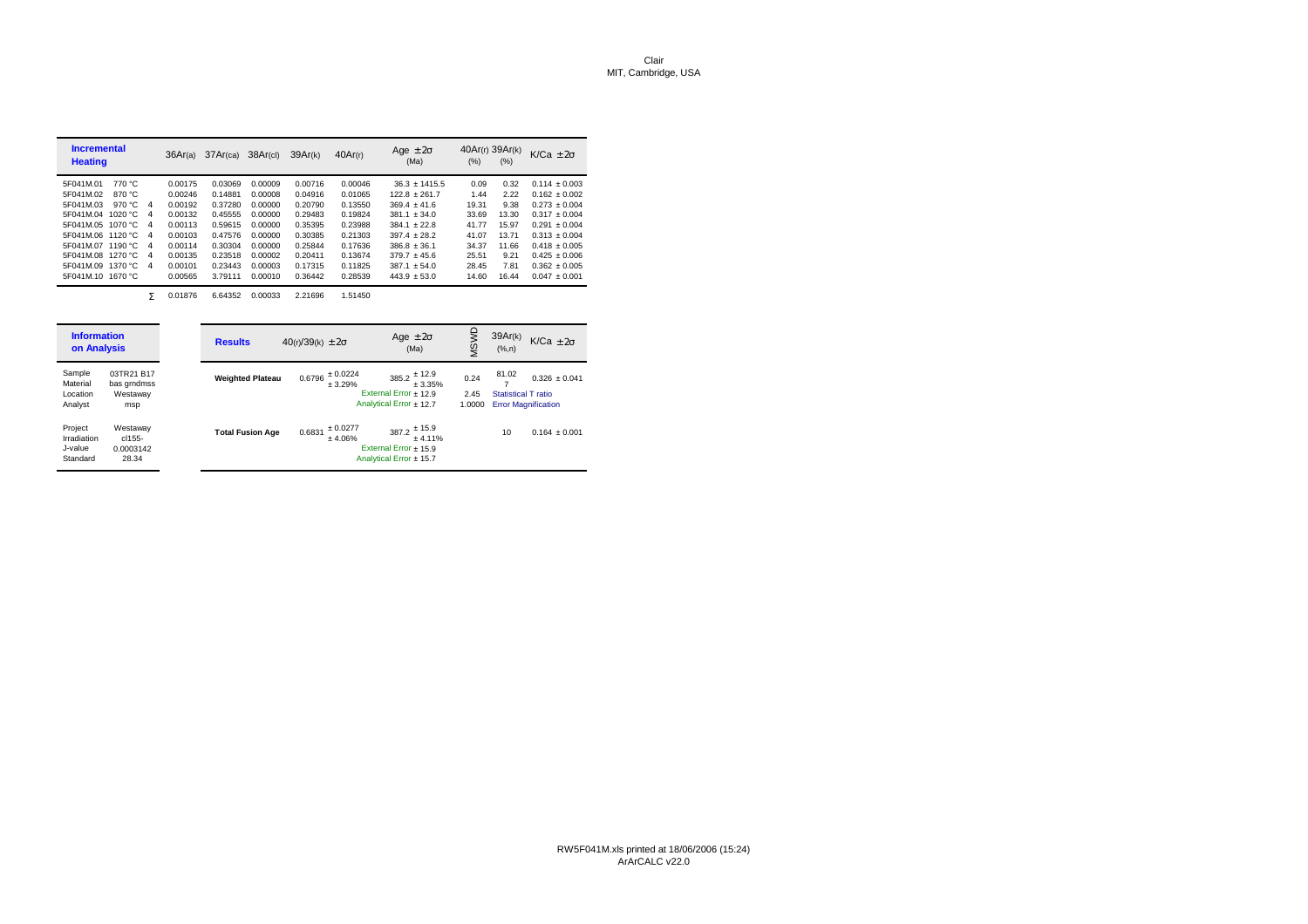| <b>Normal</b><br><b>Isochron</b> | $39(k)/36(a) \pm 2\sigma$ | $40(a+r)/36(a) \pm 2\sigma$ | r.i.  | <b>Inverse</b><br><b>Isochron</b> | $39(k)/40(a+r) \pm 2\sigma$ | $36(a)/40(a+r) \pm 2\sigma$ | r.i.  |
|----------------------------------|---------------------------|-----------------------------|-------|-----------------------------------|-----------------------------|-----------------------------|-------|
| 770 °C<br>5F041M.01              | $4 \pm 0$                 | $296 \pm 10$                | 0.904 | 5F041M.01<br>770 °C               | $0.013814 \pm 0.000224$     | $0.003381 \pm 0.000117$     | 0.010 |
| 870 °C<br>5F041M.02              | $20 \pm 1$                | $300 \pm 9$                 | 0.988 | 5F041M.02<br>870 °C               | $0.066616 + 0.000331$       | $0.003335 + 0.000104$       | 0.007 |
| 970 °C $\bm{4}$<br>5F041M.03     | $109 \pm 3$               | $366 \pm 10$                | 0.985 | 970 °C 4<br>5F041M.03             | $0.296332 + 0.001376$       | $0.002730 + 0.000074$       | 0.010 |
| 5F041M.04 1020 °C 4              | $223 \pm 10$              | $446 \pm 20$                | 0.995 | 5F041M.04 1020 °C 4               | $0.501207 + 0.002272$       | $0.002244 \pm 0.000102$     | 0.005 |
| 5F041M.05 1070 °C 4              | $313 \pm 13$              | $508 \pm 22$                | 0.995 | 5F041M.05 1070 °C 4               | $0.616432 + 0.002640$       | $0.001970 + 0.000084$       | 0.007 |
| 5F041M.06 1120 °C 4              | $294 \pm 15$              | $502 \pm 25$                | 0.996 | 5F041M.06 1120 °C 4               | $0.585955 \pm 0.002523$     | $0.001994 \pm 0.000098$     | 0.007 |
| 5F041M.07 1190 °C 4              | $227 \pm 11$              | $450 \pm 22$                | 0.996 | 5F041M.07 1190 °C 4               | $0.503819 + 0.002135$       | $0.002221 + 0.000108$       | 0.003 |
| 5F041M.08 1270 °C 4              | $151 \pm 6$               | $397 \pm 16$                | 0.993 | 5F041M.08 1270 °C 4               | $0.380878 + 0.001802$       | $0.002521 \pm 0.000104$     | 0.010 |
| 5F041M.09 1370 °C 4              | $172 \pm 10$              | $413 \pm 23$                | 0.997 | 5F041M.09 1370 °C 4               | $0.416654 + 0.001882$       | $0.002421 \pm 0.000134$     | 0.009 |
| 5F041M.10 1670 °C                | $64 \pm 1$                | $346 \pm 7$                 | 0.979 | 5F041M.10 1670 °C                 | $0.186382 + 0.000793$       | $0.002890 \pm 0.000059$     | 0.003 |

| <b>Results</b>    | $40(a)/36(a) \pm 2\sigma$                                      | $40(r)/39(k) \pm 2\sigma$                                                       | Age $\pm 2\sigma$<br>(Ma)                                                           | ≏<br>ŠM                               | <b>Results</b>    | $40(a)/36(a) \pm 2\sigma$                                                |                | $40(r)/39(k) \pm 2\sigma$                                            | Age $\pm 2\sigma$<br>(Ma)                                                           | ∩<br>SM                              |
|-------------------|----------------------------------------------------------------|---------------------------------------------------------------------------------|-------------------------------------------------------------------------------------|---------------------------------------|-------------------|--------------------------------------------------------------------------|----------------|----------------------------------------------------------------------|-------------------------------------------------------------------------------------|--------------------------------------|
| <b>Isochron</b>   | $290.3121 \pm 12.1434$<br>± 4.18%                              | $0.7028 \pm 0.0593$<br>± 8.43%                                                  | $398.3 \pm 33.7$<br>± 8.45%<br>External Error $\pm$ 33.7<br>Analytical Error ± 33.6 | 0.14                                  | Isochron          | $290.2372 \pm 12.1524$                                                   | ± 4.19%        | $0.7034 \pm 0.0592$<br>± 8.42%                                       | $398.7 \pm 33.6$<br>± 8.44%<br>External Error $\pm 33.6$<br>Analytical Error ± 33.6 | 0.15                                 |
| <b>Statistics</b> | <b>Statistical F ratio</b><br><b>Error Magnification</b><br>n. | 2.21<br>Convergence<br>1.0000<br>Number of Iterations<br><b>Calculated Line</b> |                                                                                     | 0.0000000390<br>14<br>Weighted York-2 | <b>Statistics</b> | <b>Statistical F ratio</b><br><b>Error Magnification</b><br>$\mathsf{n}$ | 2.21<br>1.0000 | Convergence<br><b>Number of Iterations</b><br><b>Calculated Line</b> |                                                                                     | 0.0000002357<br>3<br>Weighted York-2 |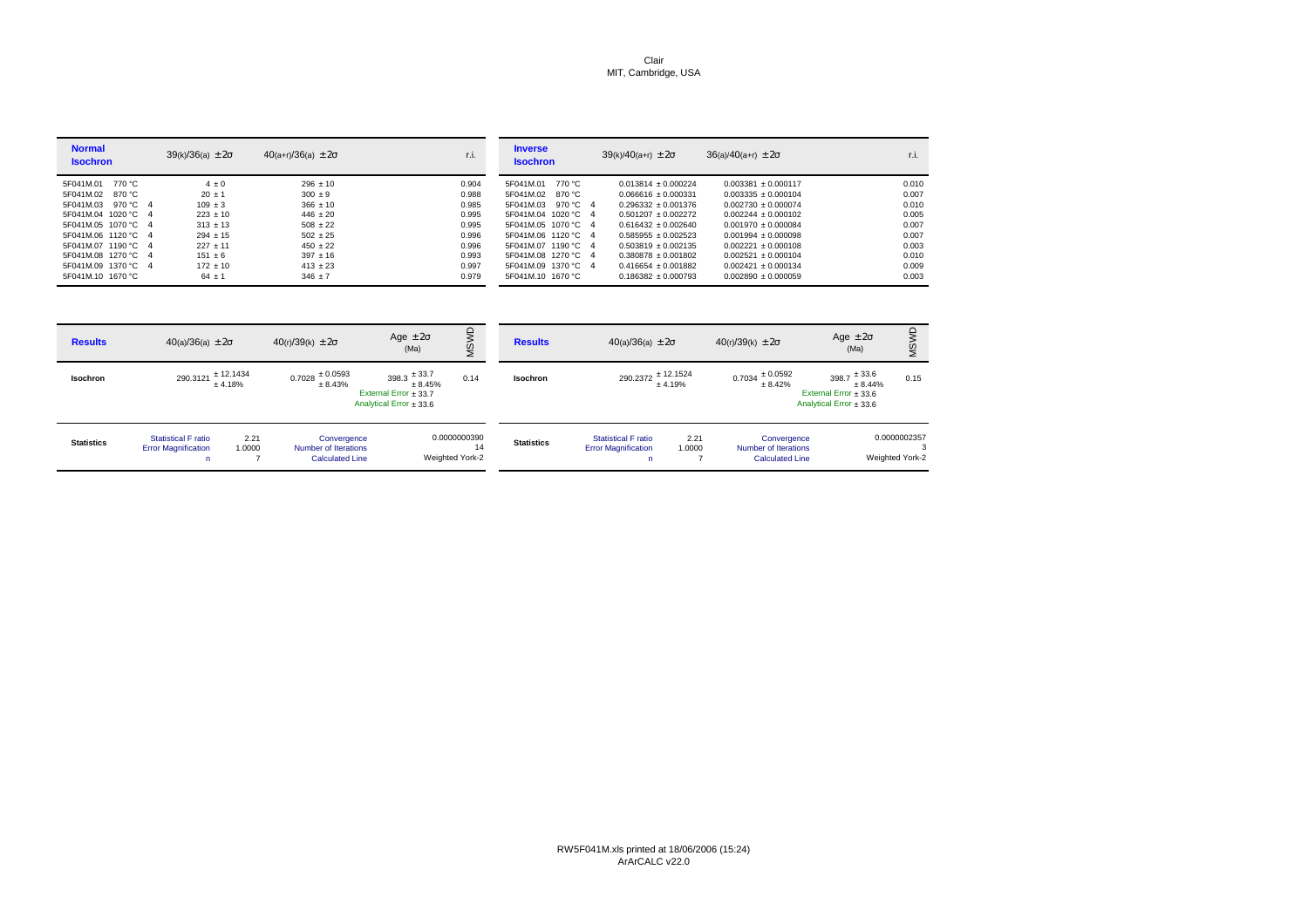| <b>Degassing</b><br><b>Patterns</b> | 36Ar(a) | 36Ar(ca) | 36Ar(cl) | 37Ar(ca)         | 38Ar(a) | 38Ar(k) | $38Ar$ (ca)         | 38Ar(cl) | 39Ar(k) | $39Ar$ (ca) | 40Ar(r) | 40Ar(a) | 40Ar(k) | <b>Additional</b><br><b>Ratios</b> | 40(r)/39(k) | $1\sigma$ | $40(r+a)$ | $1\sigma$ | 37Ar(decay) | 39Ar(decay) | 40Ar(moles) |
|-------------------------------------|---------|----------|----------|------------------|---------|---------|---------------------|----------|---------|-------------|---------|---------|---------|------------------------------------|-------------|-----------|-----------|-----------|-------------|-------------|-------------|
| 5F041M.01<br>770 °C                 | 0.00175 | 0.00001  | 0.00000  | 0.03069          | 0.00033 | 0.00009 | 0.00000             | 0.00009  | 0.00716 | 0.00002     | 0.00046 | 0.51819 | 0.00000 | 5F041M.01<br>770 °C                | 0.06410     | .24863    | 0.51865   | 0.00061   | 4.160242    | 1.00050939  | 3.112E-14   |
| 5F041M.02 870 °C                    | 0.00246 | 0.0000   | 0.00000  | $0.1488^{\circ}$ | 0.00046 | 0.0006  | 0.0000'             | 0.00008  | 0.04916 | 0.00010     | 0.01065 | 0.72728 | 0.00002 | 5F041M.02 870 °C                   | 0.21666     | 0.23088   | 0.73793   | 0.00040   | 4.163553    | 1.00050967  | 4.428E-14   |
| 5F041M.03 970 °C 4                  | 0.00192 | 0.0001   | 0.00000  | 0.37280          | 0.00036 | 0.00258 | 0.0000 <sub>1</sub> | 0.00000  | 0.20790 | 0.00025     | 0.13550 | 0.56607 | 0.00008 | 5F041M.03 970 °C 4                 | 0.65178     | 0.03674   | 0.70157   | 0.00039   | 4.165438    | 1.00050983  | 4.210E-14   |
| 5F041M.04 1020 °C 4                 | 0.00132 | 0.0001   | 0.00000  | 0.45555          | 0.00025 | 0.00366 | 0.00002             | 0.00000  | 0.29483 | 0.0003      | 0.19824 | 0.39000 | 0.0001  | 5F041M.04 1020 °C 4                | 0.67238     | 0.03001   | 0.58824   | 0.00031   | 4.167381    | 1.00051000  | 3.530E-14   |
| 5F041M.05 1070 °C 4                 | 0.00113 | 0.0001   | 0.00000  | 0.59615          | 0.0002  | 0.00440 | 0.00002             | 0.0000(  | 0.35395 | 0.00040     | 0.23988 | 0.33431 | 0.00014 | 5F041M.05 1070 °C 4                | 0.67773     | 0.02009   | 0.57419   | 0.00033   | 4.169325    | 1.00051017  | 3.446E-14   |
| 5F041M.06 1120 °C 4                 | 0.00103 | 0.0001   | 0.00000  | 0.47576          | 0.00019 | 0.00378 | 0.00002             | 0.00000  | 0.30385 | 0.00032     | 0.21303 | 0.30552 | 0.00012 | 5F041M.06 1120 °C 4                | 0.70110     | 0.02487   | 0.51855   | 0.00031   | 4.171212    | 1.00051033  | 3.112E-14   |
| 5F041M.07 1190 °C 4                 | 0.00114 | 0.00008  | 0.00000  | 0.30304          | 0.0002  | 0.0032  | 0.0000'             | 0.00000  | 0.25844 | 0.00020     | 0.17636 | 0.33660 | 0.00010 | 5F041M.07 1190 °C 4                | 0.68240     | 0.03184   | 0.51296   | 0.00020   | 4.173158    | 1.00051049  | 3.078E-14   |
| 5F041M.08 1270 °C 4                 | 0.00135 | 0.0000   | 0.00000  | 0.23518          | 0.00025 | 0.00254 | 0.0000              | 0.00002  | 0.2041  | 0.00016     | 0.13674 | 0.39916 | 0.00008 | 5F041M.08 1270 °C 4                | 0.66993     | 0.04022   | 0.53590   | 0.00037   | 4.175048    | 1.00051066  | 3.216E-14   |
| 5F041M.09 1370 °C 4                 | 0.00101 | 0.00007  | 0.00000  | 0.23443          | 0.00019 | 0.00215 | 0.0000              | 0.00003  | 0.17315 | 0.00016     | 0.11825 | 0.29732 | 0.0000  | 5F041M.09 1370 °C 4                | 0.68294     | 0.04768   | 0.41557   | 0.00031   | 4.176995    | 1.00051082  | 2.494E-14   |
| 5F041M.10 1670 °C                   | 0.00565 | 0.00106  | 0.00000  | 3.7911           | 0.00106 | 0.00453 | 0.00013             | 0.0001   | 0.36442 | 0.00256     | 0.28539 | 1.66983 | 0.00014 | 5F041M.10 1670 °C                  | 0.78315     | 0.04672   | 1.95522   | 0.00051   | 4.178886    | 1.00051098  | I.173E-13   |
|                                     | 0.01876 | 0.00185  | 0.00000  | 6.64352          | 0.0035  | 0.02756 | 0.00023             | 0.00033  | 2.21696 | 0.00449     | 1.51450 | 5.54427 | 0.00086 |                                    |             |           |           |           |             |             |             |
|                                     |         |          | 0.02062  | 6.64352          |         |         |                     | 0.03162  |         | 2.22145     |         |         | 7.05964 |                                    |             |           |           |           |             |             |             |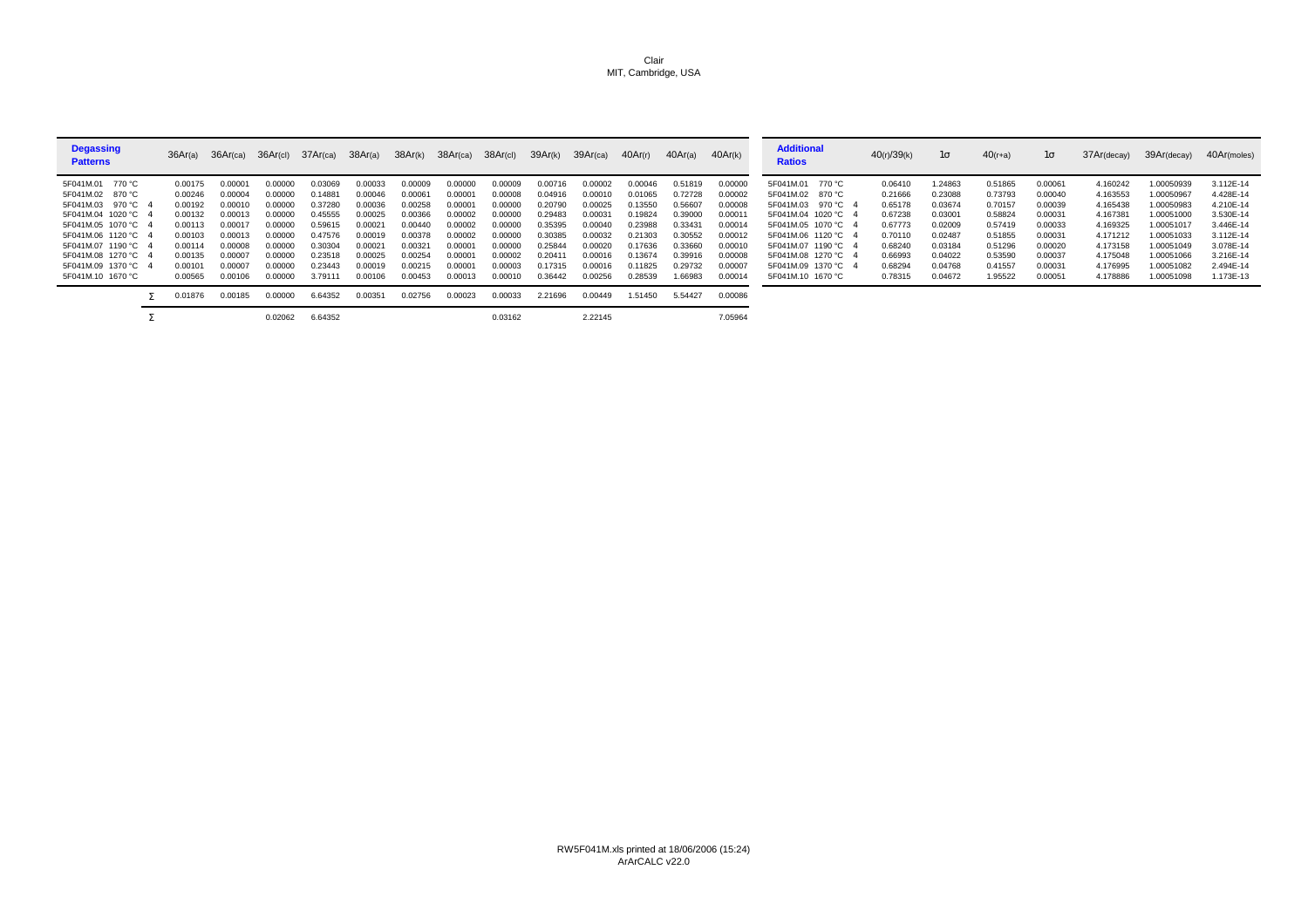## Age Plateau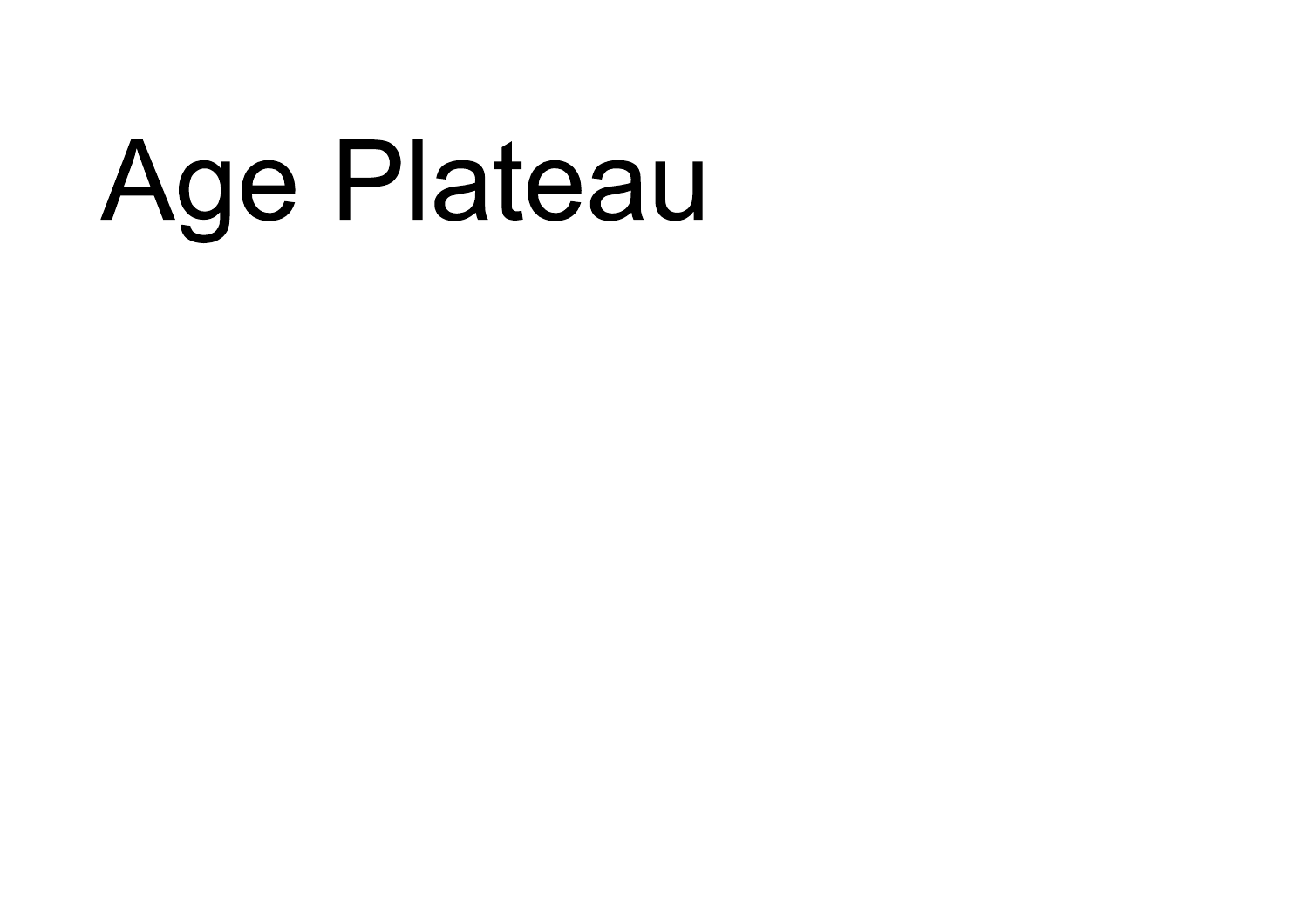Clair MIT, Cambridge, USA

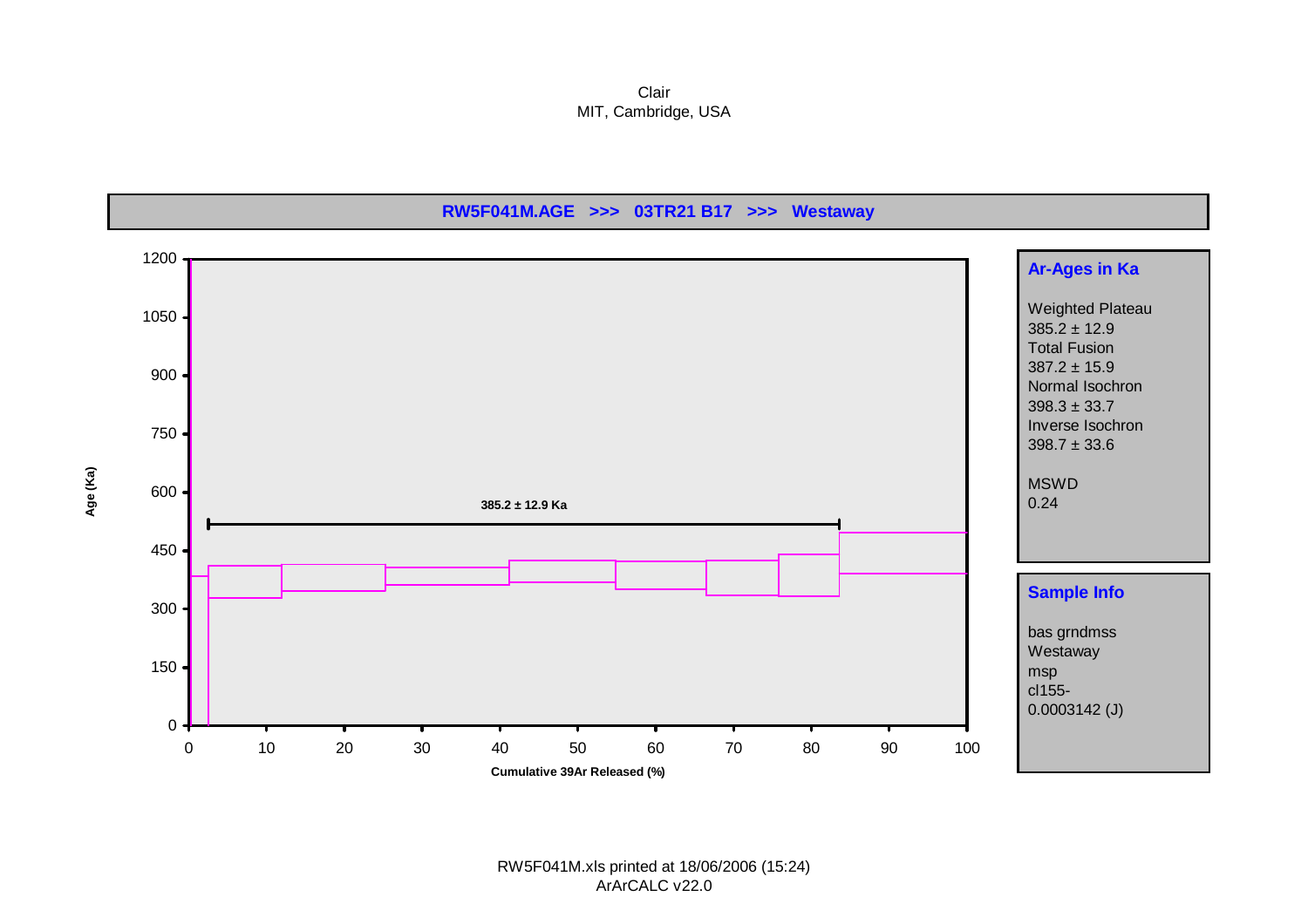## K-Ca Plateau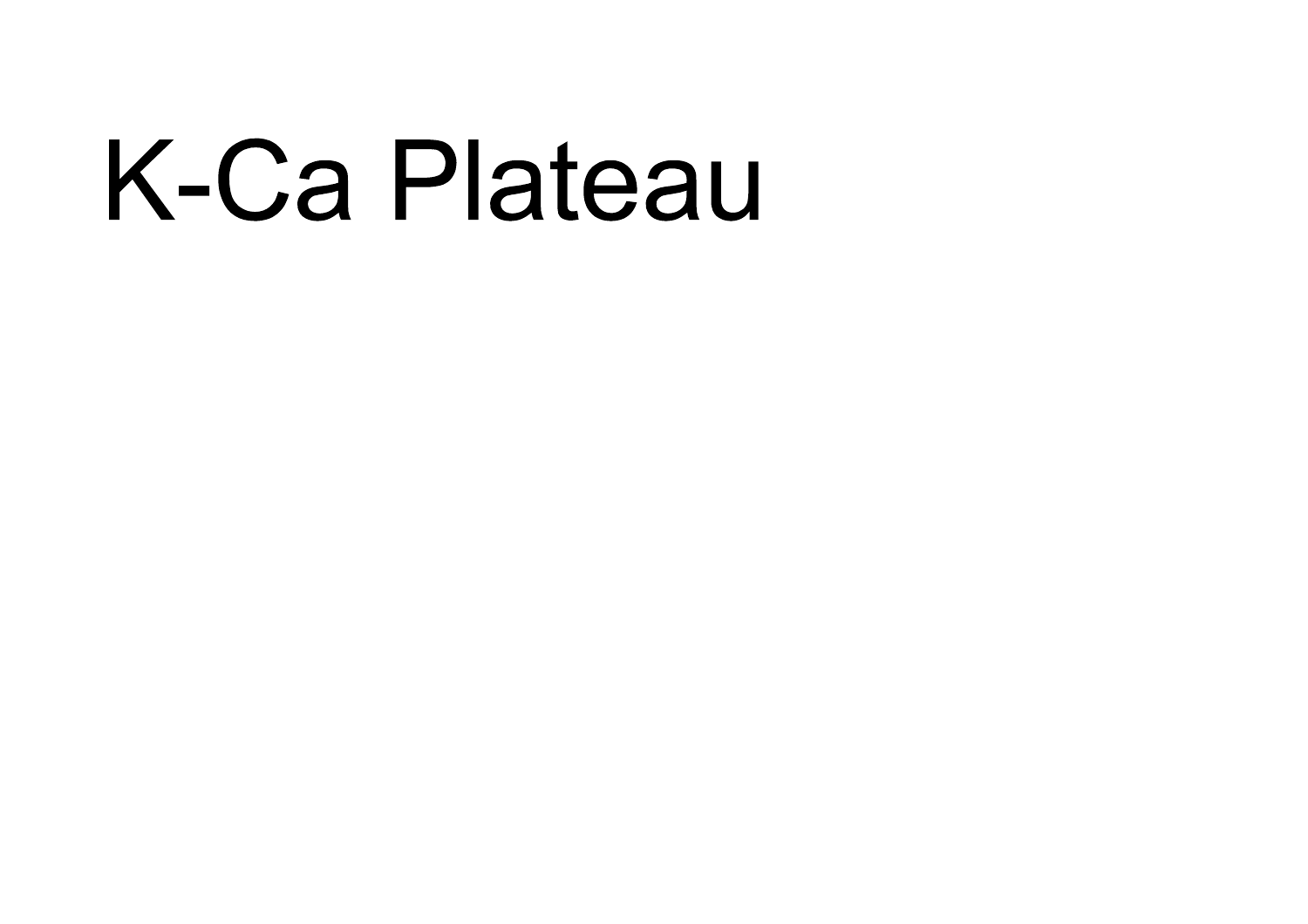Clair MIT, Cambridge, USA

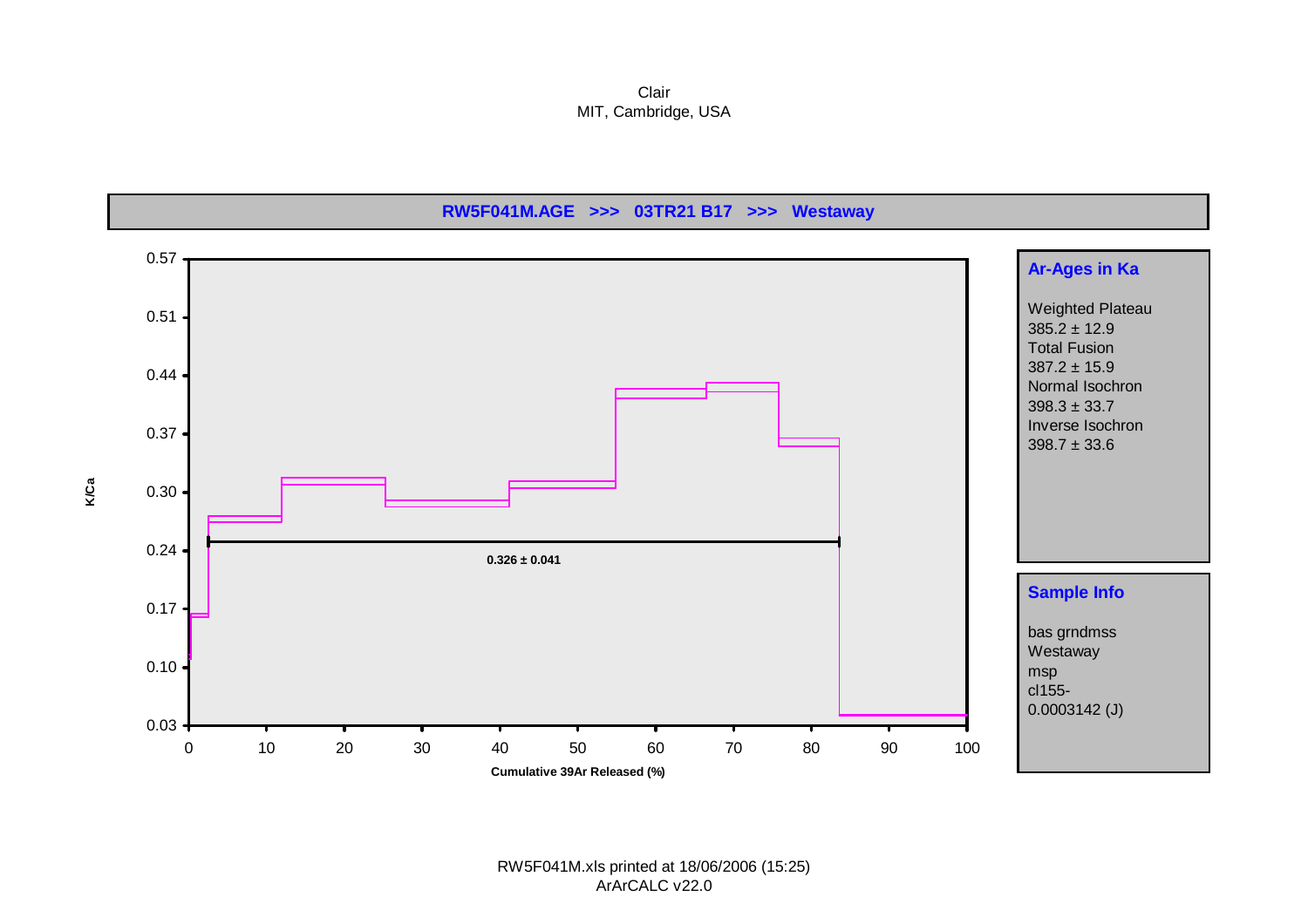## Normal Isochron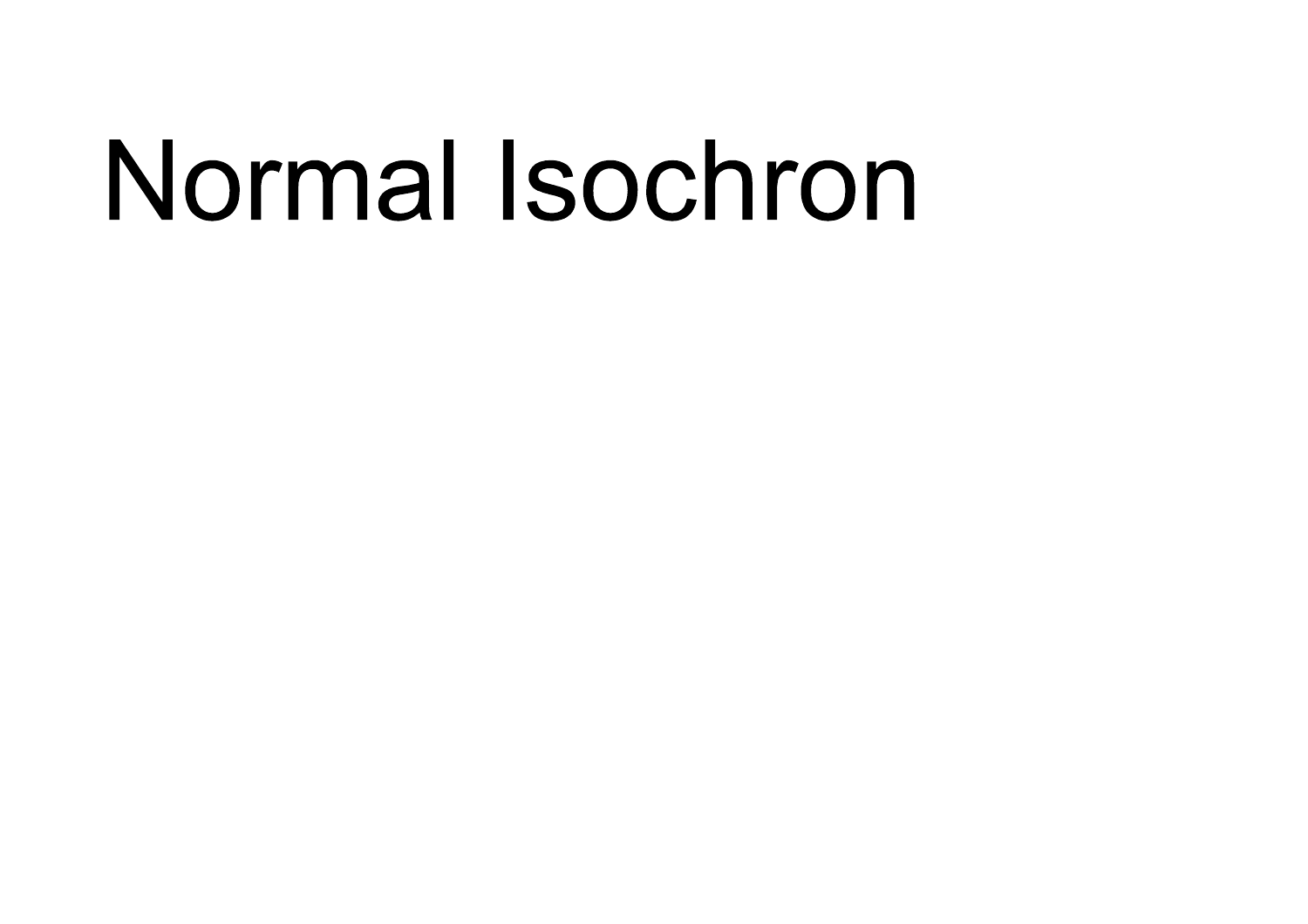Clair MIT, Cambridge, USA

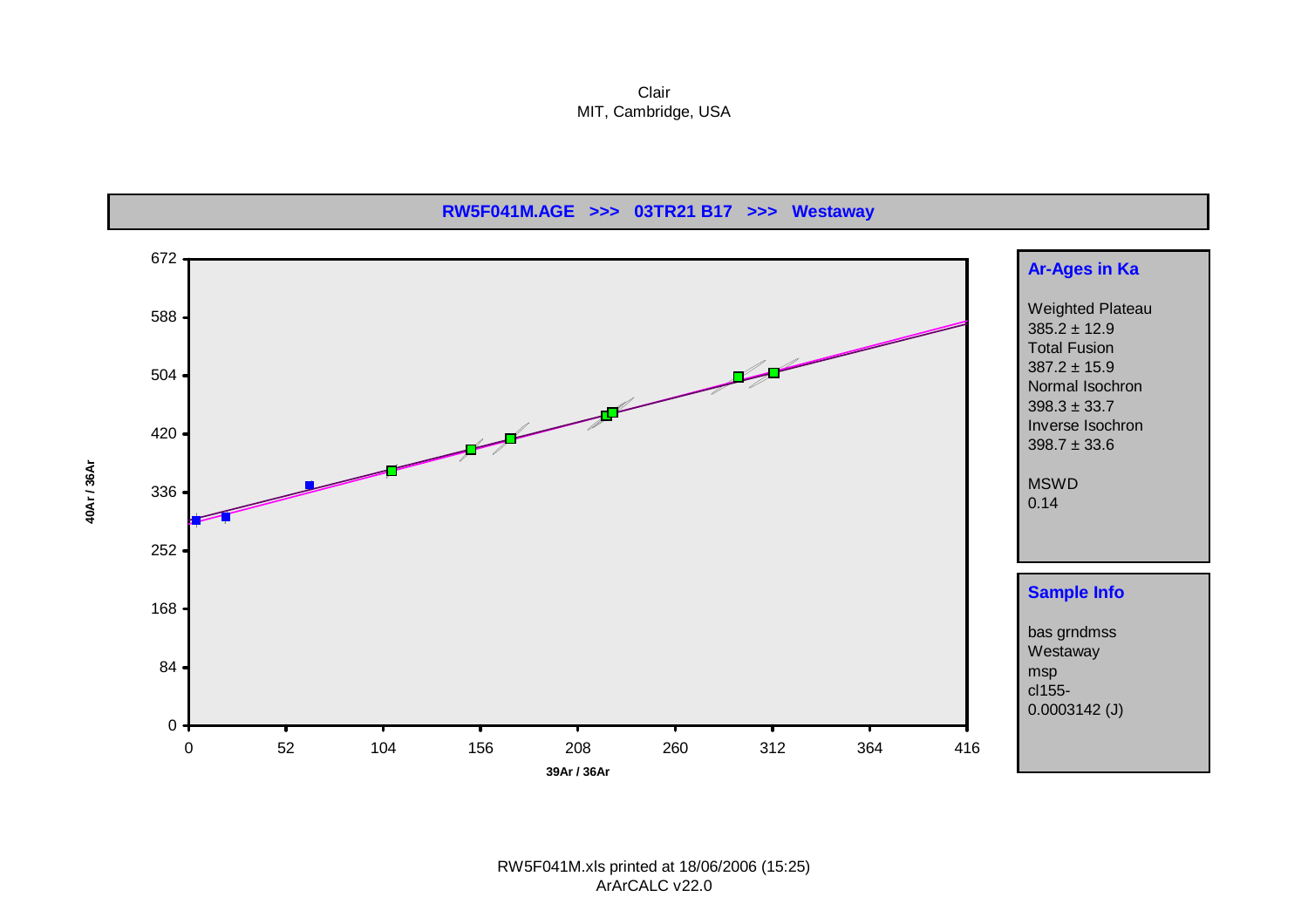### Inverse Isochron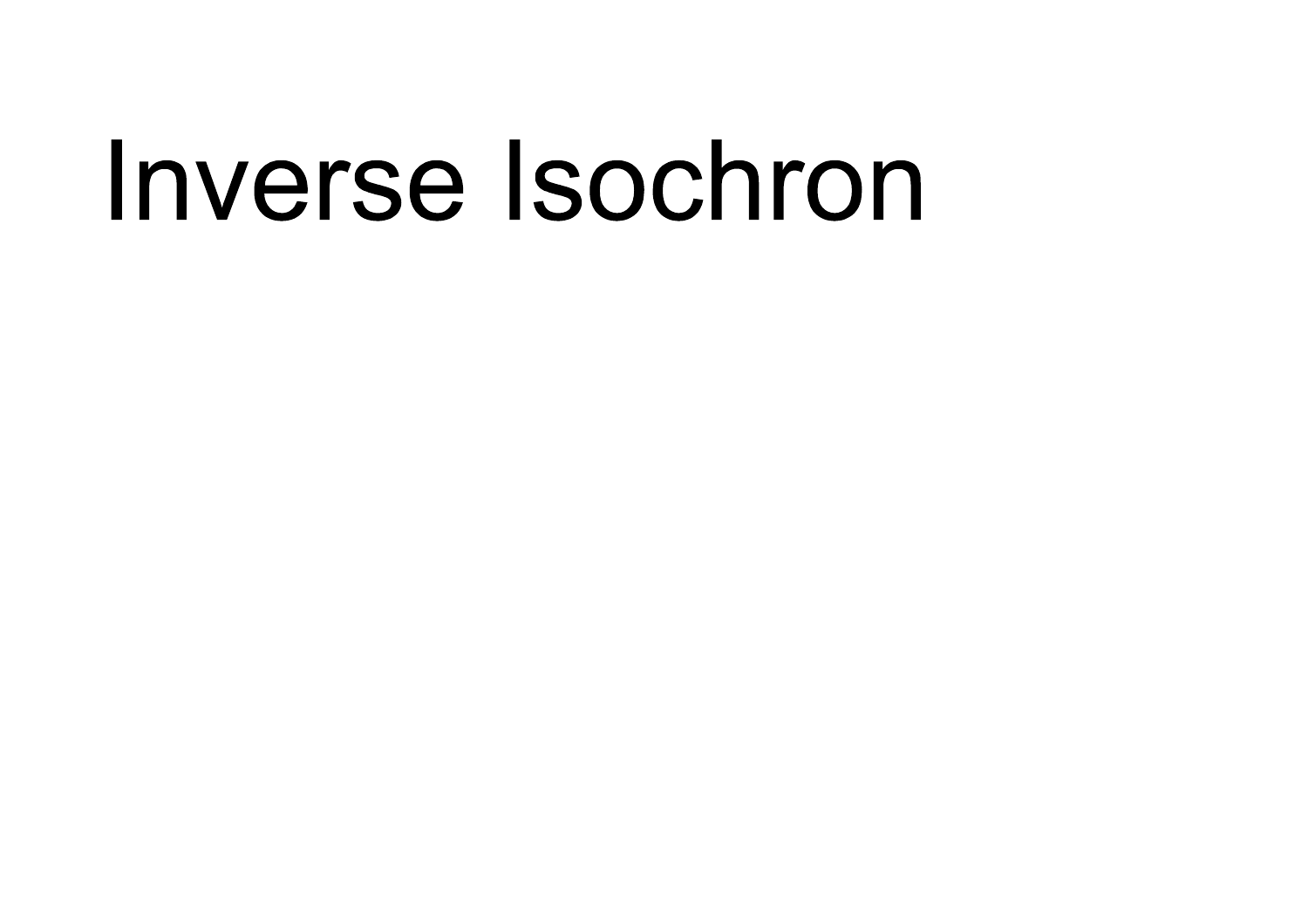Clair MIT, Cambridge, USA



RW5F041M.xls printed at 18/06/2006 (15:25) ArArCALC v22.0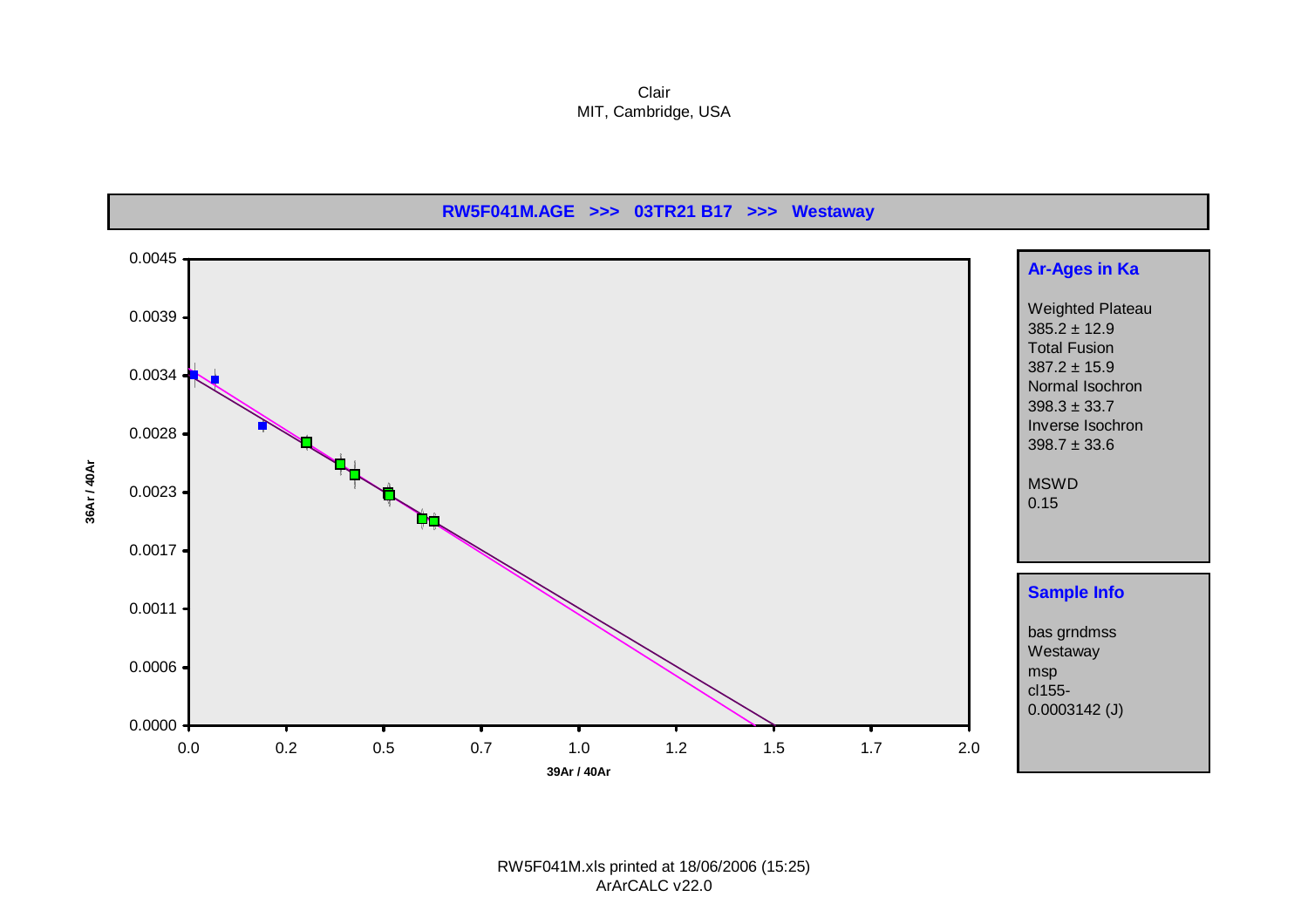# Sample 01TR51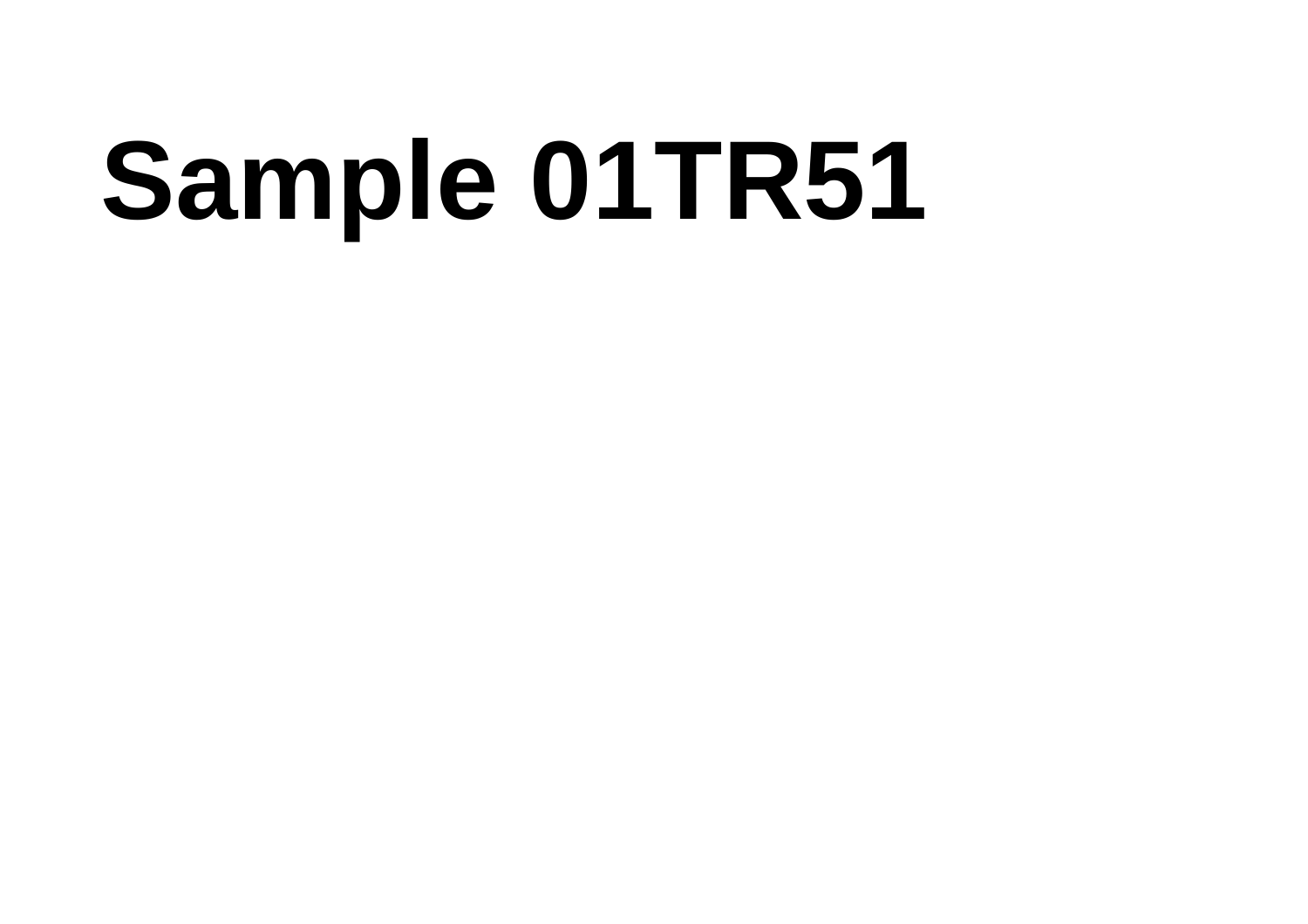### Data Tables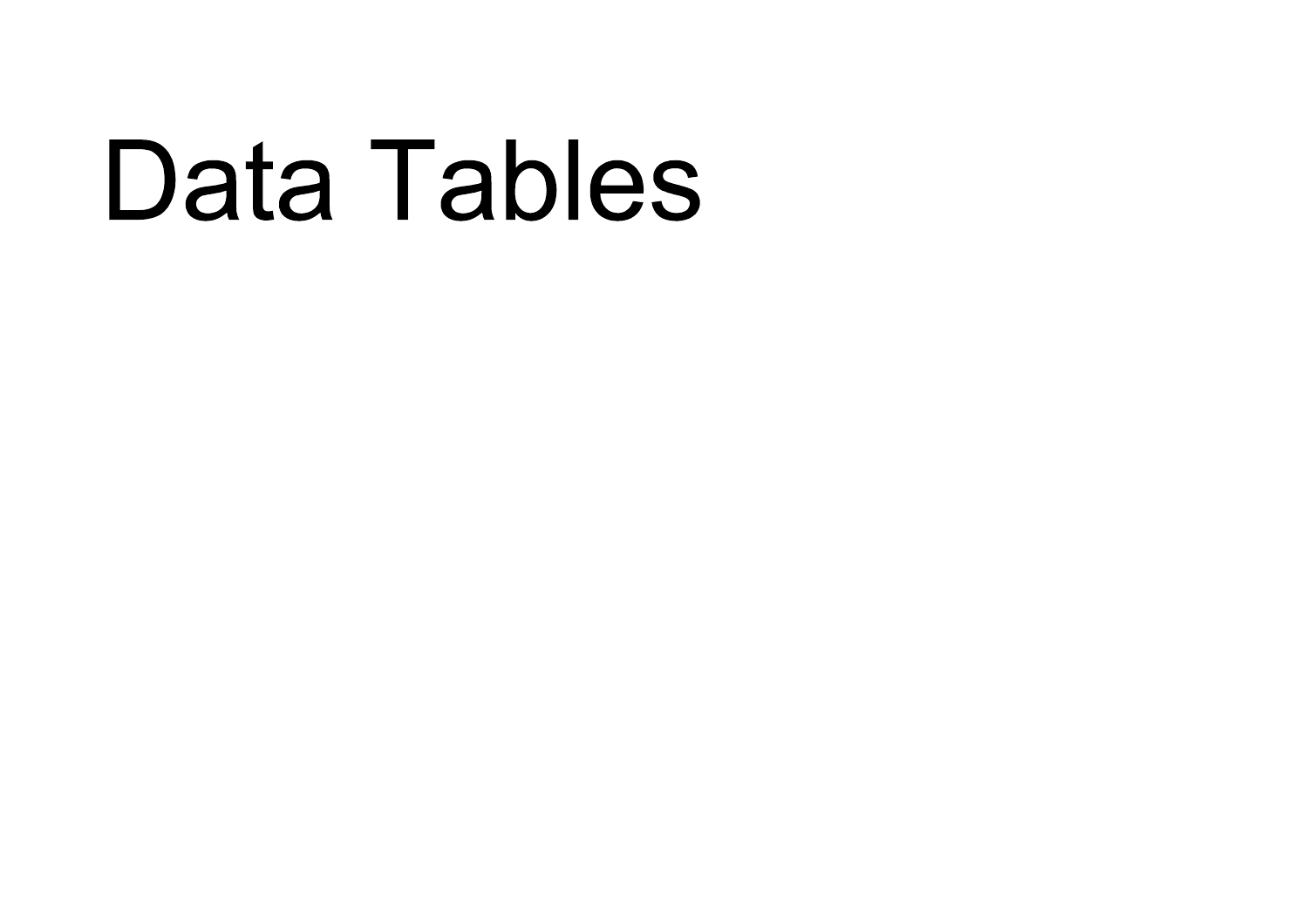| <b>Procedure</b><br><b>Blanks</b> |                  | 36Ar     | $1\sigma$ | 37Ar     | $1\sigma$ | 38Ar     | $1\sigma$ | 39Ar     | $1\sigma$ | 40Ar     | $1\sigma$ |
|-----------------------------------|------------------|----------|-----------|----------|-----------|----------|-----------|----------|-----------|----------|-----------|
| 5F041O.01                         | 770 °C           | 0.000239 | 0.000017  | 0.000234 | 0.000029  | 0.000135 | 0.000023  | 0.000415 | 0.000045  | 0.040000 | 0.000125  |
| 5F041O.02                         | 870 °C           | 0.000239 | 0.000017  | 0.000235 | 0.000029  | 0.000135 | 0.000023  | 0.000416 | 0.000045  | 0.040000 | 0.000125  |
| 5F041Q.03                         | 970 °C           | 0.000240 | 0.000017  | 0.000236 | 0.000029  | 0.000136 | 0.000023  | 0.000417 | 0.000045  | 0.040000 | 0.000125  |
| 5F041O.04                         | 1020 $°C$        | 0.000240 | 0.000017  | 0.000236 | 0.000029  | 0.000136 | 0.000023  | 0.000418 | 0.000045  | 0.040000 | 0.000125  |
| 5F041Q.05                         | 1070 $°C$        | 0.000240 | 0.000017  | 0.000237 | 0.000029  | 0.000136 | 0.000023  | 0.000418 | 0.000045  | 0.040000 | 0.000125  |
| 5F041Q.06                         | 1120 $\degree$ C | 0.000240 | 0.000017  | 0.000238 | 0.000029  | 0.000136 | 0.000023  | 0.000419 | 0.000045  | 0.040000 | 0.000125  |
| 5F041Q.07                         | 1190 $\degree$ C | 0.000241 | 0.000017  | 0.000238 | 0.000029  | 0.000137 | 0.000023  | 0.000420 | 0.000045  | 0.040000 | 0.000125  |
| 5F041Q.08                         | 1270 $°C$        | 0.000241 | 0.000017  | 0.000239 | 0.000029  | 0.000137 | 0.000023  | 0.000421 | 0.000045  | 0.040000 | 0.000125  |
| 5F041Q.09                         | 1370 °C          | 0.000241 | 0.000017  | 0.000240 | 0.000029  | 0.000137 | 0.000023  | 0.000421 | 0.000045  | 0.040000 | 0.000125  |
| 5F041O.10                         | 1670 °C          | 0.000241 | 0.000017  | 0.000240 | 0.000029  | 0.000138 | 0.000023  | 0.000422 | 0.000045  | 0.040000 | 0.000125  |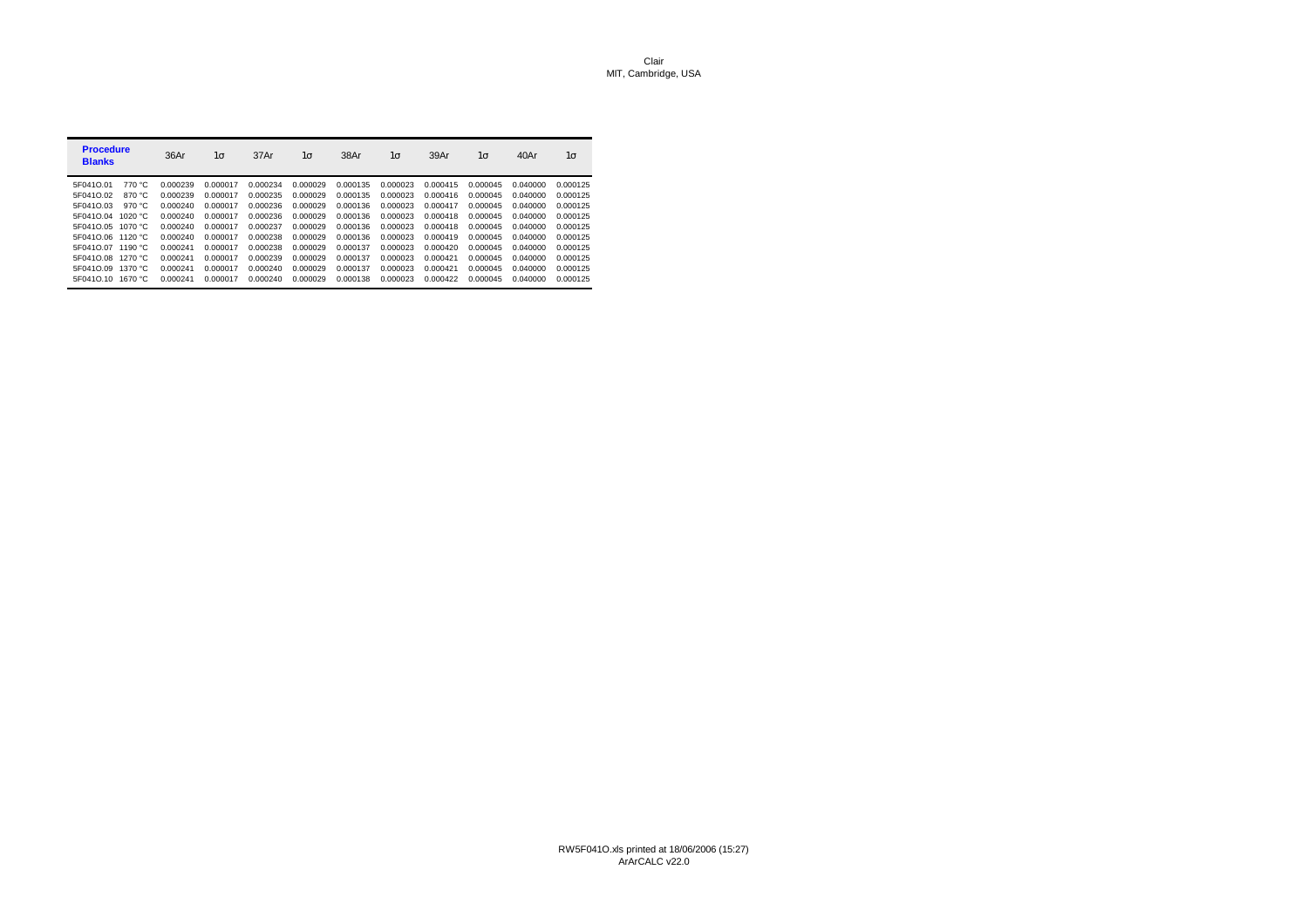| <b>Intercept</b><br><b>Values</b> | 36Ar     | $1\sigma$<br>r2                     | 37Ar     | $1\sigma$ | r2                            | 38Ar     | $1\sigma$                         | r2 | 39Ar                                    | $1\sigma$ | r2 |                                   | 40Ar     | $1\sigma$                             | r2 |                                       |
|-----------------------------------|----------|-------------------------------------|----------|-----------|-------------------------------|----------|-----------------------------------|----|-----------------------------------------|-----------|----|-----------------------------------|----------|---------------------------------------|----|---------------------------------------|
| 5F041O.01<br>770 °C               | 0.002926 | 0.000015 0.7972 LIN # 1 2 15        | 0.011325 |           | $0.000049$ $0.8586$ LIN # 1 2 | 0.001155 | 0.000027 0.0301 LIN # 1 2         |    | 0.026643                                |           |    | 0.000033 0.9947 EXP #181315       | 0.818897 |                                       |    | 0.000574 0.9834 LIN #15678911         |
| 5F041O.02 870 °C                  | 0.002916 | 0.000032 0.6048 LIN # 1 2 3 15      | 0.038391 |           | $0.000087$ 0.9872 LIN #1      | 0.002047 | 0.000037 0.4663 LIN # 1 2 15      |    |                                         |           |    | 0.089410 0.000140 0.9838 EXP #123 | 0.846721 |                                       |    | 0.000365 0.9957 EXP #1611             |
| 5F041O.03 970 °C                  | 0.002678 | 0.000012 0.8979 LIN # 1 2           | 0.084036 |           | 0.000075 0.9982 LIN #         | 0.004054 | 0.000037 0.8416 LIN # 1 2         |    | 0.270543 0.000212 0.9985 EXP #1         |           |    |                                   | 0.908927 | 0.000365 0.9928 EXP #14               |    |                                       |
| 5F041O.04 1020 °C                 | 0.001863 | 0.000017 0.4744 LIN # 1 15          | 0.097004 |           | 0.000085 0.9985 LIN # 1 13    | 0.004579 | 0.000037 0.7907 LIN # 1.3         |    | $0.344398$ $0.000210$ $0.9992$ LIN # 5  |           |    |                                   | 0.731224 | $0.000356$ $0.9974$ LIN #1            |    |                                       |
| 5F041Q.05 1070 °C                 | 0.001684 | 0.000029 0.1937 LIN # 1.5           | 0.113169 |           | 0.000165 0.9972 EXP #15813    | 0.005875 | 0.000033 0.9378 LIN # 15          |    | 0.451818  0.000302  0.9992  EXP  # 7 13 |           |    |                                   | 0.747589 |                                       |    | 0.000263 0.9981 EXP #181213           |
| 5F041O.06 1120 °C                 |          | 0.001373 0.000036 0.0154 LIN # 1 15 | 0.107717 |           | 0.000115 0.9978 EXP #1        |          | 0.006396 0.000028 0.9552 LIN #115 |    | 0.494018  0.000188  0.9997  EXP #1      |           |    |                                   |          |                                       |    | 0.698369 0.000247 0.9988 EXP #167     |
| 5F041O.07 1190 °C                 |          | 0.001332 0.000017 0.0565 LIN # 1 15 | 0.084466 |           | 0.000108 0.9969 LIN # 1 15    | 0.006488 | 0.000035 0.9429 LIN # 1           |    | 0.494367 0.000298 0.9992 LIN #          |           |    |                                   |          |                                       |    | 0.691643 0.000282 0.9977 LIN #1131415 |
| 5F041O.08 1270 °C                 |          | 0.001434 0.000017 0.2053 LIN #1     | 0.053495 |           | 0.000065 0.9974 EXP #12       |          | 0.005156 0.000029 0.9272 LIN #1   |    | 0.379445 0.000179 0.9996 EXP #1         |           |    |                                   |          |                                       |    | 0.639314 0.000447 0.9951 EXP #12      |
| 5F041O.09 1370 °C                 |          | 0.001410  0.000017  0.0306  LIN # 1 | 0.063511 |           | $0.000100$ $0.9951$ LIN # 1   | 0.003728 | 0.000039 0.7798 LIN # 1.5         |    | 0.259708 0.000102 0.9997 LIN #1         |           |    |                                   |          |                                       |    | 0.549910 0.000298 0.9981 LIN #1915    |
| 5F041O.10 1670 °C                 | 0.004251 | $0.000023$ $0.8511$ LIN # 1         | 0.686409 |           | $0.000288$ 0.9997 EXP #3      | 0.002171 | $0.000028$ $0.1387$ LIN # 1       |    | 0.095884                                |           |    | 0.000068 0.9966 EXP #1414         |          | 1.052886  0.000278  0.9394  EXP  # 18 |    |                                       |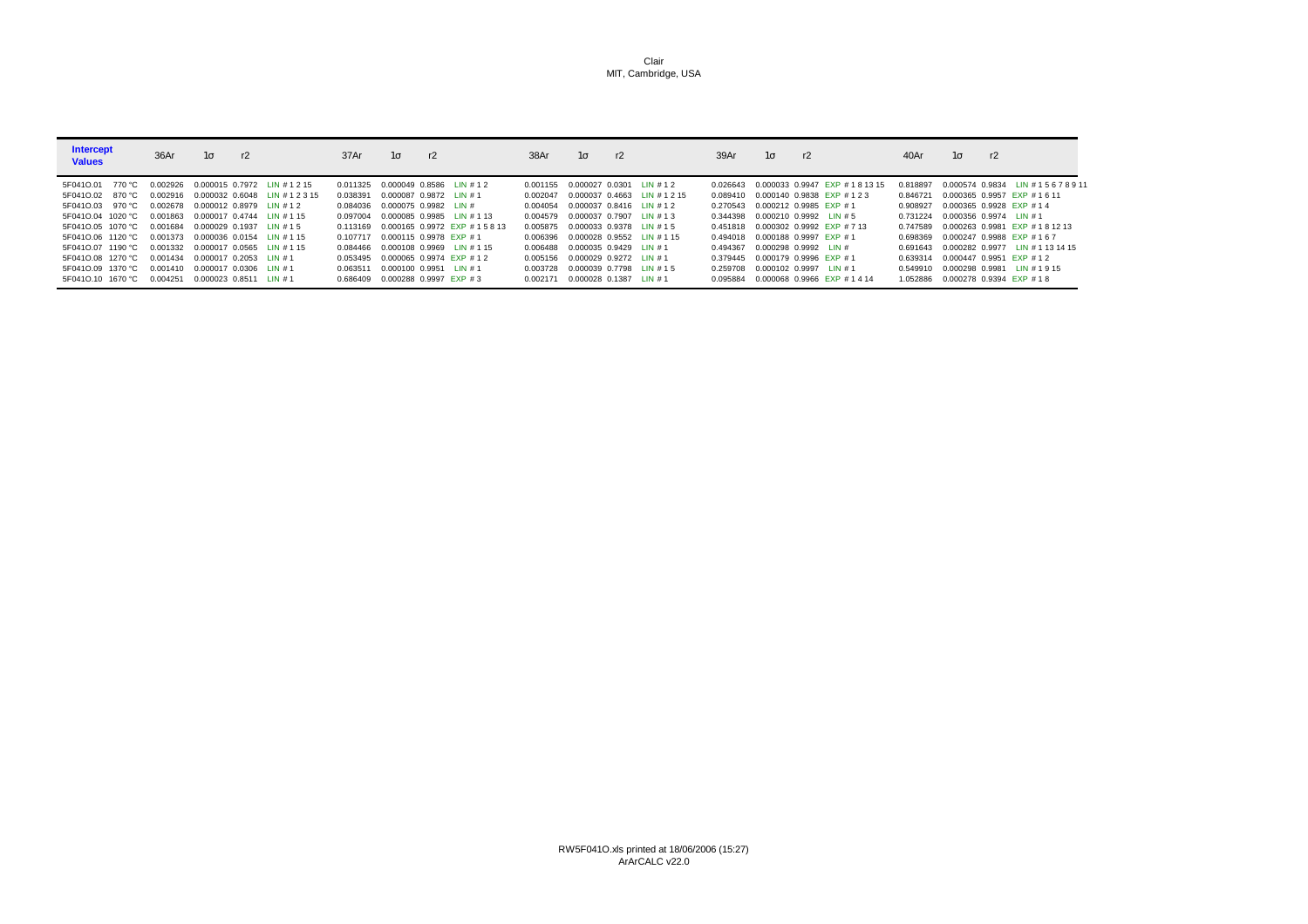| <b>Sample</b><br><b>Parameters</b> | Sample     | Material | Location                      | Analyst |      | Standard $\frac{1}{\% 1 \sigma}$<br>(in Ma) |      |           | $%1\sigma$ | Fract | $%1\sigma$ | Corr. | Volume Sensitivity<br>(mol/vol) | ଟି  |    |      |      |     |      | Irradiation | Project  | Standard<br>Name |
|------------------------------------|------------|----------|-------------------------------|---------|------|---------------------------------------------|------|-----------|------------|-------|------------|-------|---------------------------------|-----|----|------|------|-----|------|-------------|----------|------------------|
| 5F041O.01<br>770 °C                | 01TR51 B19 |          | bas grndmss /estaway Volcanio | msp     | 770  | 28.34                                       |      | 0.0003066 | 0.3        | 1.007 | 0.2        |       | 6.000E-14                       | 29  | 07 | 2005 | -21  | 32  | 001  | cl155-      | Westaway | tcr-2a           |
| 5F041O.02<br>870 °C                | 01TR51 B19 |          | bas grndmss /estaway Volcanio | msp     | 870  | 28.34                                       | 0.01 | 0.0003066 | 0.3        | 1.007 | 0.2        |       | 6.000E-14                       | 29  | 07 | 2005 | 22   | -30 | 001  | cl155-      | Westaway | tcr-2a           |
| 5F041O.03<br>970 °C                | 01TR51 B19 |          | bas grndmss /estaway Volcanio | msp     | 970  | 28.34                                       | 0.01 | 0.0003066 | 0.3        | 1.007 | 0.2        |       | 6.000E-14                       | 29  | 07 | 2005 | - 23 | 03  | 001  | cl155-      | Westaway | tcr-2a           |
| 5F041O.04 1020 °C                  | 01TR51 B19 |          | bas grndmss /estaway Volcanio | msp     | 1020 | 28.34                                       | 0.01 | 0.0003066 | 0.3        | 1.007 | 0.2        |       | 6.000E-14                       | 29  | 07 | 2005 | - 23 | -37 | 001  | cl155-      | Westaway | tcr-2a           |
| 5F041O.05 1070 °C                  | 01TR51 B19 |          | bas grndmss /estaway Volcanio | msp     | 1070 | 28.34                                       | 0.01 | 0.0003066 | 0.3        | 1.007 | 0.2        |       | 6.000E-14                       | -30 | 07 | 2005 | - ററ | -10 | -001 | cl155-      | Westaway | tcr-2a           |
| 5F041O.06 1120 °C                  | 01TR51 B19 |          | bas grndmss /estaway Volcanio | msp     | 1120 | 28.34                                       | 0.01 | 0.0003066 | 0.3        | 1.007 | 0.2        |       | 6.000E-14                       | 30  | 07 | 2005 | ററ   | 44  | 001  | cl155-      | Westaway | tcr-2a           |
| 5F041O.07 1190 °C                  | 01TR51 B19 |          | bas grndmss /estaway Volcanio | msp     | 1190 | 28.34                                       | 0.01 | 0.0003066 | 0.3        | 1.007 | 0.2        |       | 6.000E-14                       | 30  | 07 | 2005 | - 01 | 18  | 001  | cl155-      | Westaway | tcr-2a           |
| 5F041O.08 1270 °C                  | 01TR51 B19 |          | bas grndmss /estaway Volcanio | msp     | 1270 | 28.34                                       | 0.01 | 0.0003066 | 0.3        | 1.007 | 0.2        |       | 6.000E-14                       | 30  | 07 | 2005 | - 01 | 51  | 001  | cl155-      | Westaway | tcr-2a           |
| 5F041O.09 1370 °C                  | 01TR51 B19 |          | bas grndmss /estaway Volcanio | msp     | 1370 | 28.34                                       | 0.01 | 0.0003066 | 0.3        | 1.007 | 0.2        |       | 6.000E-14                       | 30  | 07 | 2005 | 02   | 25  | 001  | cl155-      | Westaway | tcr-2a           |
| 5F041O.10 1670 °C                  | 01TR51 B19 |          | bas grndmss /estaway Volcanio | msp     | 1670 | 28.34                                       | 0.01 | 0.0003066 | 0.3        | 1.007 | 0.2        |       | 6.000E-14                       | 30  | 07 | 2005 | 02   | 58  | 001  | cl155-      | Westaway | tcr-2a           |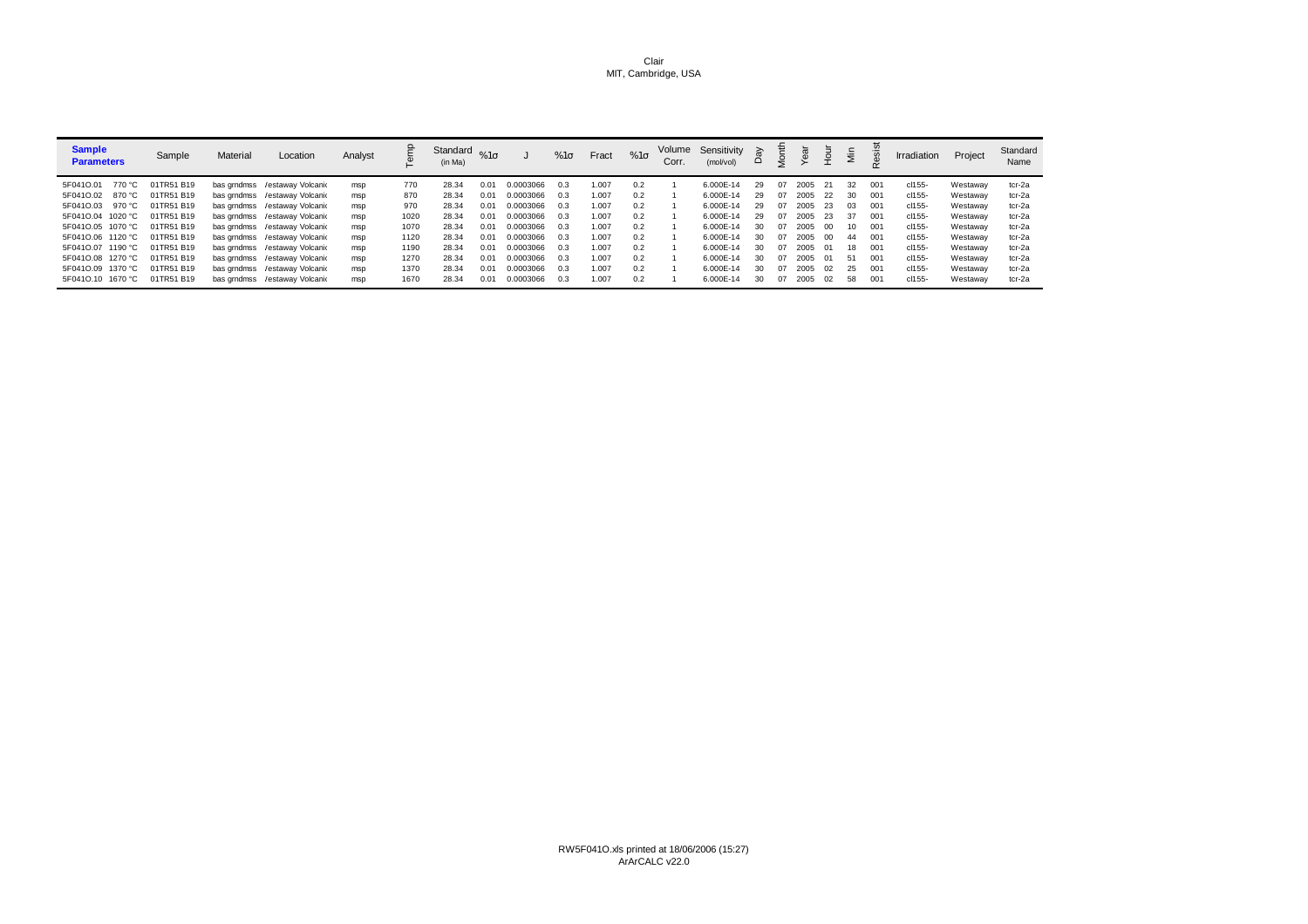| <b>Irradiation</b><br><b>Constants</b> | 40/36(a) | $%1\sigma$   | 38/36(a) | $%1\sigma$ | $39/37$ (ca) | $%1\sigma$ | $38/37$ (ca) %10 |          | $36/37$ (ca) | $%1\sigma$ | 40/39(k) | $%1\sigma$ | 38/39(k) | $%1\sigma$   | $36/38$ (cl) | $%1\sigma$ | K/Ca | $%1\sigma$ | K/CI     | $%1\sigma$ | Ca/Cl    | $%1\sigma$ |
|----------------------------------------|----------|--------------|----------|------------|--------------|------------|------------------|----------|--------------|------------|----------|------------|----------|--------------|--------------|------------|------|------------|----------|------------|----------|------------|
| 5F041O.01<br>770 °C                    | 295.5    |              | 0.1869   |            | 0.000676     |            | 0.000034         | $\Omega$ | 0.000279     |            | 0.00039  |            | 0.01243  |              |              |            | 0.49 |            |          |            |          |            |
| 5F041O.02<br>870 °C                    | 295.5    | <sup>n</sup> | 0.1869   |            | 0.000676     |            | 0.000034         | $\Omega$ | 0.000279     |            | 0.00039  |            | 0.01243  | n            |              |            | 0.49 |            | $\Omega$ | $\Omega$   |          | $\Omega$   |
| 5F041O.03<br>970 °C                    | 295.5    | $^{\circ}$   | 0.1869   |            | 0.000676     | n          | 0.000034         | $\Omega$ | 0.000279     |            | 0.00039  |            | 0.01243  | n            | n.           |            | 0.49 |            | $\Omega$ | $\Omega$   | $\Omega$ | $^{\circ}$ |
| 5F041O.04 1020 °C                      | 295.5    |              | 0.1869   |            | 0.000676     |            | 0.000034         | 0        | 0.000279     |            | 0.00039  |            | 0.01243  |              |              |            | 0.49 |            | $\Omega$ | $\Omega$   |          |            |
| 5F041O.05 1070 °C                      | 295.5    | <sup>n</sup> | 0.1869   |            | 0.000676     |            | 0.000034         | $\Omega$ | 0.000279     |            | 0.00039  |            | 0.01243  | n            |              |            | 0.49 |            | $\Omega$ | $\Box$     |          |            |
| 5F041O.06 1120 °C                      | 295.5    | $^{\circ}$   | 0.1869   |            | 0.000676     |            | 0.000034         | $\Omega$ | 0.000279     |            | 0.00039  |            | 0.01243  | <sup>n</sup> | n.           |            | 0.49 |            | $\Omega$ | $\Omega$   |          | $\Omega$   |
| 5F041O.07 1190 °C                      | 295.5    |              | 0.1869   |            | 0.000676     |            | 0.000034         | 0        | 0.000279     |            | 0.00039  |            | 0.01243  |              |              |            | 0.49 |            | $\Omega$ | $\Omega$   |          |            |
| 5F041O.08 1270 °C                      | 295.5    |              | 0.1869   |            | 0.000676     |            | 0.000034         | $\Omega$ | 0.000279     |            | 0.00039  |            | 0.01243  |              |              |            | 0.49 |            | $\Omega$ | $\Omega$   |          |            |
| 5F041O.09 1370 °C                      | 295.5    | $^{\circ}$   | 0.1869   |            | 0.000676     |            | 0.000034         | $\Omega$ | 0.000279     |            | 0.00039  |            | 0.01243  | <sup>n</sup> | n            |            | 0.49 |            | $\Omega$ | $\Omega$   |          | n          |
| 5F041O.10<br>1670 °C                   | 295.5    | <sup>n</sup> | 0.1869   |            | 0.000676     |            | 0.000034         | 0        | 0.000279     |            | 0.00039  |            | 0.01243  |              |              |            | 0.49 |            | 0        | $\Omega$   |          | $\Omega$   |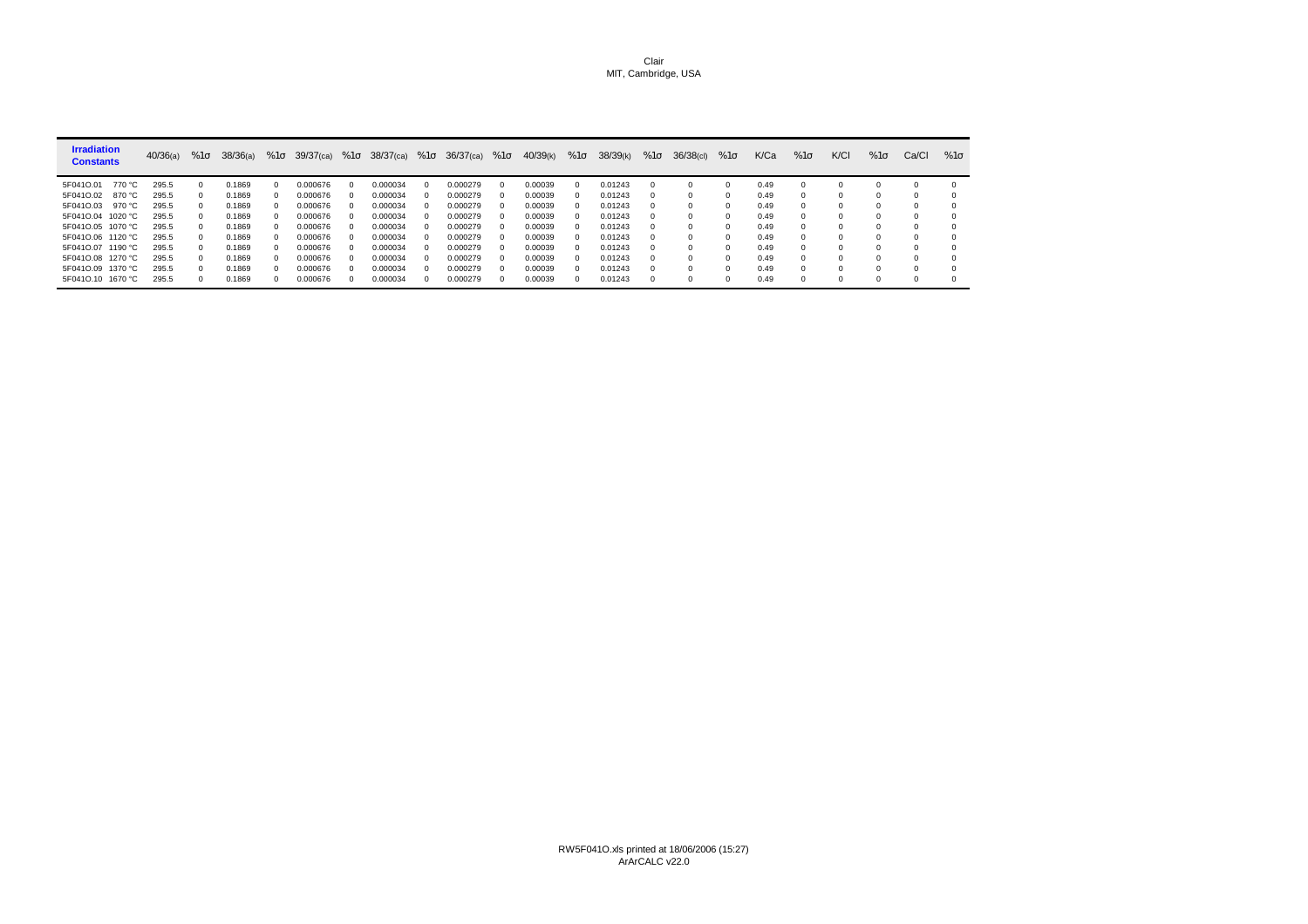| <b>Incremental</b><br><b>Heating</b> |           |                  | 36Ar(a) | $37Ar$ (ca) | $38Ar$ (cl) | 39Ar(k) | 40Ar(r) | Age $\pm 2\sigma$<br>(Ma) | 40Ar(r) 39Ar(k)<br>(% ) | (% )  | $K/Ca \pm 2\sigma$ |
|--------------------------------------|-----------|------------------|---------|-------------|-------------|---------|---------|---------------------------|-------------------------|-------|--------------------|
| 5F041O.01                            | 770 °C    |                  | 0.00260 | 0.04589     | 0.00019     | 0.02603 | 0.01017 | $216.1 + 378.6$           | 1.31                    | 0.90  | $0.278 + 0.005$    |
| 5F041O.02                            | 870 °C    |                  | 0.00256 | 0.15799     | 0.00030     | 0.08831 | 0.05021 | $314.4 + 150.9$           | 6.22                    | 3.07  | $0.274 + 0.004$    |
| 5F041Q.03                            | 970 $°C$  | $\boldsymbol{4}$ | 0.00228 | 0.34714     | 0.00009     | 0.26815 | 0.19643 | $405.1 + 33.5$            | 22.61                   | 9.31  | $0.379 + 0.005$    |
| 5F041Q.04                            | 1020 °C   | 4                | 0.00147 | 0.40104     | 0.00000     | 0.34149 | 0.25768 | $417.3 + 25.6$            | 37.28                   | 11.86 | $0.417 + 0.005$    |
| 5F041Q.05                            | 1070 $°C$ | $\boldsymbol{4}$ | 0.00127 | 0.46825     | 0.00000     | 0.44818 | 0.33089 | $408.3 \pm 25.3$          | 46.76                   | 15.56 | $0.469 \pm 0.006$  |
| 5F041Q.06                            | 1120 °C   | 4                | 0.00098 | 0.44585     | 0.00000     | 0.49012 | 0.36942 | $416.9 \pm 26.4$          | 56.11                   | 17.02 | $0.539 \pm 0.007$  |
| 5F041Q.07                            | 1190 °C   | $\boldsymbol{4}$ | 0.00096 | 0.34956     | 0.00000     | 0.49053 | 0.36665 | $413.4 + 16.4$            | 56.27                   | 17.03 | $0.688 + 0.009$    |
| 5F041Q.08                            | 1270 °C   | 4                | 0.00110 | 0.22112     | 0.00006     | 0.37643 | 0.27454 | $403.4 + 21.7$            | 45.81                   | 13.07 | $0.834 + 0.011$    |
| 5F041Q.09                            | 1370 °C   | 4                | 0.00106 | 0.26283     | 0.00013     | 0.25744 | 0.19546 | $419.9 + 31.9$            | 38.33                   | 8.94  | $0.480 + 0.006$    |
| 5F041O.10                            | 1670 °C   |                  | 0.00310 | 2.85161     | 0.00017     | 0.09292 | 0.09534 | $567.5 \pm 146.6$         | 9.41                    | 3.23  | $0.016 \pm 0.000$  |

Σ 0.01739 5.55127 0.00096 2.87961 2.14678

| <b>Information</b><br>on Analysis |                           | <b>Results</b>          | $40(r)/39(k) \pm 2\sigma$       | Age $\pm 2\sigma$<br>(Ma)   | MSWD             | 39Ar(k)<br>(%, n)         | $K/Ca \pm 2\sigma$         |
|-----------------------------------|---------------------------|-------------------------|---------------------------------|-----------------------------|------------------|---------------------------|----------------------------|
| Sample<br>Material                | 01TR51 B19<br>bas grndmss | <b>Weighted Plateau</b> | $0.7446 \pm 0.0163$<br>$+2.20%$ | $411.8 \pm 9.4$             | 0.24<br>$+2.28%$ | 92.80                     | $0.481 \pm 0.094$          |
| Location                          | estaway Volcani           |                         |                                 | External Error + 9.4        | 2.45             | <b>Statistical Tratio</b> |                            |
| Analyst                           | msp                       |                         |                                 | Analytical Error $\pm$ 9.0  | 1.0000           |                           | <b>Error Magnification</b> |
| Project<br>Irradiation            | Westaway<br>cl155-        | <b>Total Fusion Age</b> | $0.7455 \pm 0.0209$<br>± 2.81%  | $412.3 \pm 11.8$            | $+2.87%$         | 10                        | $0.254 + 0.002$            |
| J-value                           | 0.0003066                 |                         |                                 | External Error + 11.8       |                  |                           |                            |
| Standard                          | 28.34                     |                         |                                 | Analytical Error $\pm$ 11.6 |                  |                           |                            |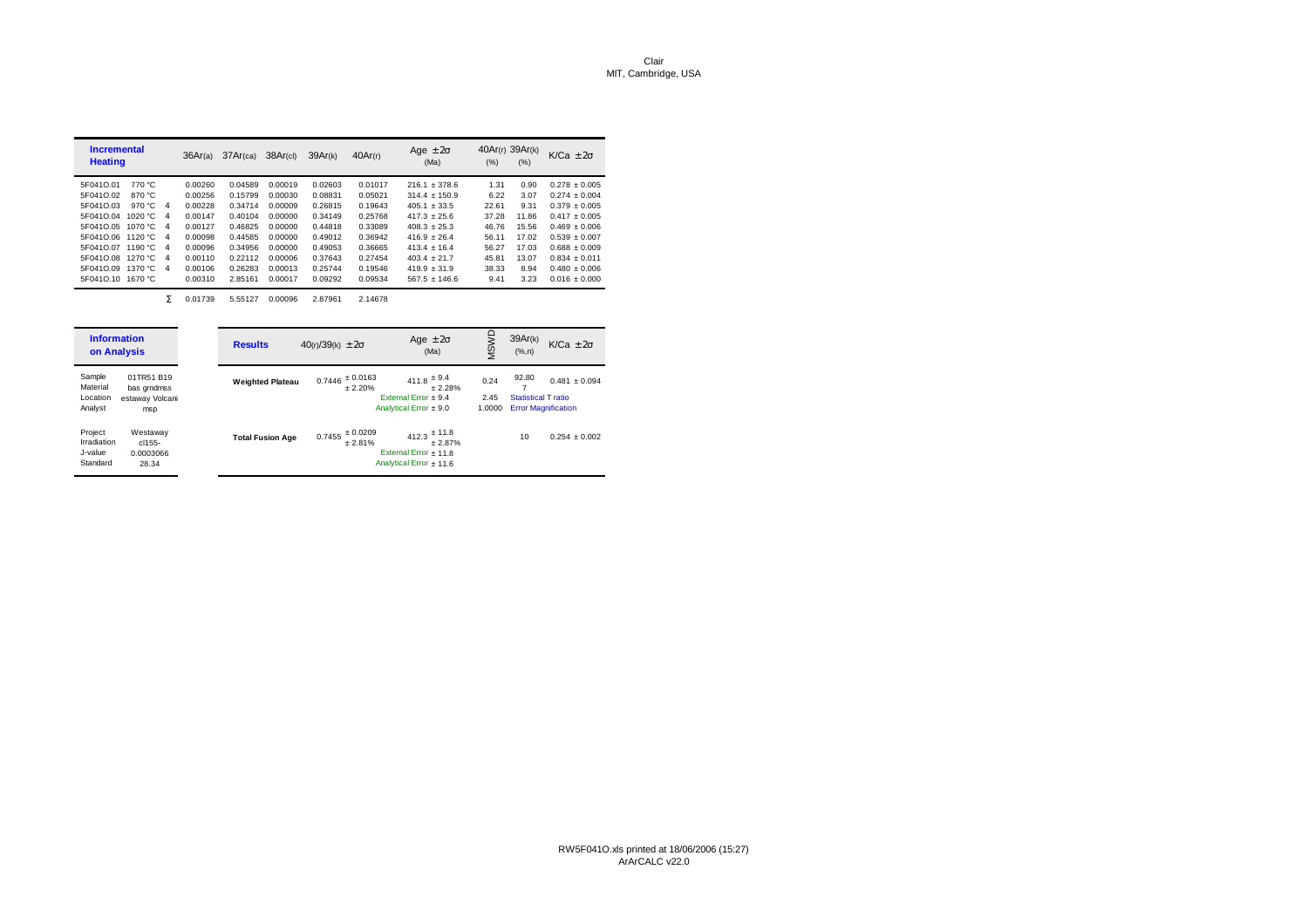| <b>Normal</b><br><b>Isochron</b> | $39(k)/36(a) \pm 2\sigma$ | $40(a+r)/36(a) \pm 2\sigma$ | r.i.  | <b>Inverse</b><br><b>Isochron</b> | $39(k)/40(a+r) \pm 2\sigma$ | $36(a)/40(a+r) \pm 2\sigma$ | r.i.  |
|----------------------------------|---------------------------|-----------------------------|-------|-----------------------------------|-----------------------------|-----------------------------|-------|
| 5F041O.01<br>770 °C              | $10 \pm 0$                | $299 \pm 7$                 | 0.967 | 5F041O.01<br>770 °C               | $0.033417 + 0.000202$       | $0.003340 \pm 0.000077$     | 0.016 |
| 5F041O.02<br>870 °C              | $34 \pm 1$                | $315 \pm 10$                | 0.986 | 5F041O.02<br>870 °C               | $0.109477 + 0.000579$       | $0.003173 \pm 0.000101$     | 0.005 |
| 970 °C $\,$ 4<br>5F041O.03       | $118 \pm 3$               | $382 \pm 9$                 | 0.984 | 970 °C 4<br>5F041Q.03             | $0.308638 + 0.001360$       | $0.002619 + 0.000063$       | 0.007 |
| 1020 °C $\,$ 4<br>5F041Q.04      | $233 \pm 9$               | $471 + 17$                  | 0.993 | 5F041O.04 1020 °C 4               | $0.494138 + 0.002142$       | $0.002122 + 0.000077$       | 0.008 |
| 5F041O.05 1070 °C 4              | $352 \pm 19$              | $555 \pm 30$                | 0.997 | 5F041O.05 1070 °C 4               | $0.633541 \pm 0.002727$     | $0.001801 + 0.000098$       | 0.003 |
| 5F041O.06 1120 °C 4              | $502 \pm 41$              | $674 \pm 54$                | 0.999 | 5F041O.06 1120 °C 4               | $0.744661 + 0.003101$       | $0.001485 + 0.000120$       | 0.002 |
| 5F041O.07 1190 °C 4              | $509 \pm 26$              | $676 \pm 34$                | 0.996 | 5F041O.07 1190 °C 4               | $0.752979 + 0.003231$       | $0.001479 + 0.000075$       | 0.004 |
| 5F041Q.08 1270 °C 4              | $343 \pm 16$              | $545 \pm 25$                | 0.995 | 5F041O.08 1270 °C 4               | $0.628262 + 0.002765$       | $0.001833 + 0.000083$       | 0.012 |
| 5F041O.09 1370 °C 4              | $242 \pm 11$              | $479 \pm 23$                | 0.996 | 5F041O.09 1370 °C 4               | $0.504972 + 0.002164$       | $0.002087 + 0.000098$       | 0.008 |
| 5F041O.10 1670 °C                | $30 \pm 1$                | $326 \pm 9$                 | 0.986 | 5F041O.10 1670 °C                 | $0.091741 \pm 0.000412$     | $0.003066 \pm 0.000082$     | 0.003 |

| <b>Results</b>    | $40(a)/36(a) \pm 2\sigma$                                     |                | $40(r)/39(k) \pm 2\sigma$                                     | Age $\pm 2\sigma$<br>(Ma)                                                       | ≏<br>ΜS                               | <b>Results</b>    | $40(a)/36(a) \pm 2\sigma$                                     |                | $40(r)/39(k) \pm 2\sigma$                                     | Age $\pm 2\sigma$<br>(Ma)                                                           | $\Omega$<br>ΜS                  |
|-------------------|---------------------------------------------------------------|----------------|---------------------------------------------------------------|---------------------------------------------------------------------------------|---------------------------------------|-------------------|---------------------------------------------------------------|----------------|---------------------------------------------------------------|-------------------------------------------------------------------------------------|---------------------------------|
| <b>Isochron</b>   | $294.3990 \pm 9.5350$<br>± 3.24%                              |                | $0.7478 \pm 0.0345$<br>± 4.61%                                | $413.6 \pm 19.2$<br>± 4.65%<br>External Error ± 19.2<br>Analytical Error ± 19.1 | 0.28                                  | <b>Isochron</b>   | $294.4007 \pm 9.5347$                                         | ± 3.24%        | $0.7481 \pm 0.0344$<br>± 4.60%                                | $413.8 \pm 19.2$<br>± 4.64%<br>External Error $\pm$ 19.2<br>Analytical Error ± 19.0 | 0.28                            |
| <b>Statistics</b> | <b>Statistical F ratio</b><br><b>Error Magnification</b><br>n | 2.21<br>1.0000 | Convergence<br>Number of Iterations<br><b>Calculated Line</b> |                                                                                 | 0.0000000535<br>23<br>Weighted York-2 | <b>Statistics</b> | <b>Statistical F ratio</b><br><b>Error Magnification</b><br>n | 2.21<br>1.0000 | Convergence<br>Number of Iterations<br><b>Calculated Line</b> |                                                                                     | 0.0000000978<br>Weighted York-2 |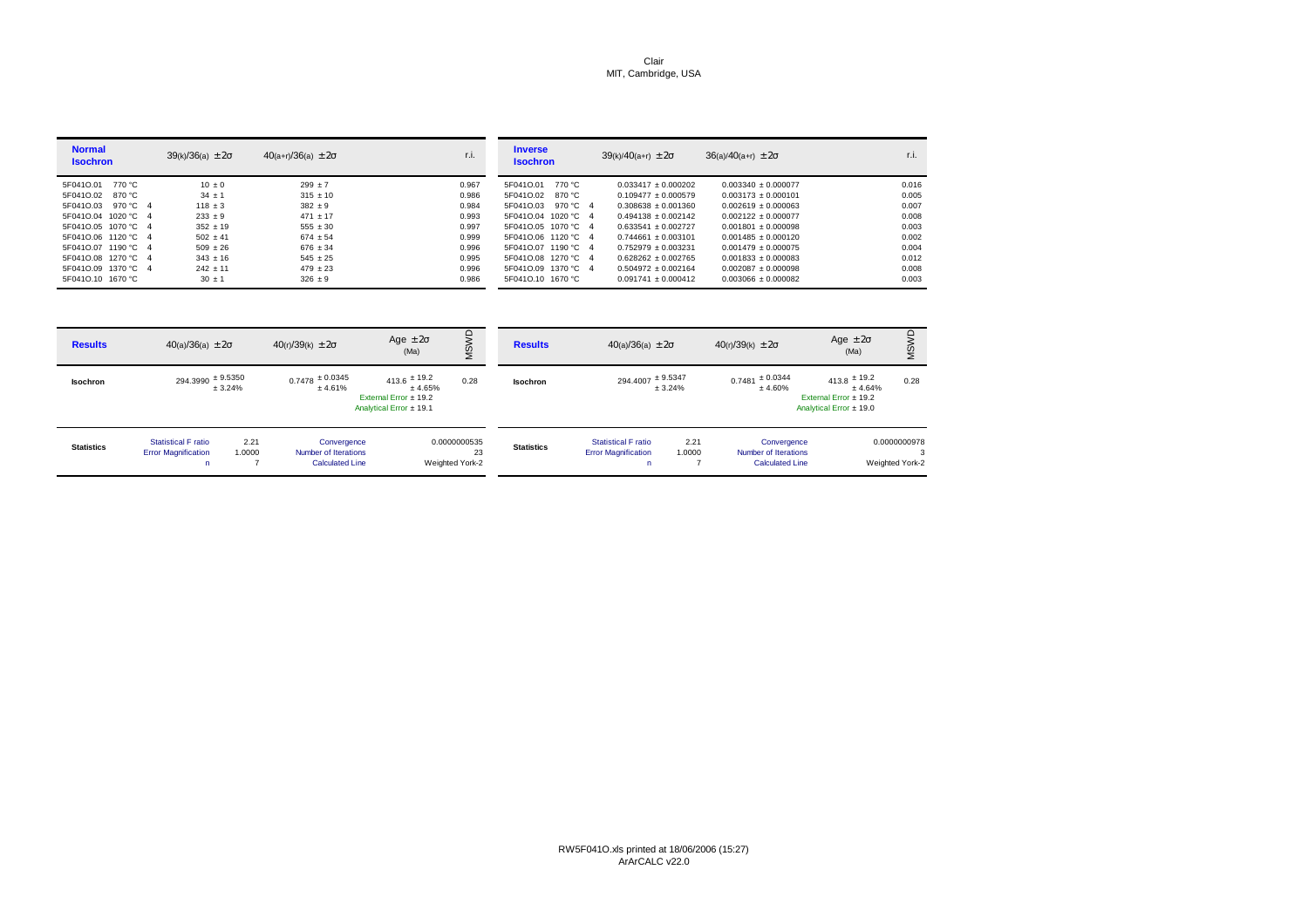| <b>Degassing</b><br><b>Patterns</b> | 36Ar(a) | $36Ar$ (ca) | 36Ar(cl) | 37Ar(ca) | 38Ar(a) | 38Ar(k) | $38Ar$ (ca) | 38Ar(cl) | 39Ar(k) | $39Ar$ (ca) | 40Ar(r) | 40Ar(a) | 40Ar(k) | <b>Additional</b><br><b>Ratios</b> | 40(r)/39(k) | $1\sigma$ | $40(r+a)$ | $1\sigma$ | 37Ar(decay) | 39Ar(decay) | 40Ar(moles) |
|-------------------------------------|---------|-------------|----------|----------|---------|---------|-------------|----------|---------|-------------|---------|---------|---------|------------------------------------|-------------|-----------|-----------|-----------|-------------|-------------|-------------|
| 5F041O.01<br>770 °C                 | 0.00260 | 0.0000      | 0.00000  | 0.04589  | 0.00049 | 0.00032 | 0.00000     | 0.0001   | 0.02603 | 0.00003     | 0.0101  | 0.76872 | 0.0000  | 5F041O.01<br>770 °C                | 0.39071     | 0.34225   | 0.77889   | 0.00059   | 4.224184    | 1.00051484  | 4.673E-14   |
| 5F041O.02 870 °C                    | 0.00256 | 0.0000      | 0.00000  | 0.15799  | 0.00048 | 0.0011  | 0.0000      | 0.0003   | 0.0883  | 0.0001      | 0.05021 | 0.75648 | 0.00003 | 5F041O.02<br>870 °C                | 0.56849     | 0.13641   | 0.80669   | 0.00039   | 4.227546    | 1.00051512  | 4.840E-14   |
| 5F041O.03 970 °C 4                  | 0.00228 | 0.0001      | 0.00000  | 0.34714  | 0.00043 | 0.00333 | 0.0000      | 0.00009  | 0.26815 | 0.00023     | 0.19643 | 0.67240 | 0.0001  | 970 °C 4<br>5F041O.03              | 0.73252     | 0.03028   | 0.86882   | 0.00039   | 4.229460    | 1.00051528  | 5.214E-14   |
| 5F041O.04 1020 °C 4                 | 0.00147 | 0.0001      | 0.00000  | 0.40104  | 0.0002  | 0.00424 | 0.0000      | 0.00000  | 0.34149 | 0.0002      | 0.25768 | 0.4334  | 0.0001  | 1020 °C 4<br>5F041O.04             | 0.75457     | 0.02310   | 0.69109   | 0.00038   | 4.231433    | 1.00051545  | 4.147E-14   |
| 5F041O.05 1070 °C 4                 | 0.00127 | 0.00013     | 0.00000  | 0.46825  | 0.00024 | 0.0055  | 0.0000      | 0.00000  | 0.44818 | 0.00032     | 0.33089 | 0.37652 | 0.0001  | 5F041O.05 1070 °C 4                | 0.73831     | 0.02287   | 0.70741   | 0.00029   | 4.233349    | 1.00051561  | 4.246E-14   |
| 5F041O.06 1120 °C 4                 | 0.00098 | 0.00012     | 0.00000  | 0.44585  | 0.0001  | 0.0060  | 0.0000      | 0.0000   | 0.49012 | 0.00030     | 0.36942 | 0.2887  | 0.0001  | 5F041O.06 1120 °C 4                | 0.75373     | 0.02383   | 0.65818   | 0.00028   | 4.235323    | 1.00051578  | 3.950E-14   |
| 1190 °C 4<br>5F041O.07              | 0.00096 | 0.0001      | 0.00000  | 0.34956  | 0.0001  | 0.0061  | 0.0000      | 0.00000  | 0.49053 | 0.00024     | 0.36665 | 0.28480 | 0.0001  | $1190 °C$ 4<br>5F041O.07           | 0.74745     | 0.01485   | 0.65145   | 0.00031   | 4.237299    | 1.00051595  | 3.910E-14   |
| 5F041O.08 1270 °C 4                 | 0.00110 | 0.00006     | 0.00000  | 0.22112  | 0.0002  | 0.00468 | 0.0000      | 0.00006  | 0.37643 | 0.00015     | 0.27454 | 0.32463 | 0.00015 | 5F041O.08<br>1270 °C 4             | 0.72932     | 0.01965   | 0.59917   | 0.00046   | 4.239217    | 1.00051611  | 3.596E-14   |
| 5F041O.09 1370 °C 4                 | 0.00106 | 0.0000      | 0.00000  | 0.26283  | 0.00020 | 0.00320 | 0.0000      | 0.0001   | 0.25744 | 0.00018     | 0.19546 | 0.31435 | 0.0001  | 5F041O.09<br>1370 °C 4             | 0.75923     | 0.02882   | 0.5098    | 0.00032   | 4.241195    | 1.00051627  | 3.059E-14   |
| 5F041O.10 1670 °C                   | 0.00310 | 0.0008      | 0.00000  | 2.85161  | 0.00058 | 0.00115 | 0.00010     | 0.0001   | 0.09292 | 0.00193     | 0.09534 | 0.91751 | 0.00004 | 5F041O.10<br>1670 °C               | 1.02605     | 0.13258   | 1.01285   | 0.00031   | 4.243115    | 1.00051644  | 6.077E-14   |
|                                     | 0.01739 | 0.00155     | 0.00000  | 5.55127  | 0.00325 | 0.0357  | 0.00019     | 0.0009   | 2.8796  | 0.00375     | 2.14678 | 5.13758 | 0.00112 |                                    |             |           |           |           |             |             |             |

Σ 0.01893 5.55127 0.04019 2.88336 7.28548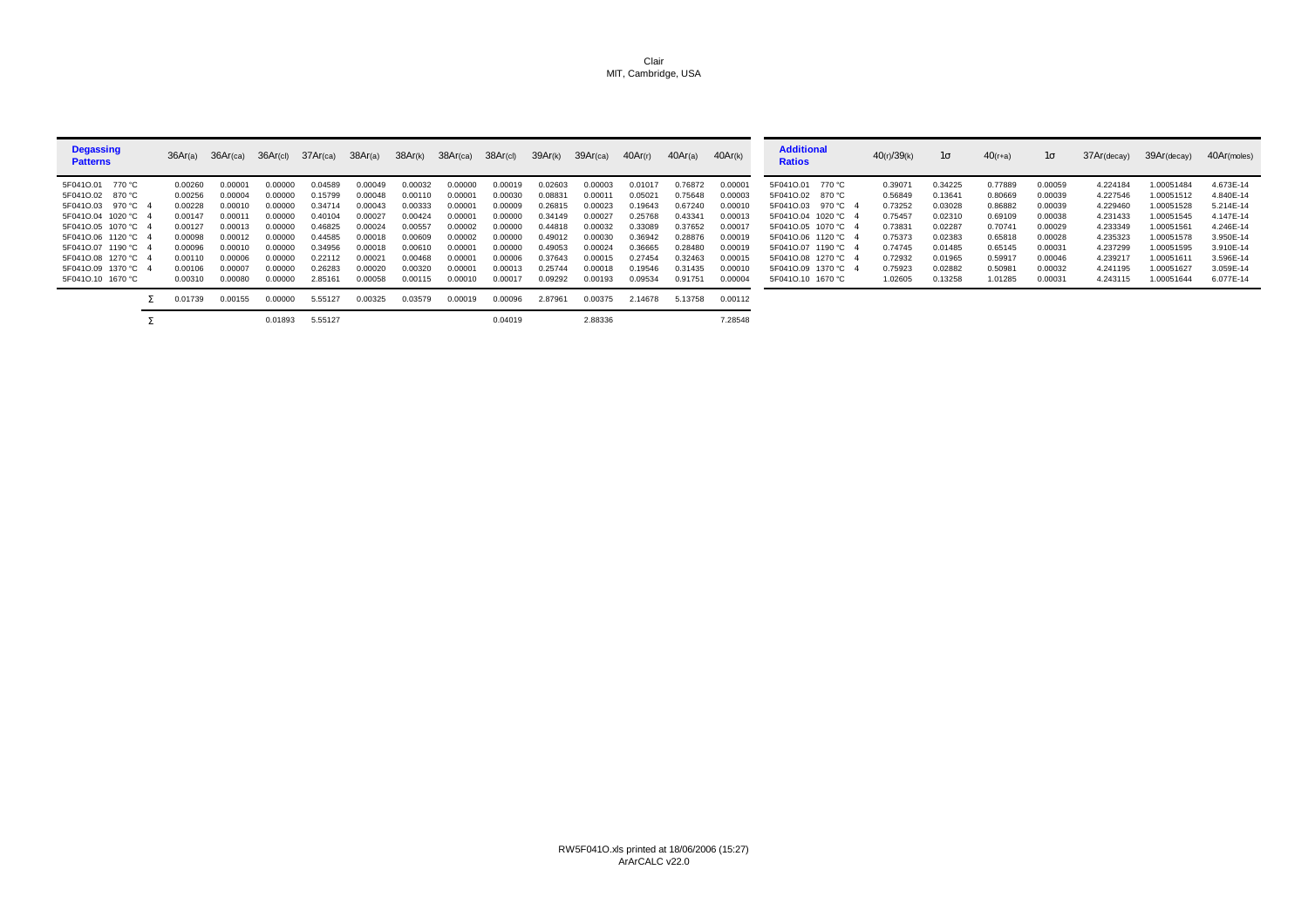## Age Plateau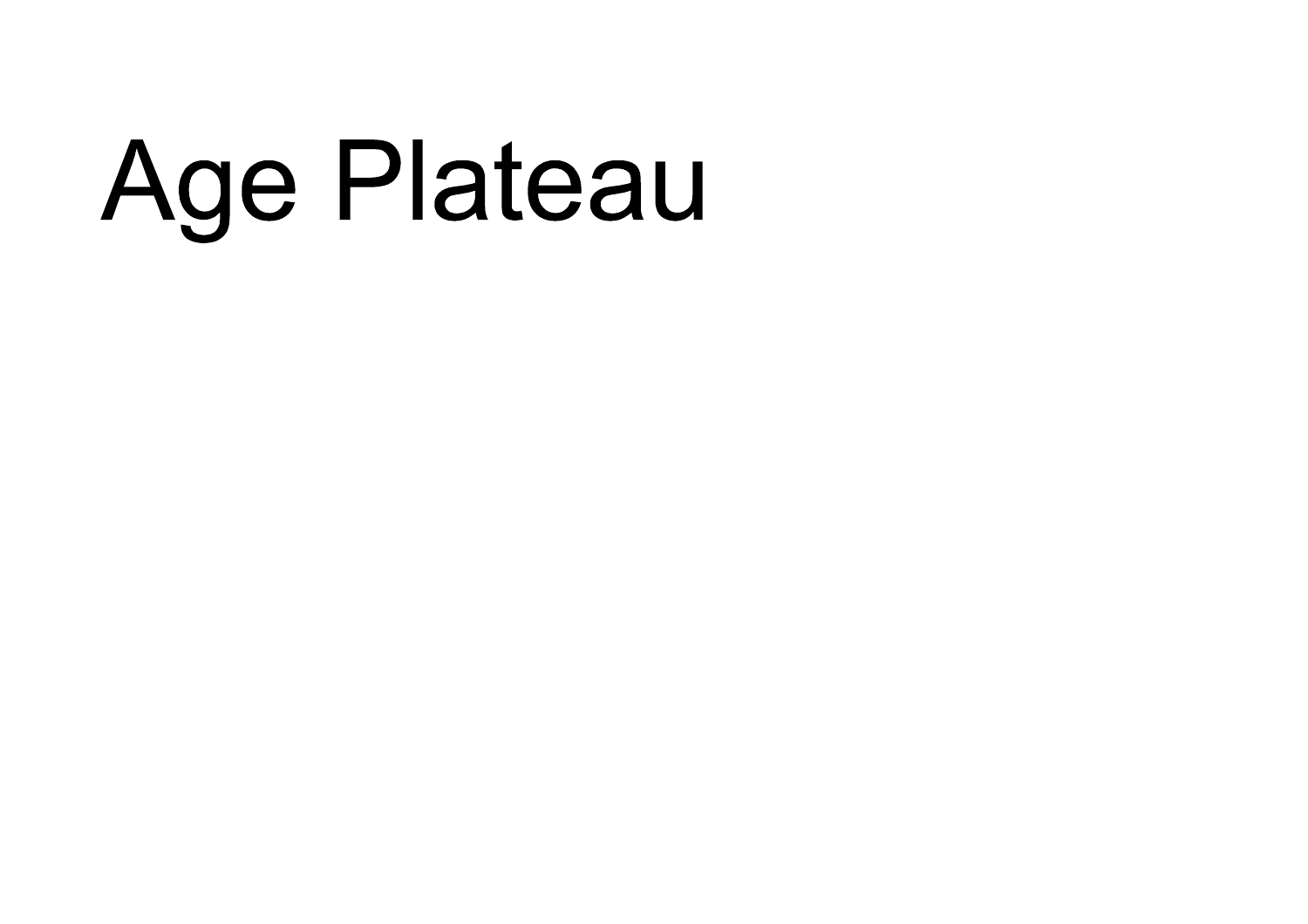Clair MIT, Cambridge, USA

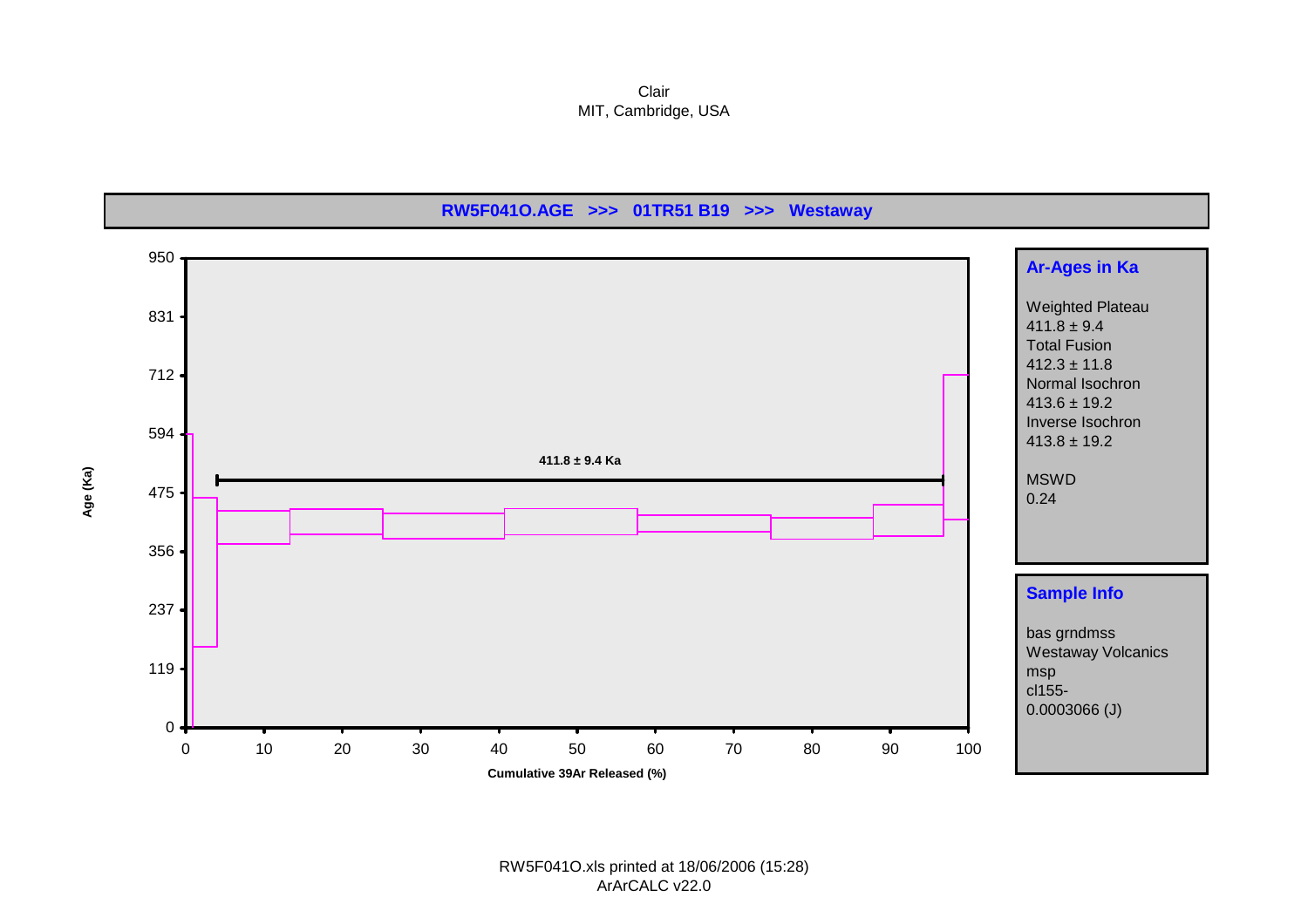## K-Ca Plateau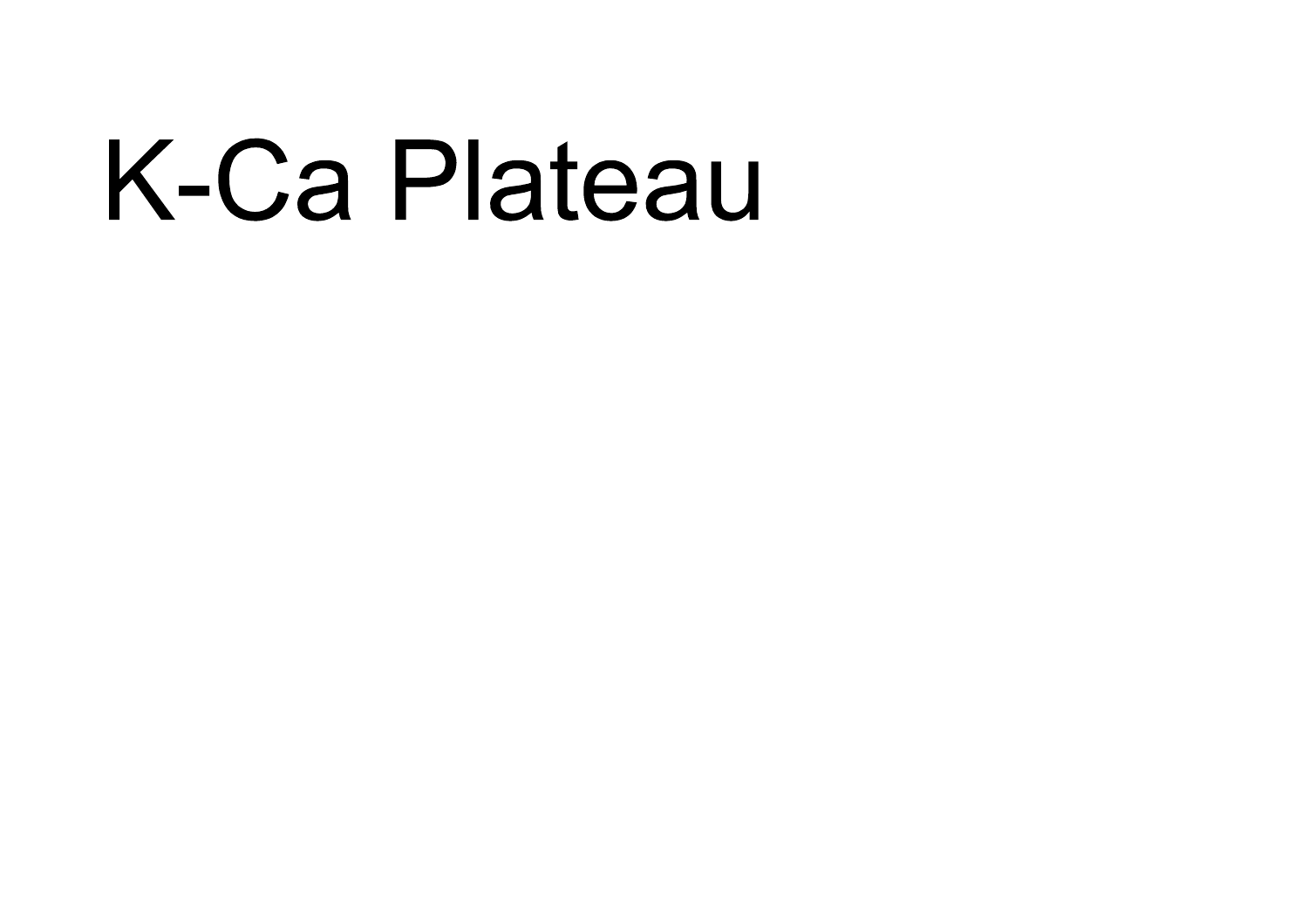Clair MIT, Cambridge, USA

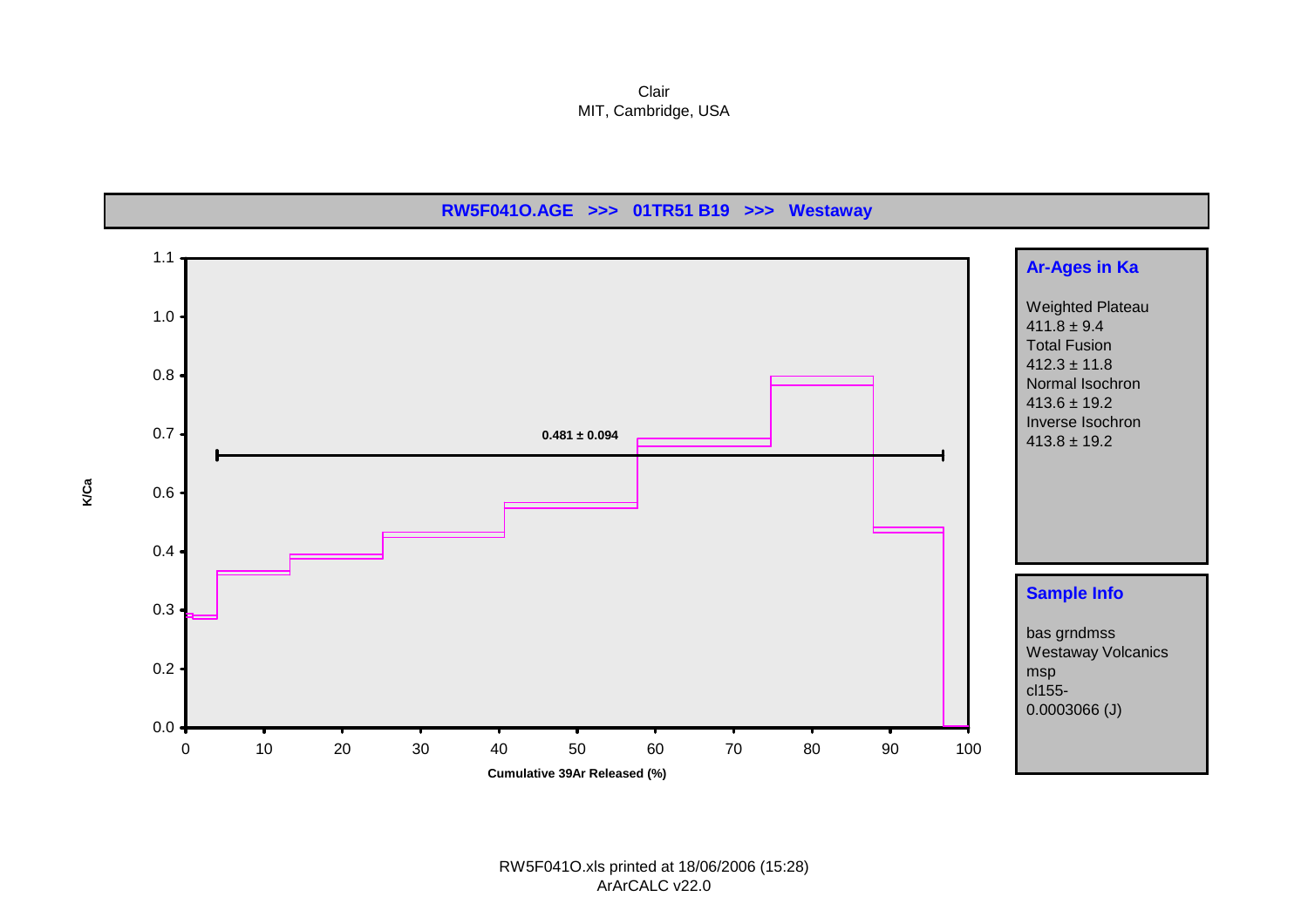## Normal Isochron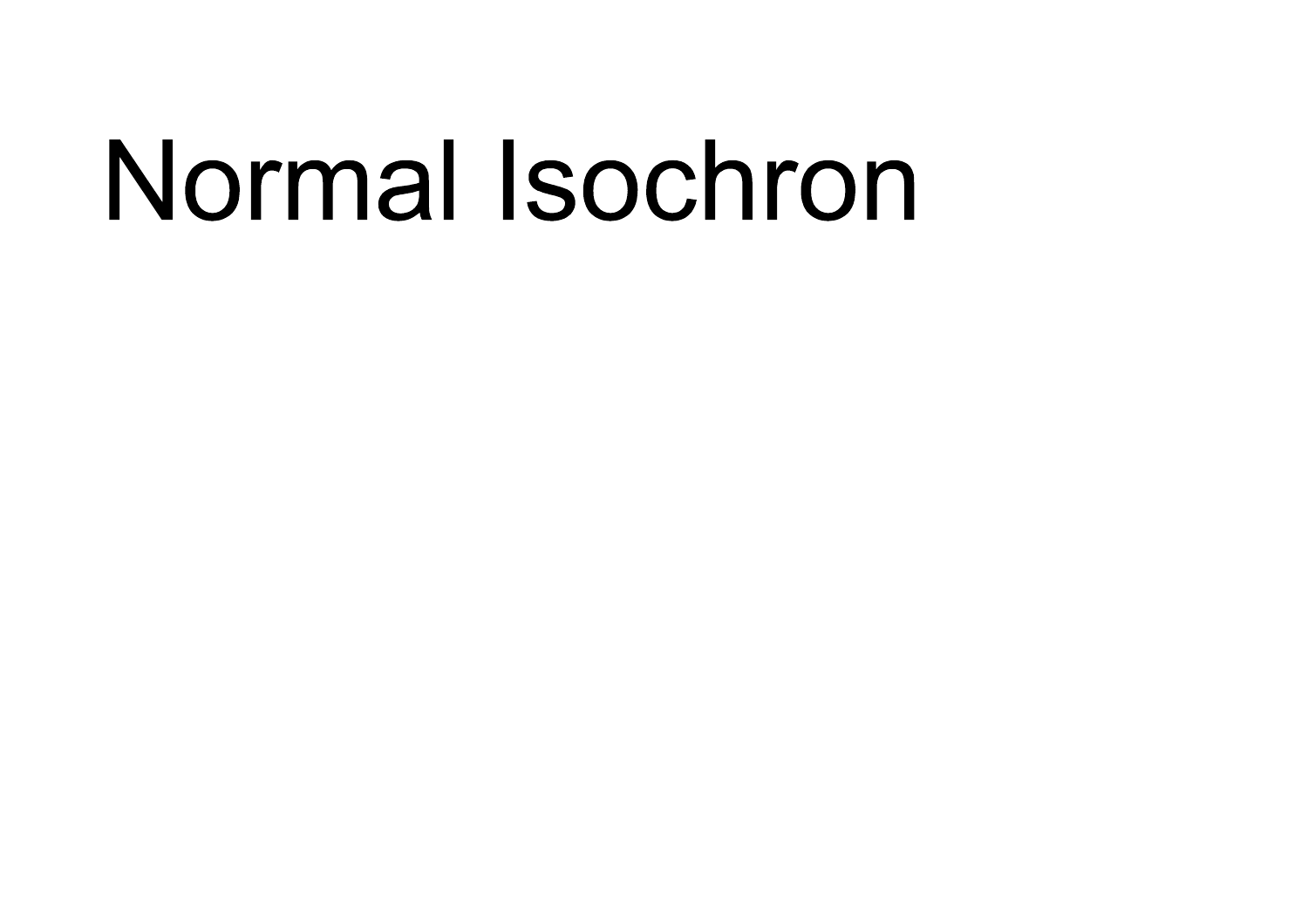Clair MIT, Cambridge, USA

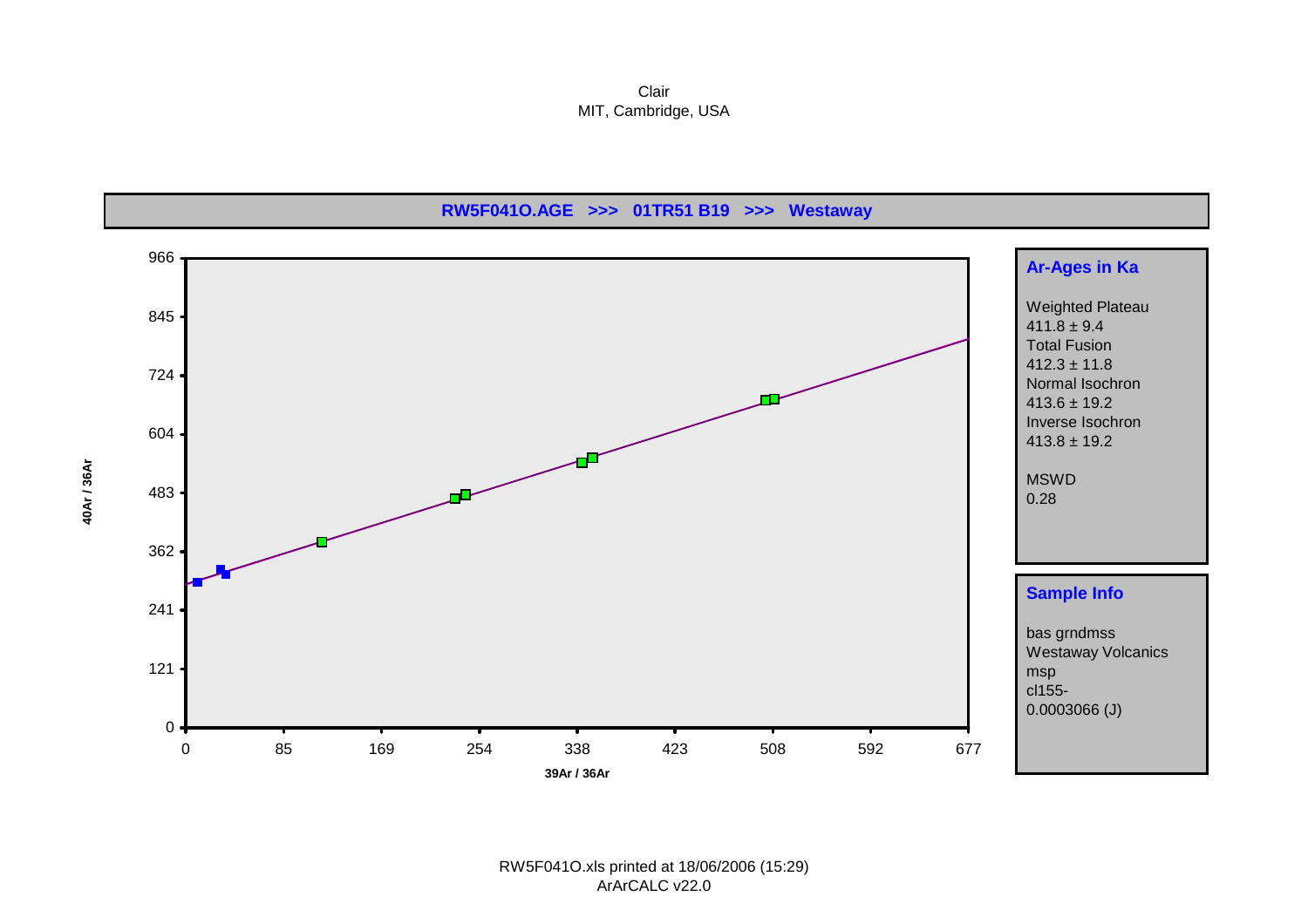### Inverse Isochron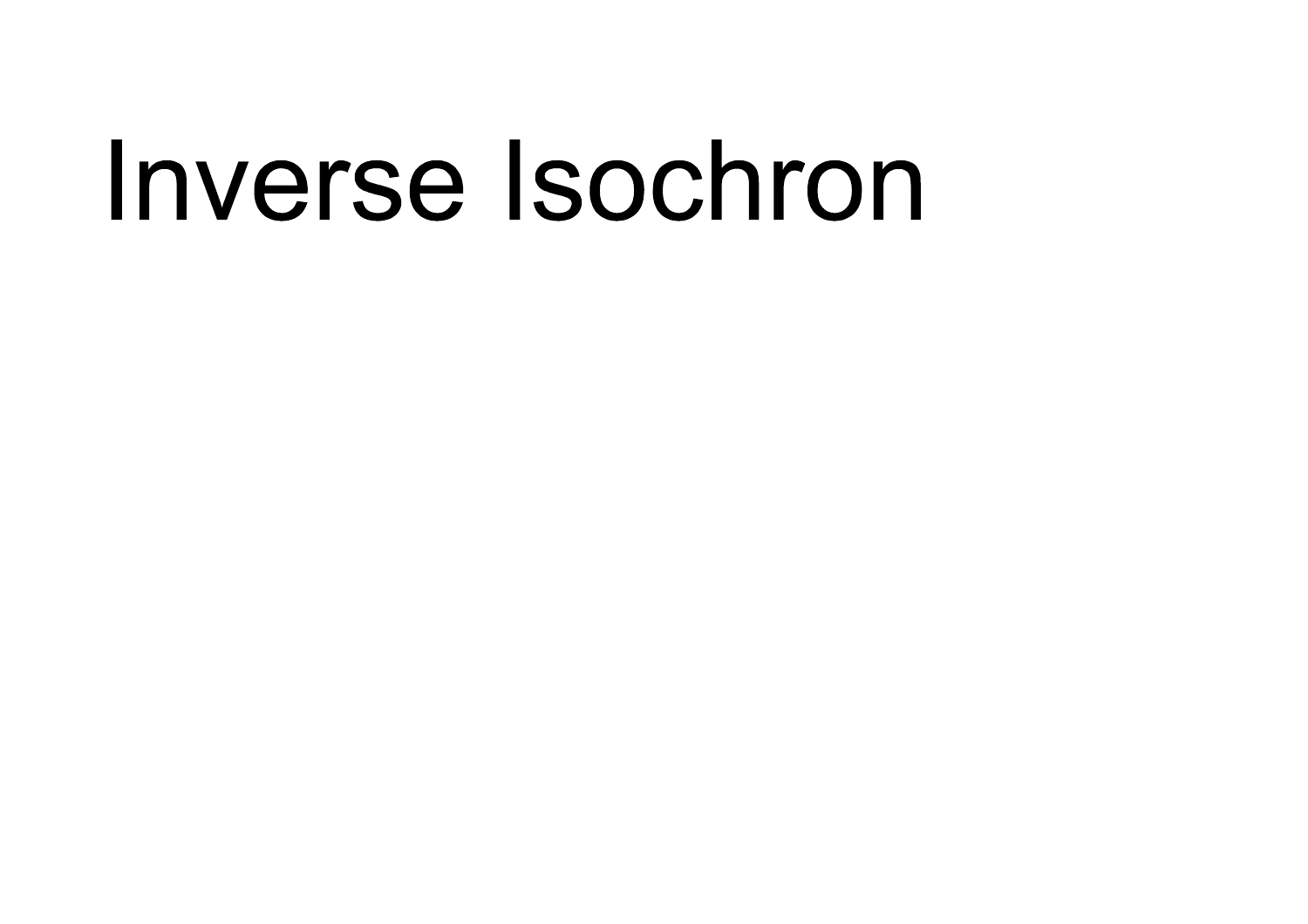Clair MIT, Cambridge, USA

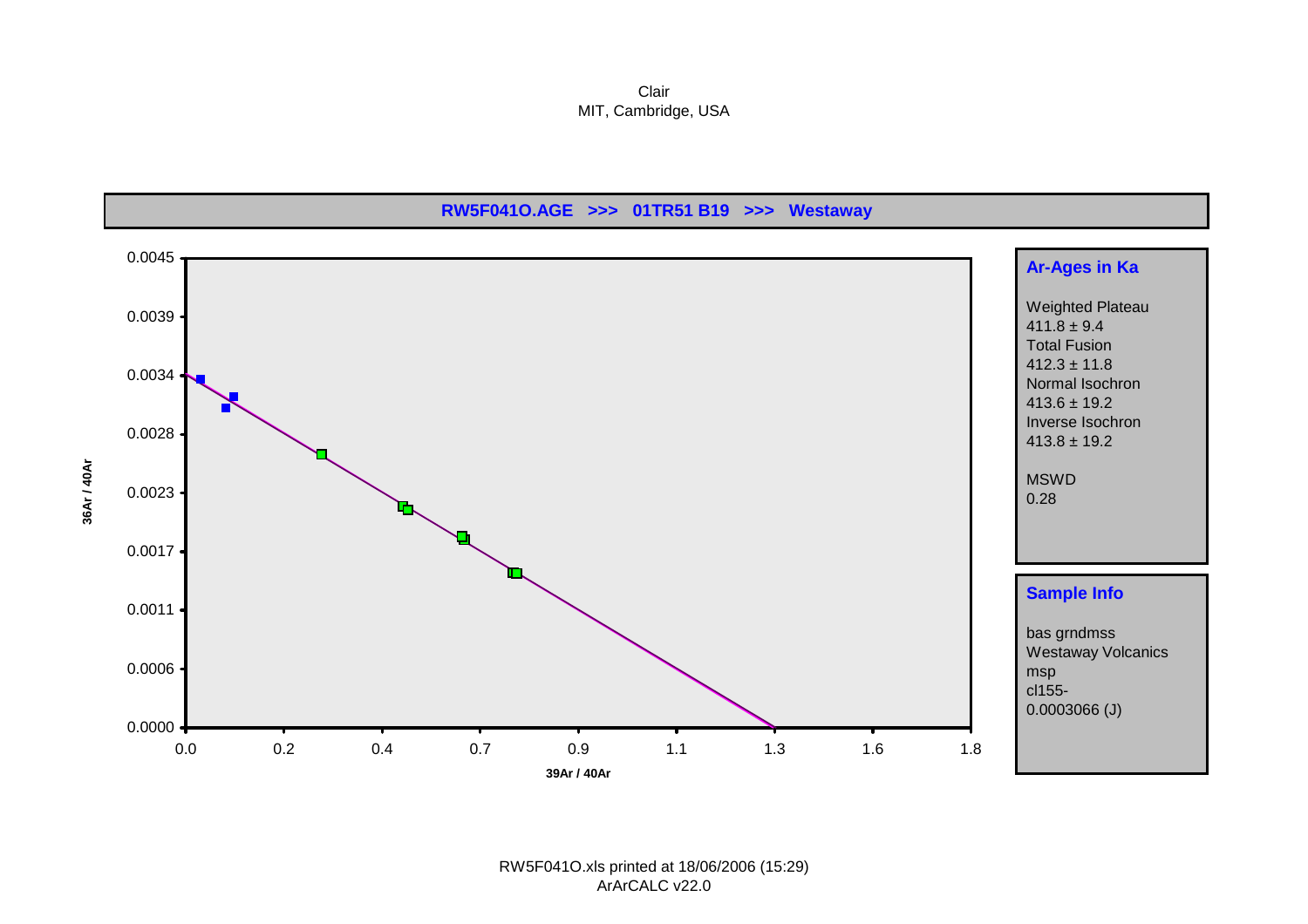# Sample 01TR47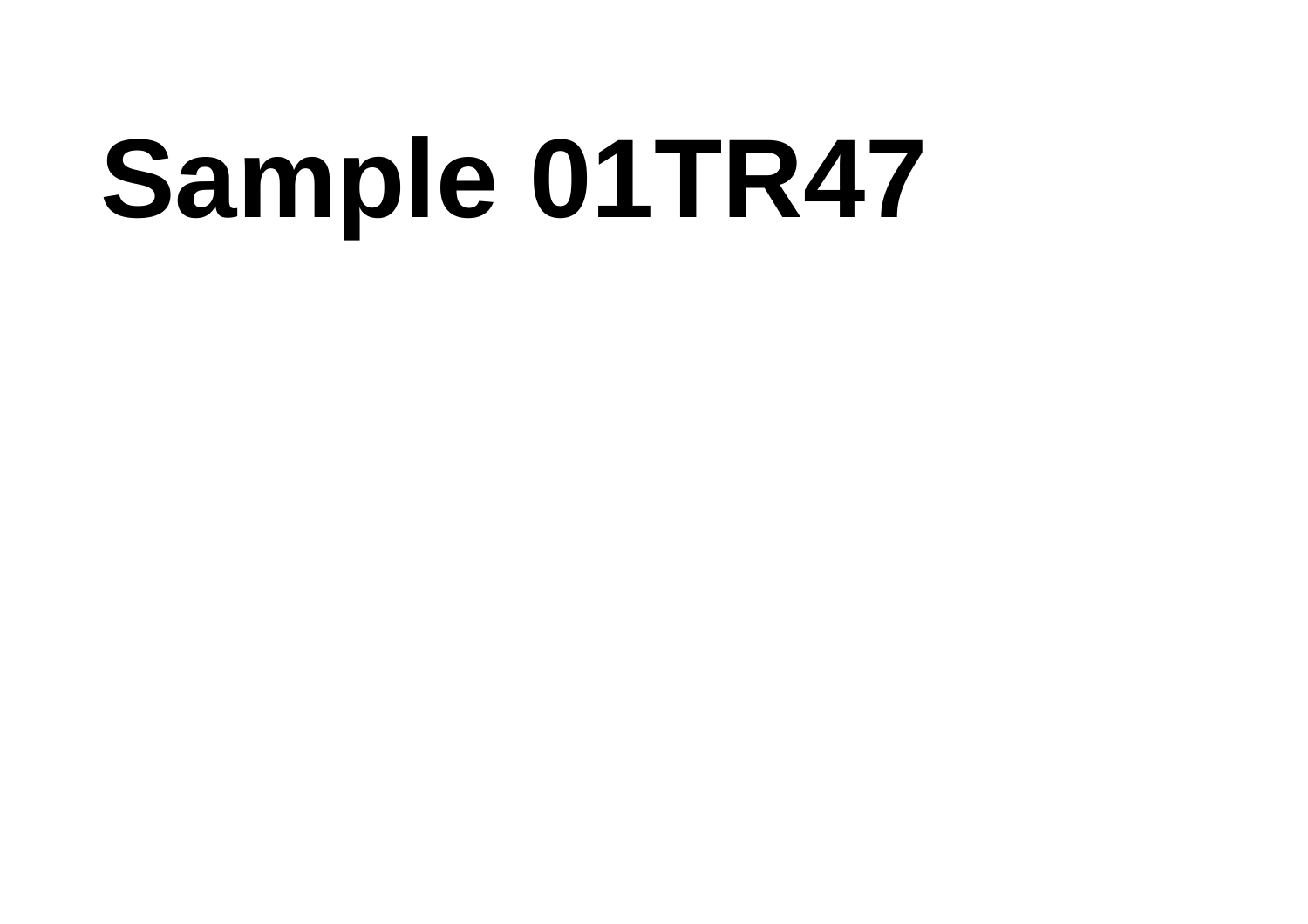### Data Tables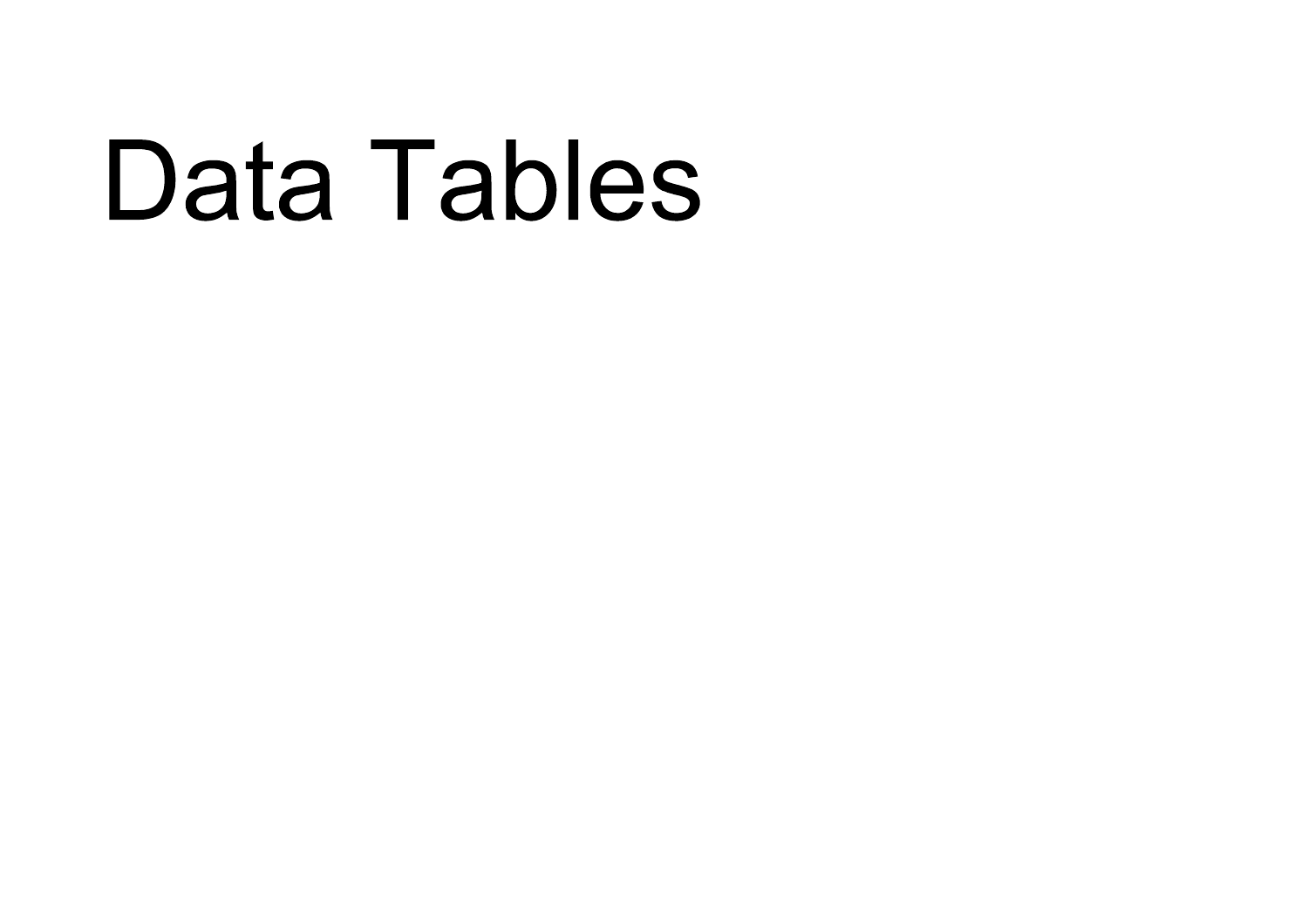RW5F041N.xls printed at 18/06/2006 (15:30) ArArCALC v22.0

| <b>Procedure</b><br><b>Blanks</b> |           | 36Ar     | $1\sigma$ | 37Ar     | $1\sigma$ | 38Ar     | $1\sigma$ | 39Ar     | $1\sigma$ | 40Ar     | $1\sigma$ |
|-----------------------------------|-----------|----------|-----------|----------|-----------|----------|-----------|----------|-----------|----------|-----------|
| 5F041N.01                         | 770 °C.   | 0.000235 | 0.000017  | 0.000226 | 0.000029  | 0.000132 | 0.000023  | 0.000406 | 0.000045  | 0.040000 | 0.000125  |
| 5F041N.02                         | 870 °C    | 0.000236 | 0.000017  | 0.000227 | 0.000029  | 0.000132 | 0.000023  | 0.000408 | 0.000045  | 0.040000 | 0.000125  |
| 5F041N.03                         | 970 °C    | 0.000236 | 0.000017  | 0.000228 | 0.000029  | 0.000132 | 0.000023  | 0.000408 | 0.000045  | 0.040000 | 0.000125  |
| 5F041N.04                         | 1020 $°C$ | 0.000236 | 0.000017  | 0.000229 | 0.000029  | 0.000133 | 0.000023  | 0.000409 | 0.000045  | 0.040000 | 0.000125  |
| 5F041N.05                         | 1070 °C   | 0.000237 | 0.000017  | 0.000229 | 0.000029  | 0.000133 | 0.000023  | 0.000410 | 0.000045  | 0.040000 | 0.000125  |
| 5F041N.06                         | 1120 °C   | 0.000237 | 0.000017  | 0.000230 | 0.000029  | 0.000133 | 0.000023  | 0.000410 | 0.000045  | 0.040000 | 0.000125  |
| 5F041N.07                         | 1190 °C   | 0.000237 | 0.000017  | 0.000230 | 0.000029  | 0.000133 | 0.000023  | 0.000411 | 0.000045  | 0.040000 | 0.000125  |
| 5F041N.08                         | 1270 °C   | 0.000237 | 0.000017  | 0.000231 | 0.000029  | 0.000134 | 0.000023  | 0.000412 | 0.000045  | 0.040000 | 0.000125  |
| 5F041N.09                         | 1370 °C   | 0.000238 | 0.000017  | 0.000232 | 0.000029  | 0.000134 | 0.000023  | 0.000413 | 0.000045  | 0.040000 | 0.000125  |
| 5F041N.10                         | 1670 $°C$ | 0.000238 | 0.000017  | 0.000232 | 0.000029  | 0.000134 | 0.000023  | 0.000413 | 0.000045  | 0.040000 | 0.000125  |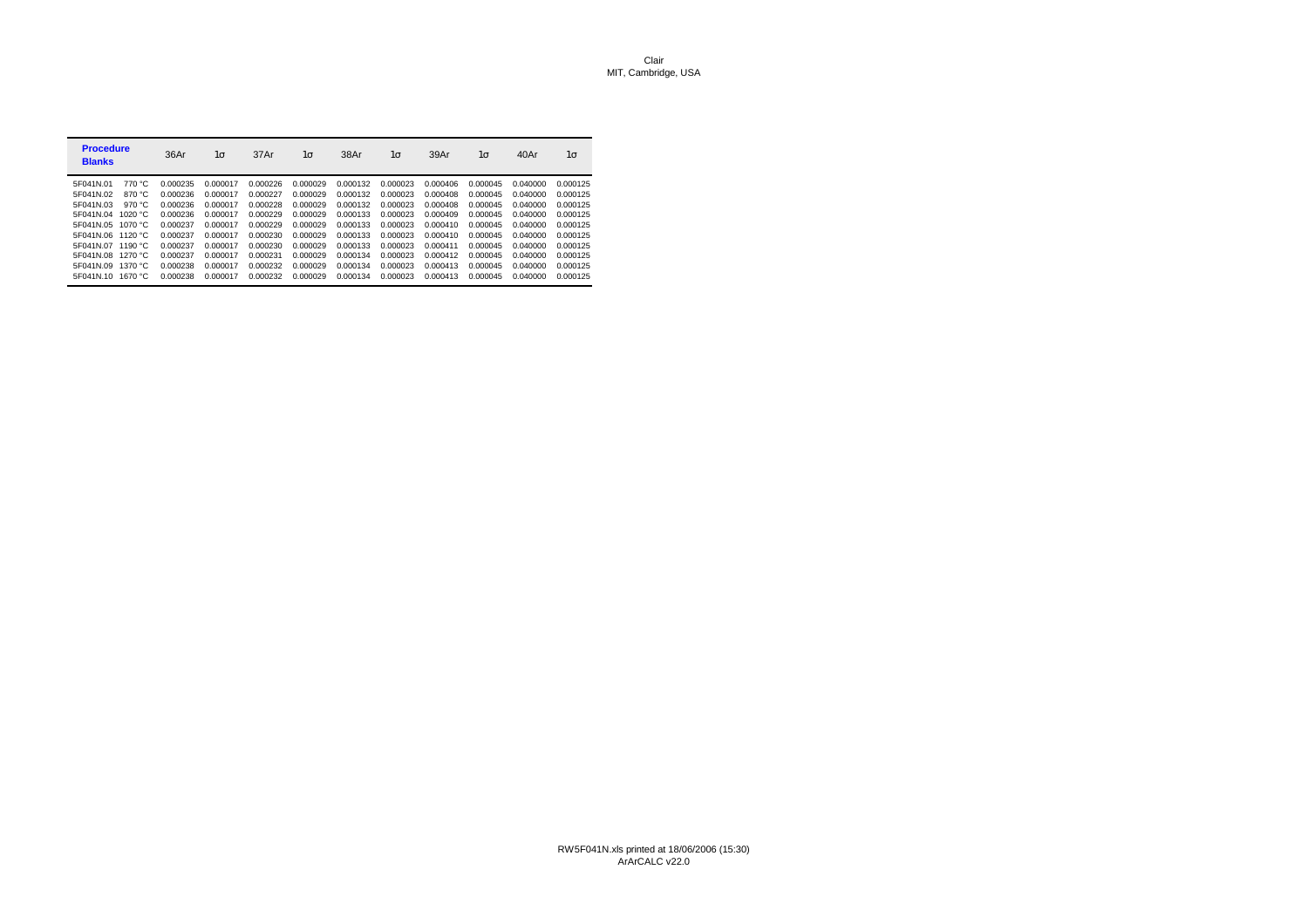| <b>Intercept</b><br><b>Values</b> | 36Ar     | r2<br>$1\sigma$                        | 37Ar     | $1\sigma$                    | r2 |                           | 38Ar                            | $1\sigma$                        | r2 |                            | 39Ar                                | $1\sigma$                 | r2 |                                    | 40Ar      | $1\sigma$               | r2 |                            |
|-----------------------------------|----------|----------------------------------------|----------|------------------------------|----|---------------------------|---------------------------------|----------------------------------|----|----------------------------|-------------------------------------|---------------------------|----|------------------------------------|-----------|-------------------------|----|----------------------------|
| 5F041N.01<br>770 °C               | 0.004099 | 0.000068 0.8540 LIN # 1 15             | 0.007450 | 0.000068 0.6852 LIN # 1      |    |                           | 0.001321                        |                                  |    | 0.000047 0.5304 LIN #1415  | 0.011758                            |                           |    | 0.000115 0.9947 LIN #126           | 1.088700  | 0.001064 0.9937 LIN #1  |    |                            |
| 5F041N.02 870 °C                  |          | $0.003375$ $0.000024$ $0.7250$ LIN # 1 | 0.021044 | 0.000053 0.9770 EXP #        |    |                           | 0.001339                        | $0.000028$ $0.0006$ $\Box N$ # 1 |    |                            | 0.038871                            |                           |    | 0.000071 0.1652 LIN # 1 10 13      | 1.023606  |                         |    | 0.000192 0.9990 EXP #14567 |
| 5F041N.03 970 °C                  | 0.003928 | 0.000016 0.9338 LIN # 1 15             | 0.126123 | 0.000107 0.9984 EXP #15      |    |                           | 0.004404                        | 0.000028 0.8957 LIN #            |    |                            |                                     |                           |    | 0.281025 0.000176 0.9992 EXP # 2.3 | 1.671114  |                         |    | 0.000354 0.9996 EXP #145   |
| 5F041N.04 1020 °C                 | 0.002341 | $0.000020$ $0.2922$ LIN #              | 0.124036 | 0.000042 0.9998 EXP #        |    |                           | 0.004989                        | $0.000031$ $0.7483$ LIN # 1      |    |                            | 0.376624 0.000251 0.9990 LIN #1     |                           |    |                                    | 1.410982  |                         |    | 0.000322 0.9987 EXP #1413  |
| 5F041N.05 1070 °C                 | 0.002457 | $0.000016$ $0.6681$ LIN # 6            | 0.114290 | $0.000115$ 0.9978 EXP #12    |    |                           | 0.006452                        |                                  |    | 0.000029 0.9403 EXP # 1 13 | 0.476428  0.000200  0.9996  EXP #1  |                           |    |                                    | 1.644046  |                         |    | 0.000517 0.9983 EXP #1910  |
| 5F041N.06 1120 °C                 | 0.002597 | $0.000017$ $0.3918$ LIN #              | 0.087106 | $0.000082$ $0.9982$ LIN #6.9 |    |                           | 0.006681                        |                                  |    | 0.000023 0.9646 EXP #514   | 0.487093 0.000236 0.9995 EXP #1     |                           |    |                                    | 1.725406  | 0.000399 0.9991 EXP #1  |    |                            |
| 5F041N.07 1190 °C                 | 0.003804 | $0.000017$ $0.8969$ LIN #              | 0.087850 | $0.000107$ $0.9963$ LIN #    |    |                           | 0.006592                        | $0.000029$ $0.9144$ LIN # 9      |    |                            | 0.455461  0.000208  0.9995  EXP  #  |                           |    |                                    | 1.982543  | 0.000556 0.9990 EXP #2  |    |                            |
| 5F041N.08 1270 °C                 | 0.005553 | $0.000029$ $0.8613$ LIN #              | 0.079820 | 0.000059 0.9987 EXP #        |    |                           | 0.004902                        | 0.000033 0.8050 LIN #            |    |                            | 0.250028                            | $0.000142$ $0.9988$ EXP # |    |                                    | 2.056577  | 0.000581 0.9991 EXP #1  |    |                            |
| 5F041N.09 1370 °C                 |          | 0.009033 0.000024 0.9785 EXP #         | 0.097998 |                              |    | 0.000101 0.9982 LIN #1710 | 0.004406                        | $0.000034$ $0.7396$ LIN #        |    |                            | 0.099959                            |                           |    | 0.000047 0.9957 EXP #1513          | 2.689610  | 0.000601 0.9997 EXP #13 |    |                            |
| 5F041N.10 1670 °C                 |          | 0.039876 0.000052 0.9956 LIN #         | 0.825055 | 0.000271 0.9998 LIN #        |    |                           | 0.011012 0.000034 0.9144 EXP #5 |                                  |    |                            | 0.090817  0.000122  0.9982  EXP  #1 |                           |    |                                    | 11.294676 | 0.004774 0.9993 EXP #1  |    |                            |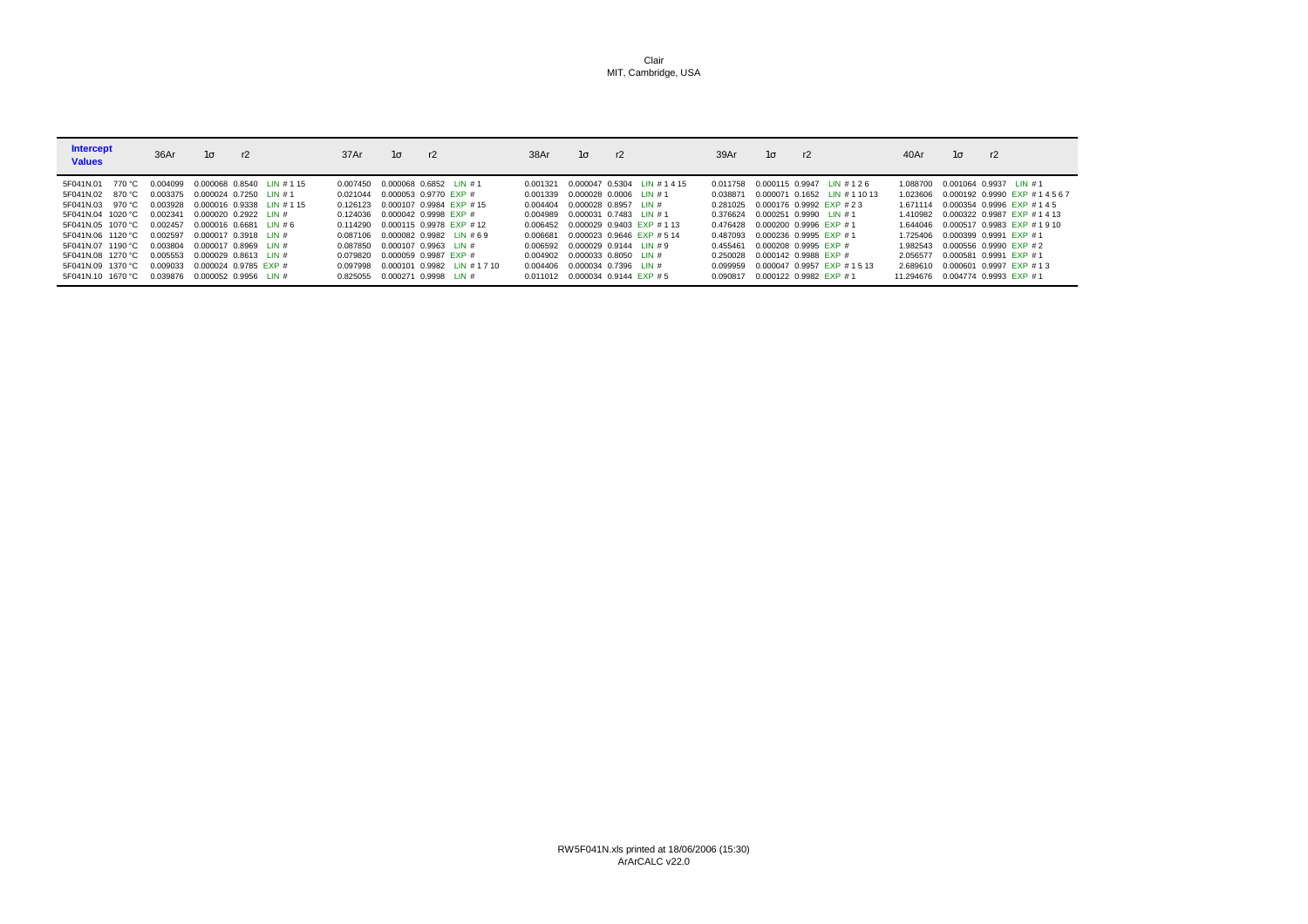| <b>Sample</b><br><b>Parameters</b> | Sample     | Material | Location                      | Analyst |      | Standard $\%1\sigma$<br>(in Ma) |      |           | $%1\sigma$ | Fract | $%1\sigma$ | Corr. | Volume Sensitivity<br>(mol/vol) |    |    |      |     | €   |      | Irradiation | Project  | Standard<br>Name |
|------------------------------------|------------|----------|-------------------------------|---------|------|---------------------------------|------|-----------|------------|-------|------------|-------|---------------------------------|----|----|------|-----|-----|------|-------------|----------|------------------|
| 5F041N.01<br>770 °C                | 01TR47 B18 |          | bas grndmss /estaway Volcanio | msp     | 770  | 28.34                           | 0.01 | 0.0003103 | 0.3        | .007  | 0.2        |       | 6.000E-14                       | 29 | 07 | 2005 |     | 16  | 001  | cl155-      | Westaway | tcr-2a           |
| 5F041N.02<br>870 °C                | 01TR47 B18 |          | bas grndmss /estaway Volcanio | msp     | 870  | 28.34                           | 0.01 | 0.0003103 | 0.3        | 1.007 | 0.2        |       | 6.000E-14                       | 29 | 07 | 2005 | 15  | 36  | -001 | cl155-      | Westaway | tcr-2a           |
| 5F041N.03<br>970 °C                | 01TR47 B18 |          | bas grndmss /estaway Volcanio | msp     | 970  | 28.34                           | 0.01 | 0.0003103 | 0.3        | 1.007 | 0.2        |       | 6.000E-14                       | 29 | 07 | 2005 | 16. | 09  | -001 | cl155-      | Westaway | tcr-2a           |
| 5F041N.04 1020 °C                  | 01TR47 B18 |          | bas grndmss /estaway Volcanio | msp     | 1020 | 28.34                           | 0.01 | 0.0003103 | 0.3        | 1.007 | 0.2        |       | 6.000E-14                       | 29 | 07 | 2005 | 16. | 43  | 001  | cl155-      | Westaway | tcr-2a           |
| 5F041N.05 1070 °C                  | 01TR47 B18 |          | bas grndmss /estaway Volcanio | msp     | 1070 | 28.34                           | 0.01 | 0.0003103 | 0.3        | 1.007 | 0.2        |       | 6.000E-14                       | 29 | 07 | 2005 |     | 16  | -001 | cl155-      | Westaway | tcr-2a           |
| 5F041N.06 1120 °C                  | 01TR47 B18 |          | bas grndmss /estaway Volcanio | msp     | 1120 | 28.34                           | 0.01 | 0.0003103 | 0.3        | 1.007 | 0.2        |       | 6.000E-14                       | 29 | 07 | 2005 |     | 50  | -001 | cl155-      | Westaway | tcr-2a           |
| 5F041N.07 1190 °C                  | 01TR47 B18 |          | bas grndmss /estaway Volcanii | msp     | 1190 | 28.34                           | 0.01 | 0.0003103 | 0.3        | 1.007 | 0.2        |       | 6.000E-14                       | 29 | 07 | 2005 | 18  | 23  | 001  | cl155-      | Westaway | tcr-2a           |
| 5F041N.08 1270 °C                  | 01TR47 B18 |          | bas grndmss /estaway Volcani  | msp     | 1270 | 28.34                           | 0.01 | 0.0003103 | 0.3        | 1.007 | 0.2        |       | 6.000E-14                       | 29 | 07 | 2005 | 18  | -57 | 001  | cl155-      | Westaway | tcr-2a           |
| 5F041N.09 1370 °C                  | 01TR47 B18 |          | bas grndmss /estaway Volcanio | msp     | 1370 | 28.34                           | 0.01 | 0.0003103 | 0.3        | 1.007 | 0.2        |       | 6.000E-14                       | 29 | 07 | 2005 | 19  | 30  | 001  | cl155-      | Westaway | tcr-2a           |
| 5F041N.10 1670 °C                  | 01TR47 B18 |          | bas grndmss /estaway Volcani  | msp     | 1670 | 28.34                           | 0.01 | 0.0003103 | 0.3        | 1.007 | 0.2        |       | 6.000E-14                       | 29 | 07 | 2005 | -20 | 04  | 001  | cl155-      | Westaway | tcr-2a           |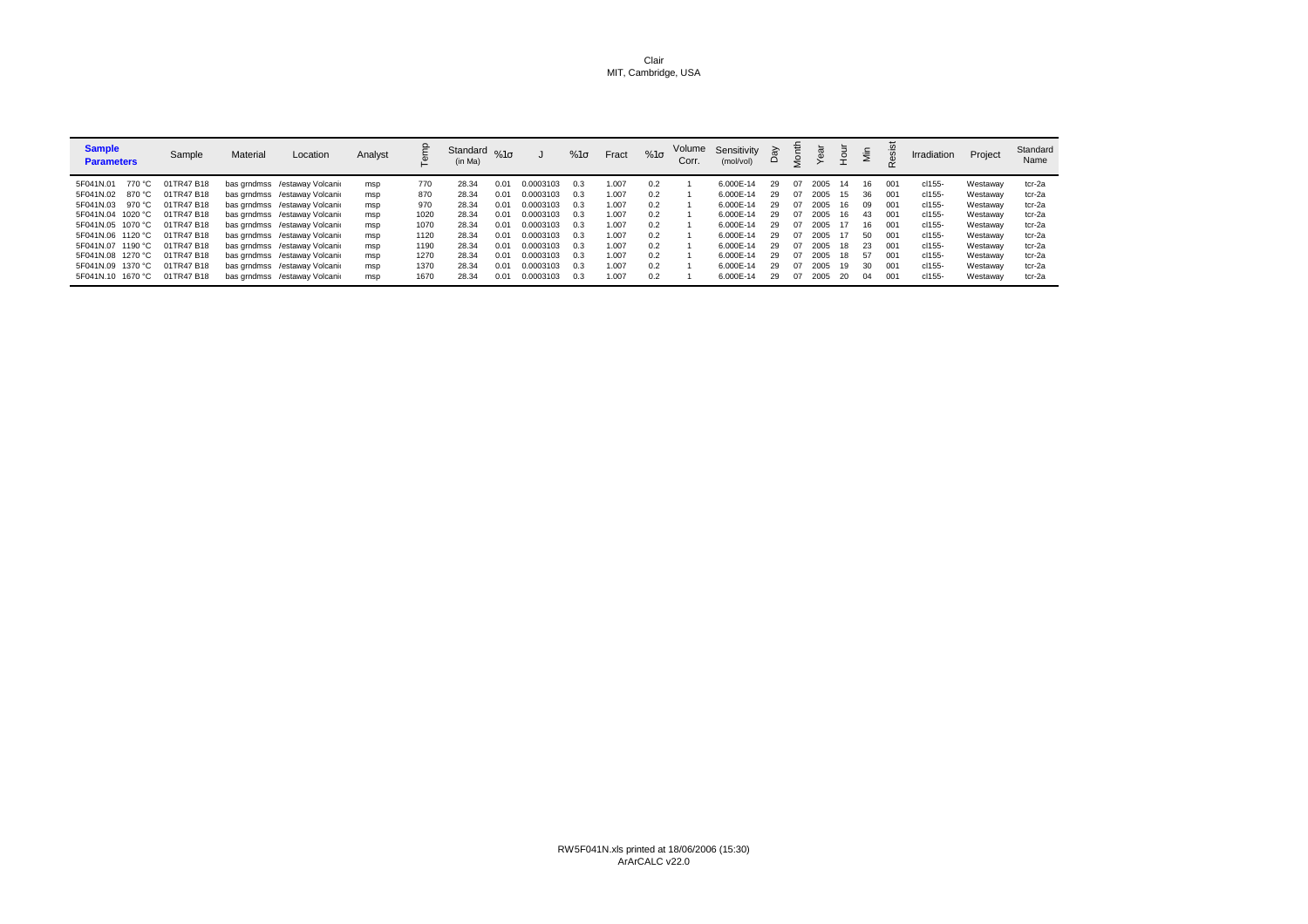| <b>Irradiation</b><br><b>Constants</b> | 40/36(a) | $%1\sigma$ | 38/36(a) | $%1\sigma$ | $39/37$ (ca) |              | $%1\sigma$ 38/37(ca) | $%1\sigma$ | 36/37(ca) | $%1\sigma$ | 40/39(k) | $%1\sigma$ | 38/39(k) | $%1\sigma$ | $36/38$ (cl) | $%1\sigma$ | K/Ca | $%1\sigma$ | K/CI | $%1\sigma$ | Ca/Cl    | $%1\sigma$   |
|----------------------------------------|----------|------------|----------|------------|--------------|--------------|----------------------|------------|-----------|------------|----------|------------|----------|------------|--------------|------------|------|------------|------|------------|----------|--------------|
| 770 °C<br>5F041N.01                    | 295.5    |            | 0.1869   | $\Omega$   | 0.000676     | 0            | 0.000034             |            | 0.000279  |            | 0.00039  |            | 0.01243  |            |              |            | 0.49 |            |      |            |          | $\mathbf{0}$ |
| 5F041N.02<br>870 °C                    | 295.5    |            | 0.1869   | $\Omega$   | 0.000676     | <sup>o</sup> | 0.000034             | $\Omega$   | 0.000279  |            | 0.00039  |            | 0.01243  |            |              |            | 0.49 |            |      | $\Omega$   |          | $\Omega$     |
| 5F041N.03<br>970 °C                    | 295.5    |            | 0.1869   | $\Omega$   | 0.000676     | 0            | 0.000034             |            | 0.000279  |            | 0.00039  |            | 0.01243  |            |              |            | 0.49 |            |      | n          | $\Omega$ | $\Omega$     |
| 5F041N.04<br>1020 °C                   | 295.5    |            | 0.1869   | $\Omega$   | 0.000676     | 0            | 0.000034             |            | 0.000279  |            | 0.00039  | $^{\circ}$ | 0.01243  |            |              |            | 0.49 | $\Omega$   |      | $\Omega$   | $\Omega$ | $\Omega$     |
| 5F041N.05 1070 °C                      | 295.5    |            | 0.1869   | $\Omega$   | 0.000676     | <sup>o</sup> | 0.000034             | $\Omega$   | 0.000279  |            | 0.00039  |            | 0.01243  |            |              |            | 0.49 | $\Omega$   |      | $\Omega$   |          | $\Omega$     |
| 5F041N.06 1120 °C                      | 295.5    |            | 0.1869   | $\Omega$   | 0.000676     | 0            | 0.000034             | 0          | 0.000279  |            | 0.00039  |            | 0.01243  |            |              |            | 0.49 | $\Omega$   |      | $\Omega$   | $\Omega$ | $\Omega$     |
| 5F041N.07 1190 °C                      | 295.5    |            | 0.1869   |            | 0.000676     | 0            | 0.000034             |            | 0.000279  |            | 0.00039  |            | 0.01243  |            |              |            | 0.49 |            |      | $\Omega$   |          | $\Omega$     |
| 5F041N.08 1270 °C                      | 295.5    |            | 0.1869   | $\Omega$   | 0.000676     | 0            | 0.000034             | n          | 0.000279  |            | 0.00039  |            | 0.01243  |            |              |            | 0.49 |            |      | $\Omega$   |          | $\Omega$     |
| 5F041N.09 1370 °C                      | 295.5    |            | 0.1869   | $\Omega$   | 0.000676     | 0            | 0.000034             | $\Omega$   | 0.000279  |            | 0.00039  | $^{\circ}$ | 0.01243  |            |              |            | 0.49 | $\Omega$   |      | $\Omega$   | $\Omega$ | $\Omega$     |
| 5F041N.10 1670 °C                      | 295.5    |            | 0.1869   | $\Omega$   | 0.000676     | 0            | 0.000034             |            | 0.000279  |            | 0.00039  |            | 0.01243  |            |              |            | 0.49 | $\Omega$   |      | $\Omega$   |          | $\Omega$     |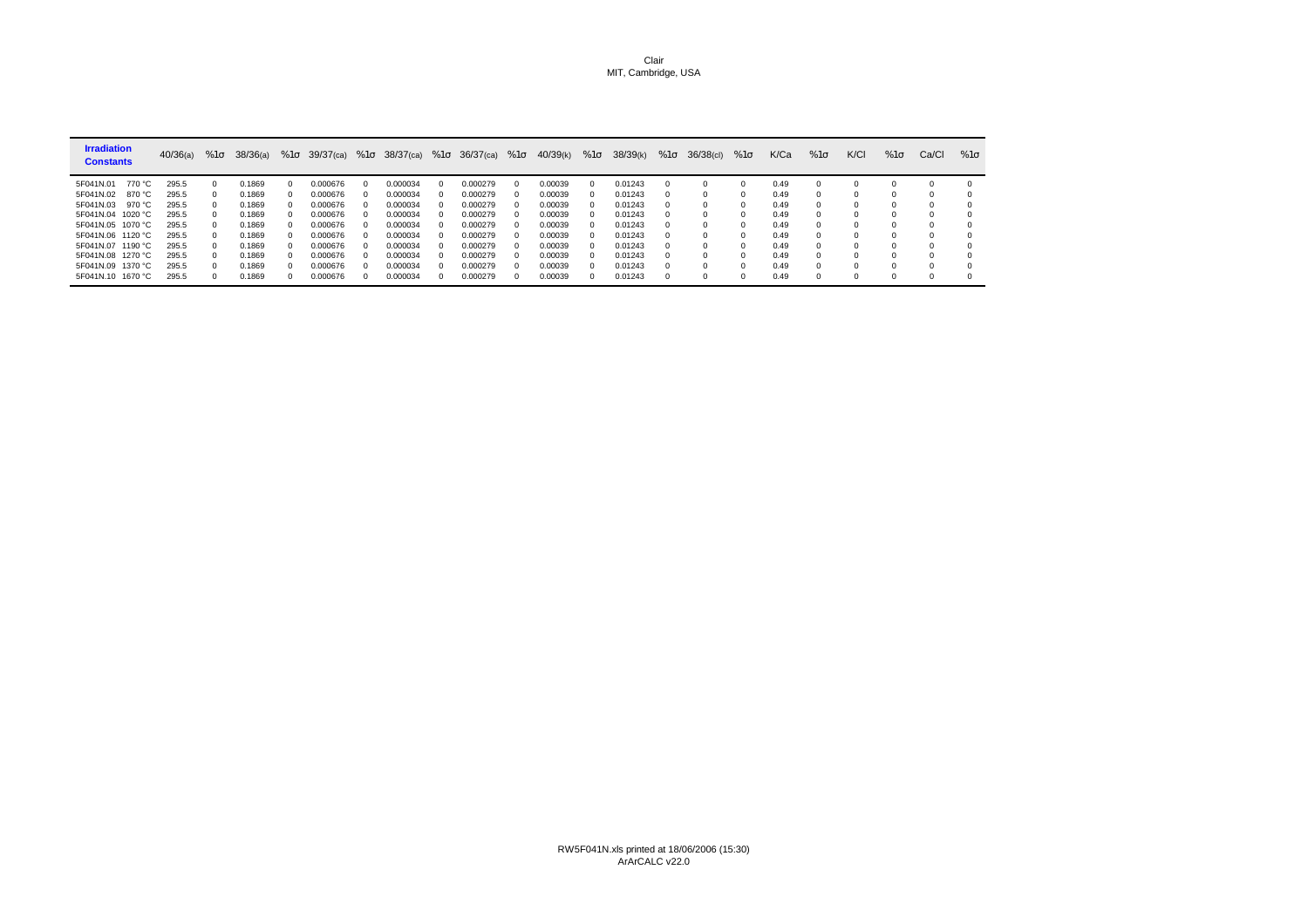| <b>Incremental</b><br><b>Heating</b> |                  |   | 36Ar(a) | $37Ar$ (ca) | $38Ar$ (cl) | 39Ar(k) | 40Ar(r) | Age $\pm 2\sigma$<br>(Ma) | 40Ar(r) 39Ar(k)<br>(%) | (% )  | K/Ca $\pm 2\sigma$ |
|--------------------------------------|------------------|---|---------|-------------|-------------|---------|---------|---------------------------|------------------------|-------|--------------------|
| 5F041N.01                            | 770 °C           |   | 0.00375 | 0.02971     | 0.00033     | 0.01126 | 0.00000 | $0.0 + 0.0$               | 0.00                   | 0.44  | $0.186 + 0.006$    |
| 5F041N.02                            | 870 °C           |   | 0.00303 | 0.08571     | 0.00015     | 0.03816 | 0.08825 | $1294.2 + 321.6$          | 8.97                   | 1.50  | $0.218 + 0.003$    |
| 5F041N.03                            | 970 $°C$         | 4 | 0.00345 | 0.51856     | 0.00009     | 0.27846 | 0.61257 | $1231.1 + 43.4$           | 37.56                  | 10.95 | $0.263 \pm 0.003$  |
| 5F041N.04                            | 1020 °C          | 4 | 0.00190 | 0.51020     | 0.00000     | 0.37345 | 0.80794 | $1210.7 + 27.3$           | 58.93                  | 14.68 | $0.359 + 0.005$    |
| 5F041N.05                            | 1070 °C          | 4 | 0.00203 | 0.47025     | 0.00000     | 0.47263 | 1.00436 | $1189.2 + 20.5$           | 62.61                  | 18.59 | $0.492 + 0.006$    |
| 5F041N.06                            | 1120 $\degree$ C | 4 | 0.00220 | 0.35834     | 0.00003     | 0.48331 | 1.03627 | $1199.9 + 20.6$           | 61.48                  | 19.00 | $0.661 + 0.008$    |
| 5F041N.07                            | 1190 °C          | 4 | 0.00337 | 0.36157     | 0.00011     | 0.45187 | 0.94682 | $1172.6 + 26.8$           | 48.74                  | 17.77 | $0.612 + 0.008$    |
| 5F041N.08                            | 1270 °C          | 4 | 0.00508 | 0.32858     | 0.00066     | 0.24779 | 0.51571 | $1164.7 + 70.0$           | 25.57                  | 9.74  | $0.370 \pm 0.005$  |
| 5F041N.09                            | 1370 °C          |   | 0.00844 | 0.40381     | 0.00139     | 0.09863 | 0.15461 | $877.3 + 244.8$           | 5.84                   | 3.88  | $0.120 + 0.002$    |
| 5F041N.10                            | 1670 °C          |   | 0.03761 | 3.40842     | 0.00249     | 0.08752 | 0.14154 | $905.1 \pm 1160.9$        | 1.26                   | 3.44  | $0.013 \pm 0.000$  |

Σ 0.07085 6.47516 0.00526 2.54307 5.30806

| <b>Information</b><br>on Analysis |                           | <b>Results</b>          | $40(r)/39(k) \pm 2\sigma$     | Age $\pm 2\sigma$<br>(Ma)   | MSWD   | 39Ar(k)<br>(%, n)   | K/Ca $\pm 2\sigma$         |
|-----------------------------------|---------------------------|-------------------------|-------------------------------|-----------------------------|--------|---------------------|----------------------------|
| Sample<br>Material                | 01TR47 B18<br>bas grndmss | <b>Weighted Plateau</b> | ± 0.0252<br>2.1355<br>± 1.18% | ± 15.8<br>1195.1<br>± 1.32% | 1.64   | 90.74<br>6          | $0.374 \pm 0.109$          |
| Location                          | estaway Volcani           |                         |                               | External Error + 15.8       | 2.57   | Statistical T ratio |                            |
| Analyst                           | msp                       |                         |                               | Analytical Error ± 14.1     | 1.2789 |                     | <b>Error Magnification</b> |
| Project<br>Irradiation            | Westaway<br>cl155-        | <b>Total Fusion Age</b> | ± 0.0768<br>2.0873<br>± 3.68% | ± 43.5<br>1168.1<br>± 3.73% |        | 10                  | $0.192 + 0.001$            |
| J-value                           | 0.0003103                 |                         |                               | External Error + 43.5       |        |                     |                            |
| Standard                          | 28.34                     |                         |                               | Analytical Error $±$ 43.0   |        |                     |                            |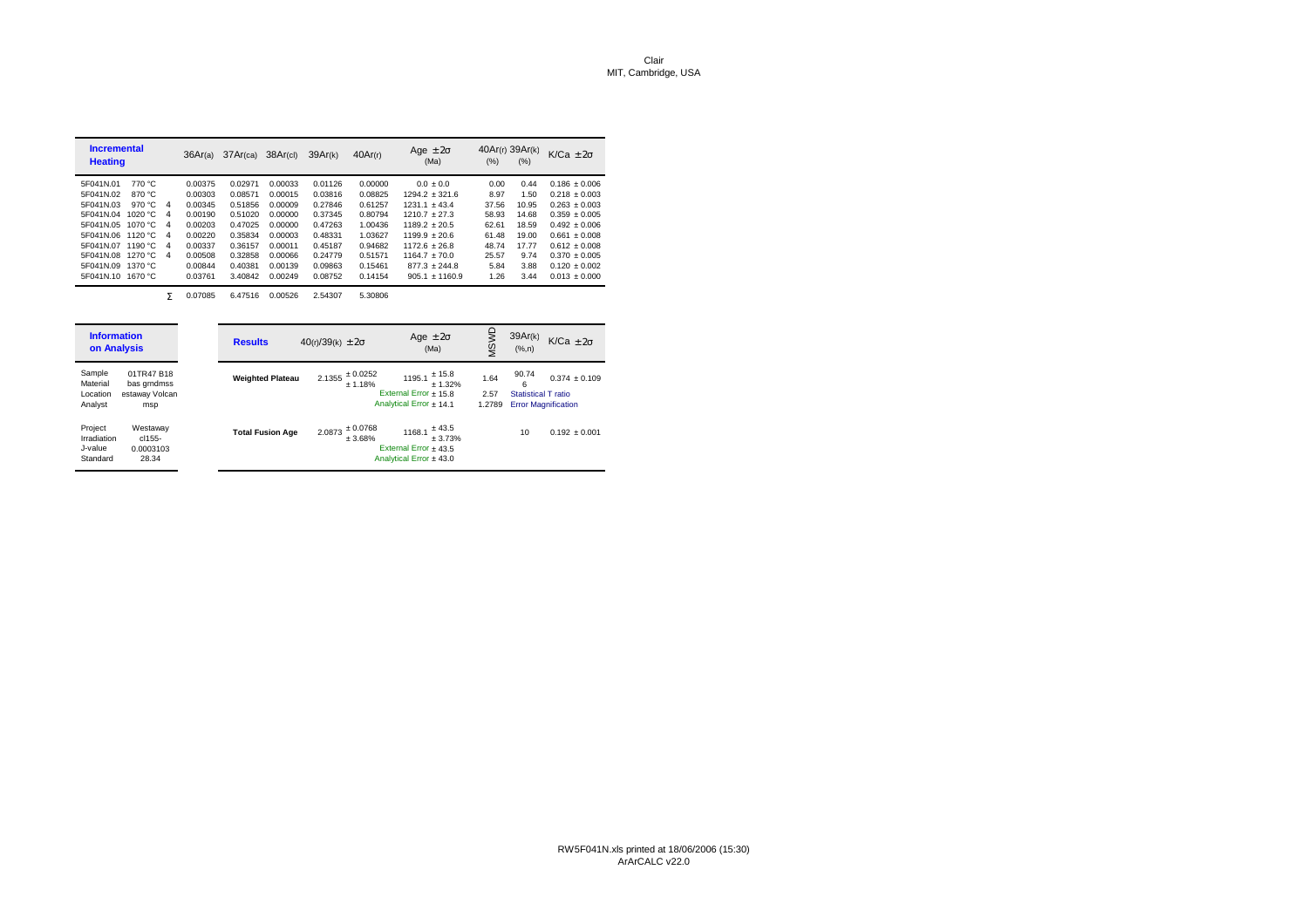| <b>Normal</b><br><b>Isochron</b> | $39(k)/36(a) \pm 2\sigma$ | $40(a+r)/36(a) \pm 2\sigma$ | r.i.  | <b>Inverse</b><br><b>Isochron</b> | $39(k)/40(a+r) \pm 2\sigma$ | $36(a)/40(a+r) \pm 2\sigma$ | r.i.  |
|----------------------------------|---------------------------|-----------------------------|-------|-----------------------------------|-----------------------------|-----------------------------|-------|
| 770 °C<br>5F041N.01              | $3 \pm 0$                 | $280 \pm 11$                | 0.870 | 770 °C<br>5F041N.01               | $0.010736 \pm 0.000240$     | $0.003576 \pm 0.000141$     | 0.005 |
| 5F041N.02<br>870 °C              | $13 \pm 0$                | $325 \pm 8$                 | 0.972 | 5F041N.02<br>870 °C               | $0.038794 + 0.000231$       | $0.003080 + 0.000075$       | 0.001 |
| 5F041N.03<br>970 °C $\bm{4}$     | $81 \pm 2$                | $473 \pm 10$                | 0.980 | 970 °C 4<br>5F041N.03             | $0.170728 + 0.000723$       | $0.002113 + 0.000044$       | 0.002 |
| 5F041N.04 1020 °C 4              | $196 \pm 6$               | $720 \pm 23$                | 0.991 | 5F041N.04 1020 °C 4               | $0.272422 + 0.001160$       | $0.001390 + 0.000044$       | 0.002 |
| 5F041N.05 1070 °C 4              | $233 \pm 7$               | $791 \pm 22$                | 0.989 | 5F041N.05 1070 °C 4               | $0.294685 + 0.001222$       | $0.001265 + 0.000035$       | 0.004 |
| 5F041N.06 1120 °C 4              | $220 \pm 6$               | $767 \pm 20$                | 0.988 | 5F041N.06 1120 °C 4               | $0.286791 + 0.001191$       | $0.001303 + 0.000035$       | 0.002 |
| 5F041N.07 1190 °C 4              | $134 \pm 3$               | $577 \pm 12$                | 0.982 | 5F041N.07 1190 °C 4               | $0.232641 + 0.000966$       | $0.001734 + 0.000037$       | 0.004 |
| 5F041N.08 1270 °C 4              | $49 \pm 1$                | $397 \pm 8$                 | 0.980 | 5F041N.08 1270 °C 4               | $0.122881 + 0.000519$       | $0.002519 \pm 0.000052$     | 0.004 |
| 5F041N.09 1370 °C                | $12 \pm 0$                | $314 \pm 5$                 | 0.971 | 5F041N.09 1370 °C                 | $0.037226 \pm 0.000158$     | $0.003187 + 0.000055$       | 0.003 |
| 5F041N.10 1670 °C                | $2 \pm 0$                 | $299 \pm 5$                 | 0.954 | 5F041N.10 1670 °C                 | $0.007776 \pm 0.000040$     | $0.003342 \pm 0.000055$     | 0.009 |

| <b>Results</b>    | $40(a)/36(a) \pm 2\sigma$                                      | $40(r)/39(k) \pm 2\sigma$                                                            | Age $\pm 2\sigma$<br>(Ma)                                                            | ≏<br>ŠM                               | <b>Results</b>    | $40(a)/36(a) \pm 2\sigma$                                                |                     | $40(r)/39(k) \pm 2\sigma$                                     | Age $\pm 2\sigma$<br>(Ma)                                                            | C<br>SM                              |
|-------------------|----------------------------------------------------------------|--------------------------------------------------------------------------------------|--------------------------------------------------------------------------------------|---------------------------------------|-------------------|--------------------------------------------------------------------------|---------------------|---------------------------------------------------------------|--------------------------------------------------------------------------------------|--------------------------------------|
| <b>Isochron</b>   | $295.0053 \pm 8.9624$<br>± 3.04%                               | $2.1375 \pm 0.0604$<br>± 2.82%                                                       | $1196.2 \pm 34.5$<br>± 2.89%<br>External Error $\pm$ 34.5<br>Analytical Error ± 33.8 | 2.03                                  | Isochron          | $295.2142 \pm 8.9979$                                                    | ± 3.05%             | $2.1373 \pm 0.0605$<br>± 2.83%                                | $1196.1 \pm 34.6$<br>± 2.89%<br>External Error $\pm$ 34.6<br>Analytical Error ± 33.8 | 2.04                                 |
| <b>Statistics</b> | <b>Statistical F ratio</b><br><b>Error Magnification</b><br>n. | 2.37<br>Convergence<br>1.4250<br>Number of Iterations<br>6<br><b>Calculated Line</b> |                                                                                      | 0.0000001583<br>27<br>Weighted York-2 | <b>Statistics</b> | <b>Statistical F ratio</b><br><b>Error Magnification</b><br>$\mathsf{n}$ | 2.37<br>1.4291<br>6 | Convergence<br>Number of Iterations<br><b>Calculated Line</b> |                                                                                      | 0.0000000617<br>3<br>Weighted York-2 |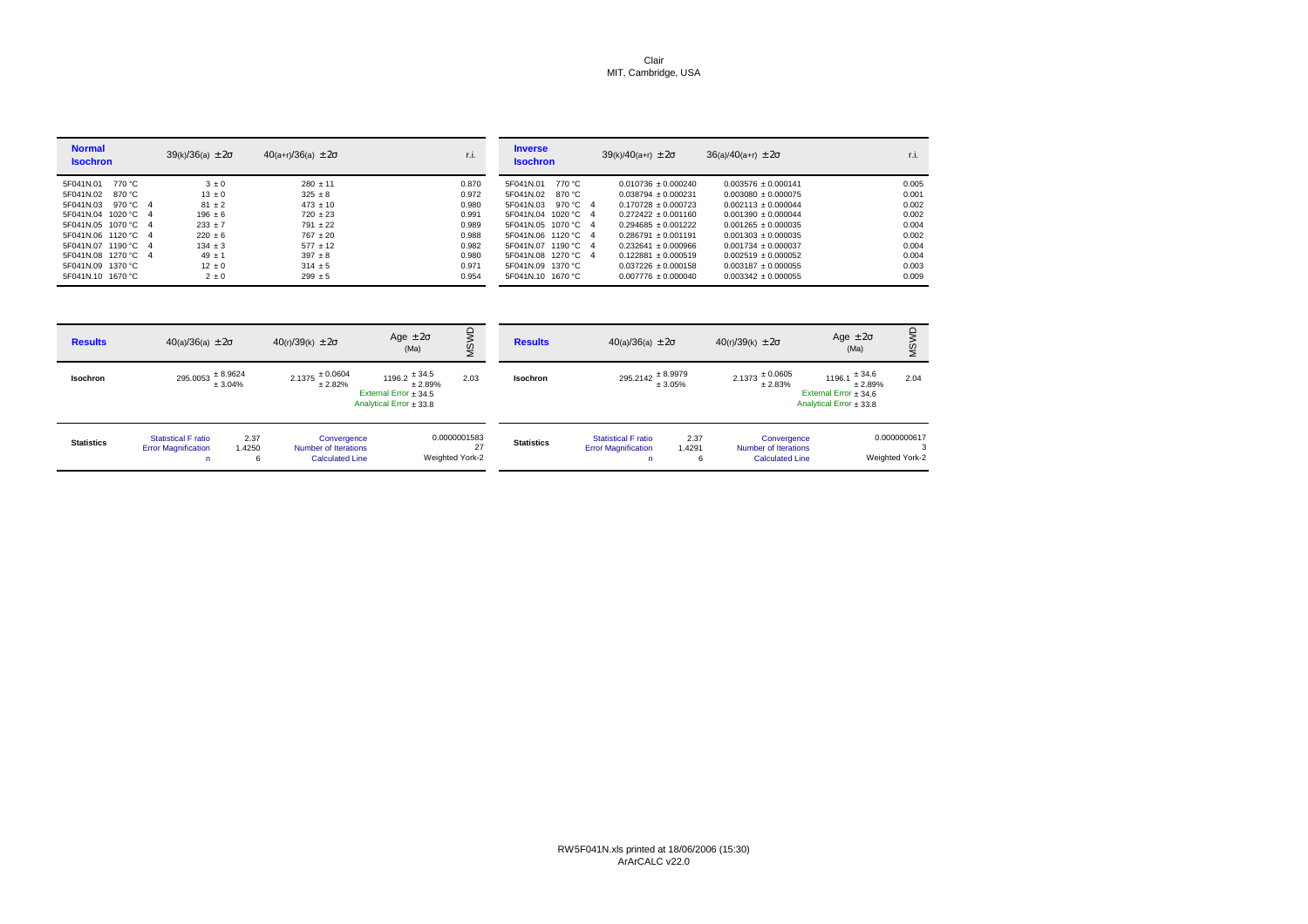| <b>Degassing</b><br><b>Patterns</b> | 36Ar(a) | 36Ar(ca)            | 36Ar(cl) | 37Ar(ca) | 38Ar(a) | 38Ar(k) | 38Ar(ca)       | 38Ar(cl) | 39Ar(k) | 39Ar(ca) | 40Ar(r) | 40Ar(a)  | 40Ar(k)  | <b>Additional</b><br><b>Ratios</b> | 40(r)/39(k) | $1\sigma$ | $40(r+a)$ | $1\sigma$ | 37Ar(decay) | 39Ar(decay) | 40Ar(moles) |
|-------------------------------------|---------|---------------------|----------|----------|---------|---------|----------------|----------|---------|----------|---------|----------|----------|------------------------------------|-------------|-----------|-----------|-----------|-------------|-------------|-------------|
| 5F041N.01 770 °C                    | 0.00375 | 0.0000 <sup>1</sup> | 0.00000  | 0.0297   | 0.00070 | 0.00014 | 0.00000        | 0.00033  | 0.01126 | 0.00002  | 0.00000 | .10814   | 0.00000  | 5F041N.01<br>770 °C                | 0.00000     | 0.00000   | 1.04870   | 0.00107   | 4.198997    | 1.00051270  | 6.292E-14   |
| 5F041N.02 870 °C                    | 0.00303 | 0.00002             | 0.00000  | 0.0857   | 0.00057 | 0.0004  | 0.00000        | 0.00015  | 0.03816 | 0.00006  | 0.08825 | 0.89534  | 0.0000   | 5F041N.02 870 °C                   | 2.31271     | 0.28749   | 0.98359   | 0.00023   | 4.203607    | 1.00051309  | 5.902E-14   |
| 5F041N.03 970 °C 4                  | 0.00345 | 0.0001              | 0.00000  | 0.51856  | 0.00064 | 0.00346 | 0.00002        | 0.00009  | 0.27846 | 0.00035  | 0.61257 | 1.01843  | 0.0001   | 5F041N.03<br>970 °C 4              | 2.19986     | 0.03877   | 1.63101   | 0.00038   | 4.205510    | 1.00051325  | 9.787E-14   |
| 5F041N.04 1020 °C 4                 | 0.00190 | 0.0001              | 0.00000  | 0.51020  | 0.00036 | 0.00464 | 0.00002        | 0.00000  | 0.37345 | 0.00034  | 0.80794 | 0.56289  | 0.00015  | 5F041N.04<br>1020 °C 4             | 2.16348     | 0.02438   | 1.37084   | 0.00034   | 4.207472    | 1.00051342  | 8.226E-14   |
| 5F041N.05 1070 °C 4                 | 0.00203 | 0.0001              | 0.00000  | 0.47025  | 0.00038 | 0.0058  | 0.00002        | 0.0000   | 0.47263 | 0.00032  | 1.00436 | 0.59950  | 0.00018  | 5F041N.05 1070 °C 4                | 2.12502     | 0.01829   | 1.60386   | 0.00053   | 4.209377    | 1.00051358  | 9.624E-14   |
| 5F041N.06 1120 °C 4                 | 0.00220 | 0.00010             | 0.00000  | 0.35834  | 0.0004  | 0.0060  | 0.0000'        | 0.00003  | 0.4833  | 0.00024  | 1.03627 | 0.64895  | 0.00019  | 5F041N.06 1120 °C 4                | 2.14412     | 0.01843   | 1.68522   | 0.00042   | 4.211340    | 1.00051375  | 1.011E-13   |
| 5F041N.07 1190 °C 4                 | 0.00337 | 0.00010             | 0.00000  | 0.3615   | 0.0006  | 0.00562 | $0.0000 \cdot$ | 0.0001   | 0.4518  | 0.0002   | 0.94682 | 0.99555  | 0.00018  | 5F041N.07 1190 ℃ 4                 | 2.09532     | 0.02399   | 1.94237   | 0.00057   | 4.213247    | 1.00051391  | .166E-13    |
| 5F041N.08 1270 °C 4                 | 0.00508 | 0.00009             | 0.00000  | 0.32858  | 0.00095 | 0.00308 | 0.0000         | 0.00066  | 0.24779 | 0.00022  | 0.5157' | 1.50077  | 0.00010  | 5F041N.08 1270 ℃ 4                 | 2.08127     | 0.06252   | 2.01648   | 0.00059   | 4.215212    | 1.00051408  | .210E-13    |
| 1370 °C<br>5F041N.09                | 0.00844 | 0.0001              | 0.00000  | 0.4038   | 0.00158 | 0.00123 | $0.0000 \cdot$ | 0.00139  | 0.09863 | 0.0002   | 0.15461 | 2.49496  | 0.00004  | 5F041N.09 1370 °C                  | 1.56754     | 0.21878   | 2.64957   | 0.00061   | 4.217121    | 1.00051424  | 1.590E-13   |
| 5F041N.10 1670 °C                   | 0.0376  | 0.0009              | 0.00000  | 3.40842  | 0.00703 | 0.00109 | 0.00012        | 0.00249  | 0.08752 | 0.00230  | 0.14154 | 11.11311 | 0.00003  | 5F041N.10 1670 °C                  | 1.61724     | 1.03737   | 11.25464  | 0.00478   | 4.219088    | 1.00051441  | 6.753E-13   |
|                                     | 0.07085 | $0.0018^{\circ}$    | 0.00000  | 6.47516  | 0.01324 | 0.03161 | 0.00022        | 0.00526  | 2.54307 | 0.00438  | 5.30806 | 20.93765 | 0.00099  |                                    |             |           |           |           |             |             |             |
|                                     |         |                     | 0.07266  | 6.47516  |         |         |                | 0.05033  |         | 2.54745  |         |          | 26.24671 |                                    |             |           |           |           |             |             |             |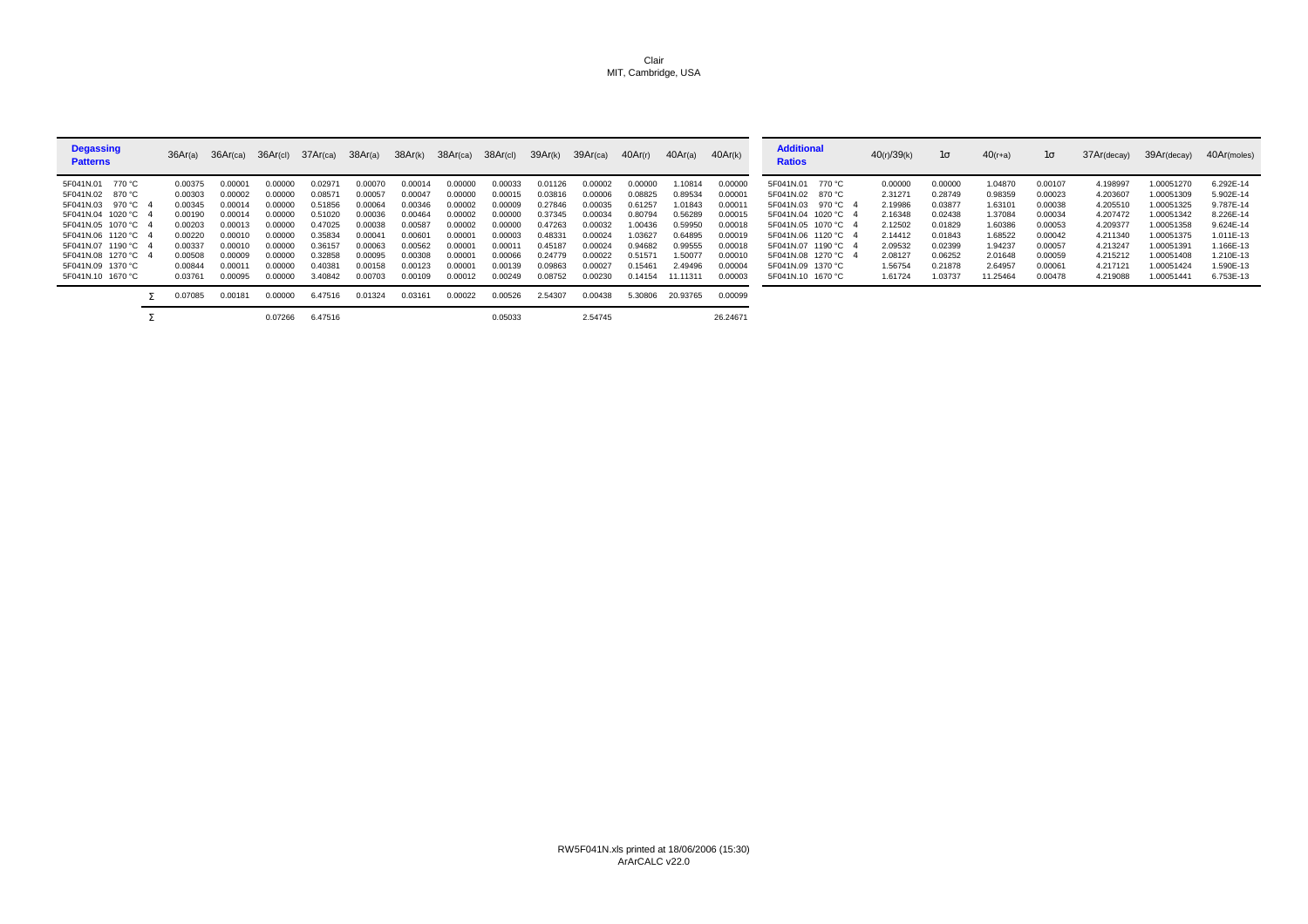## Age Plateau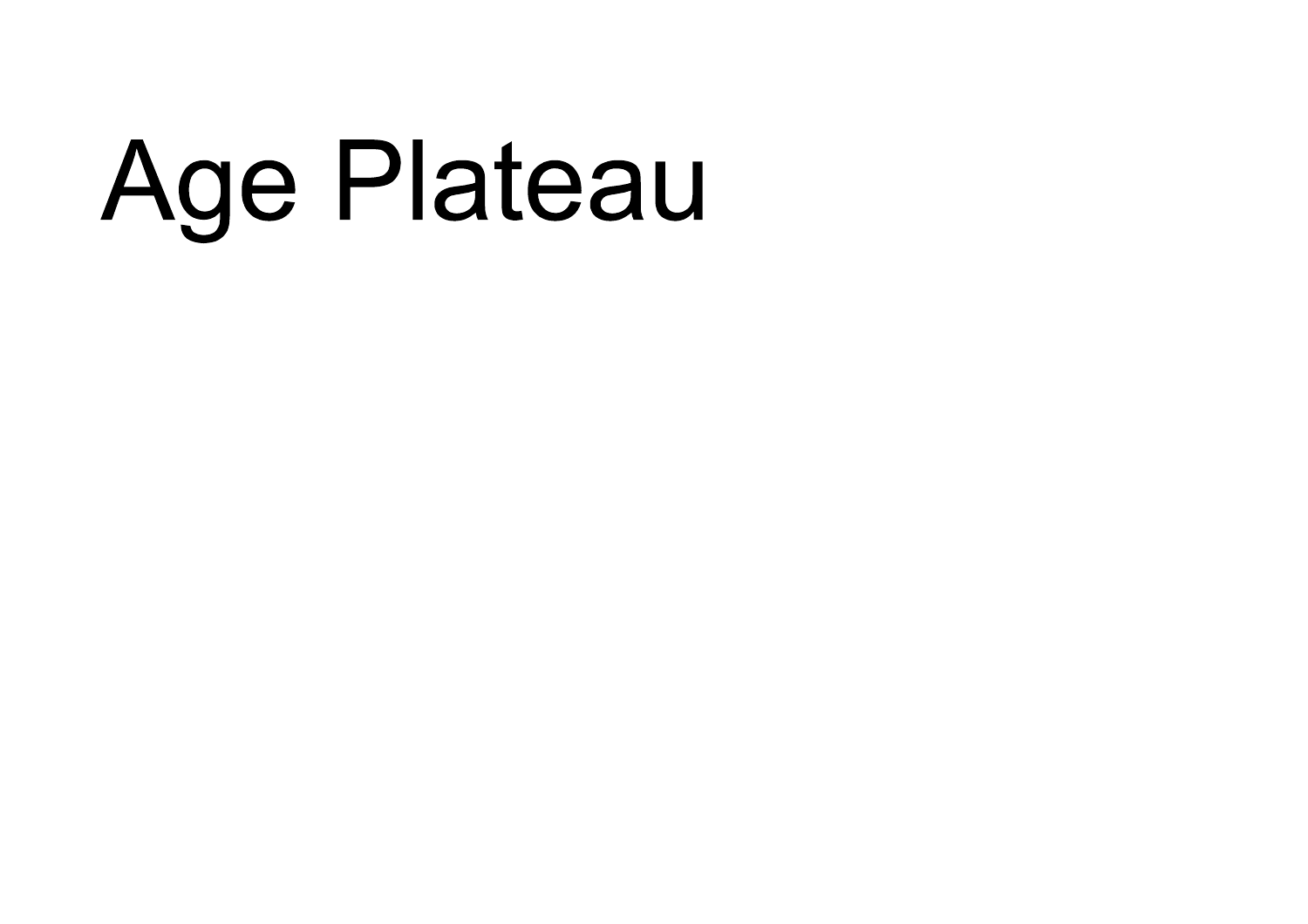Clair MIT, Cambridge, USA



RW5F041N.xls printed at 18/06/2006 (15:31) ArArCALC v22.0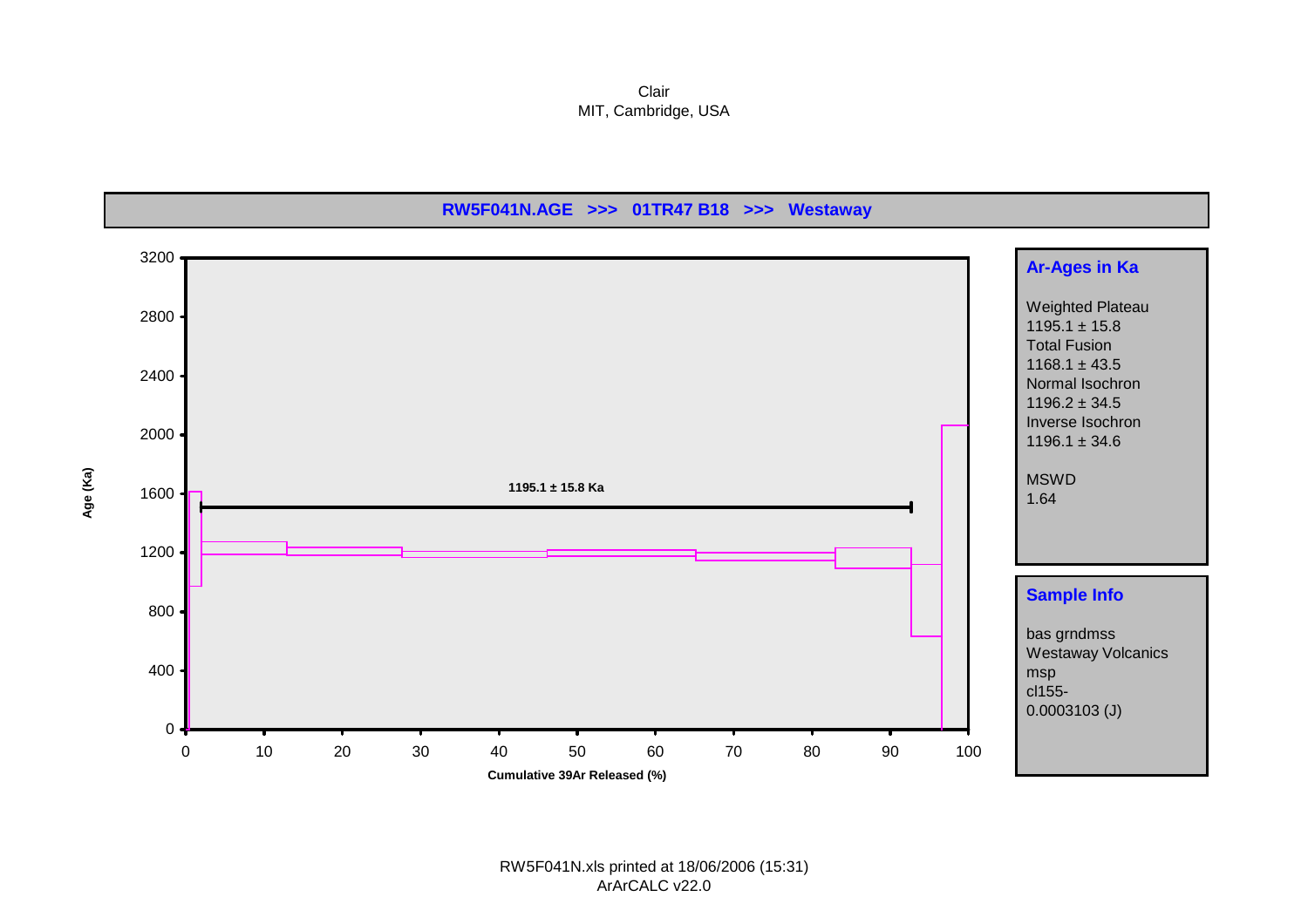## K-Ca Plateau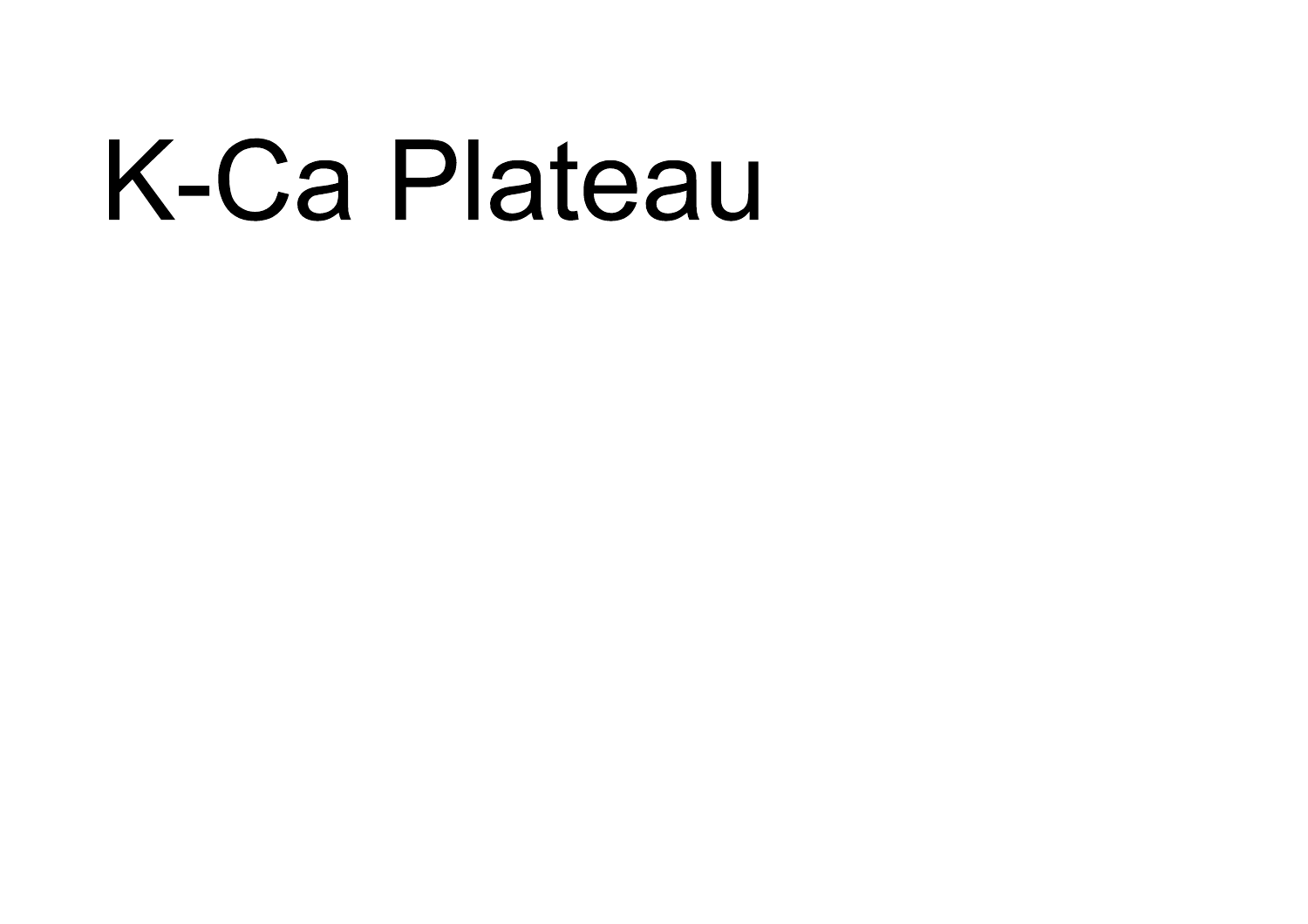Clair MIT, Cambridge, USA



RW5F041N.xls printed at 18/06/2006 (15:32) ArArCALC v22.0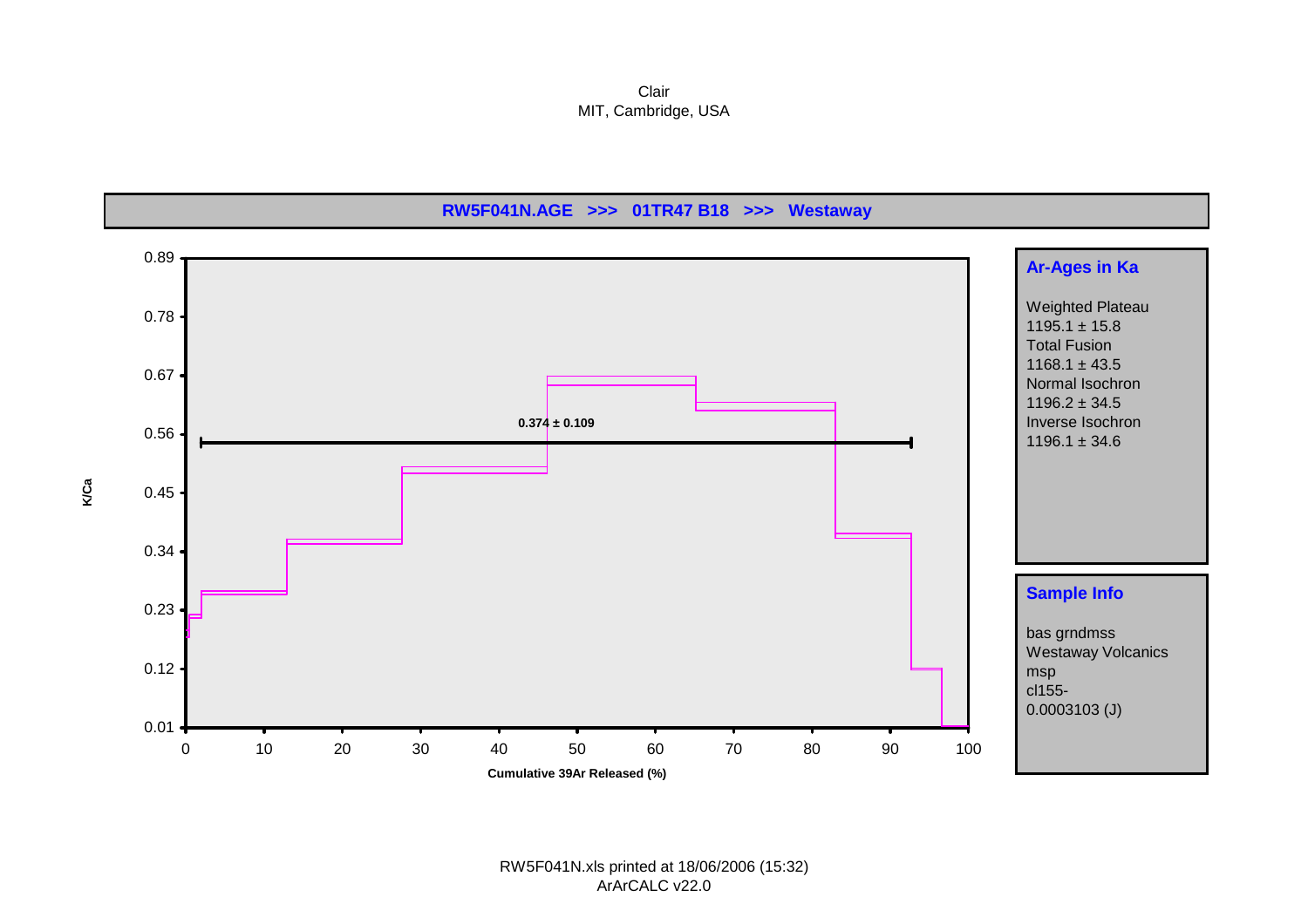## Normal Isochron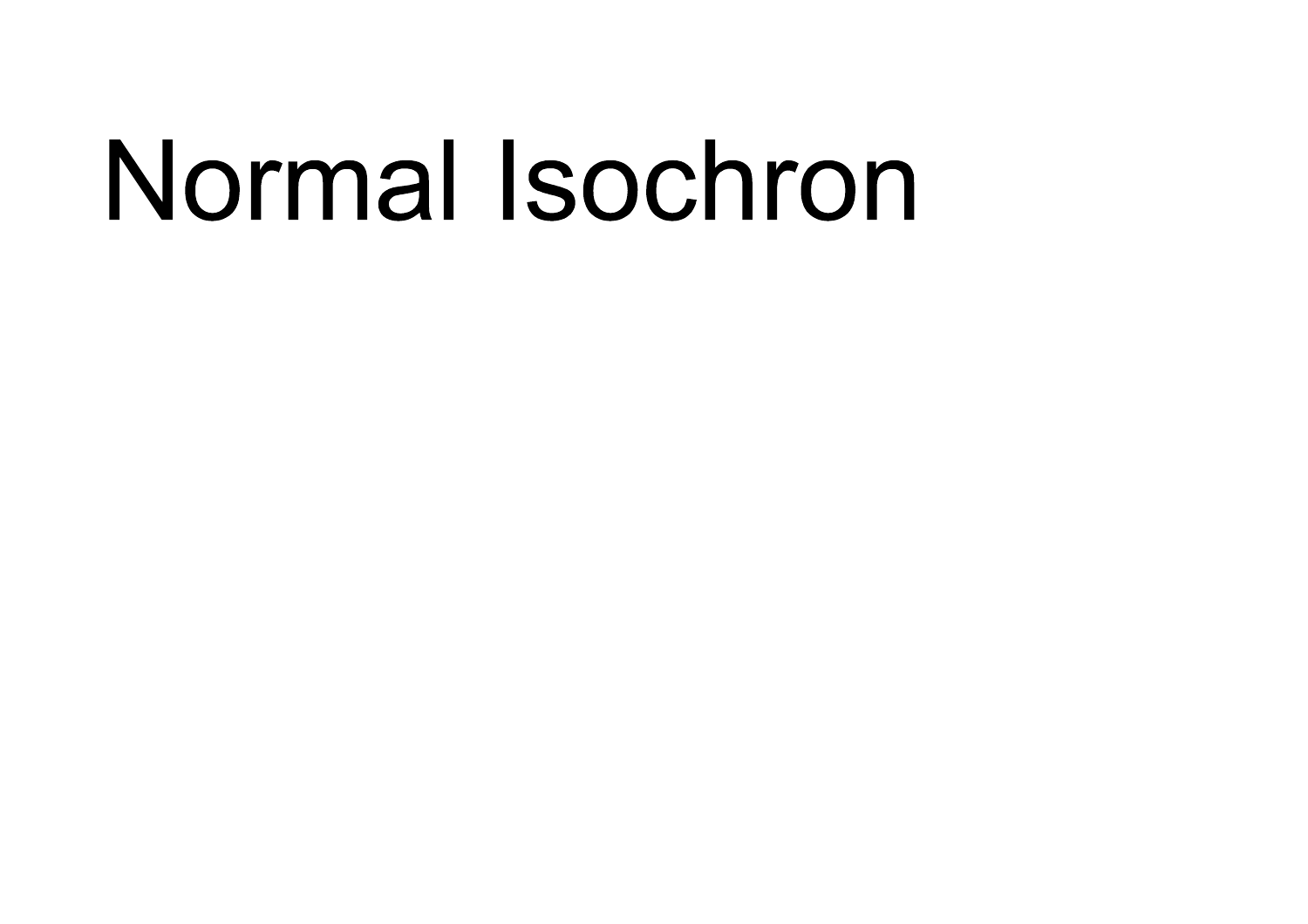Clair MIT, Cambridge, USA

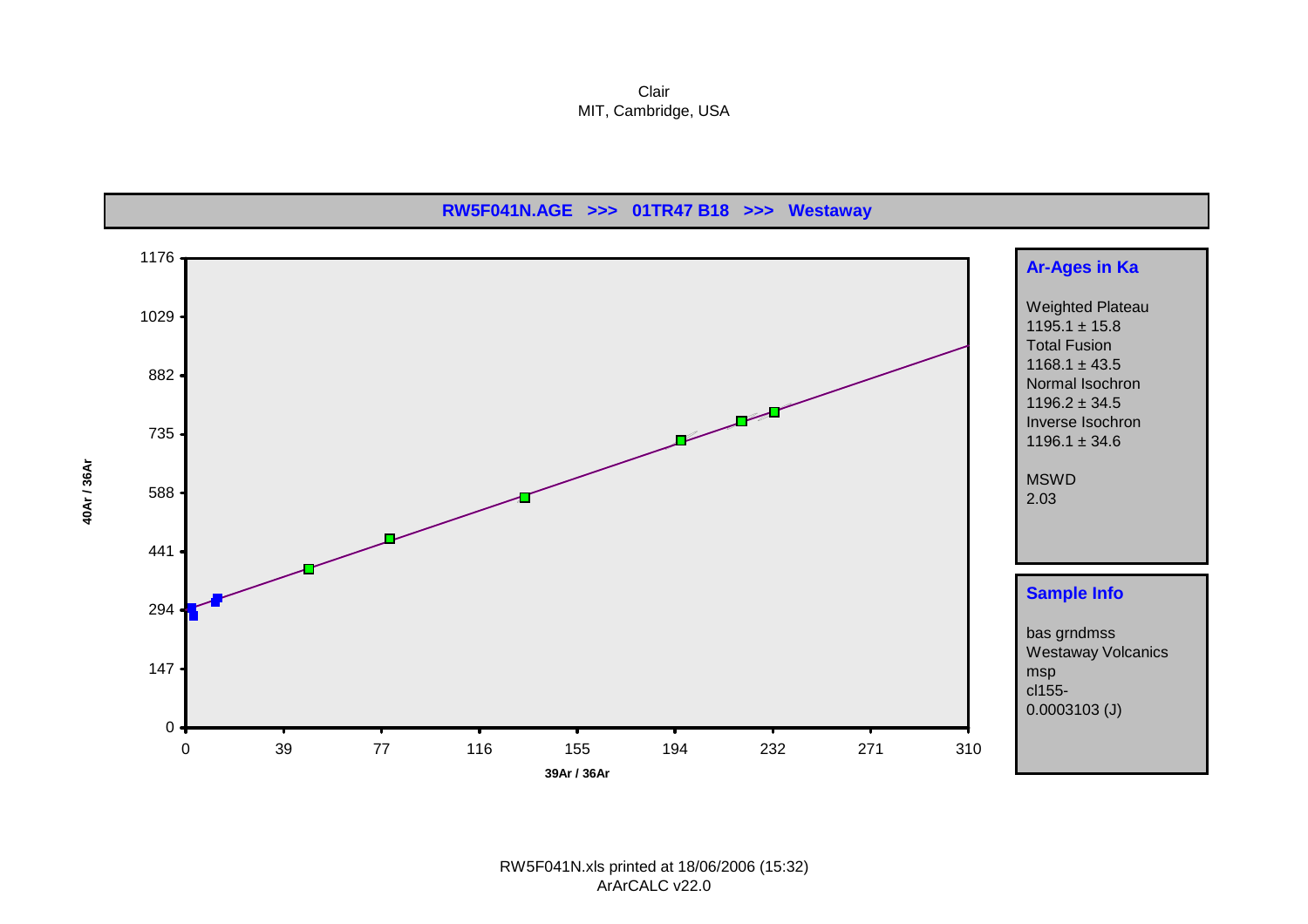### Inverse Isochron